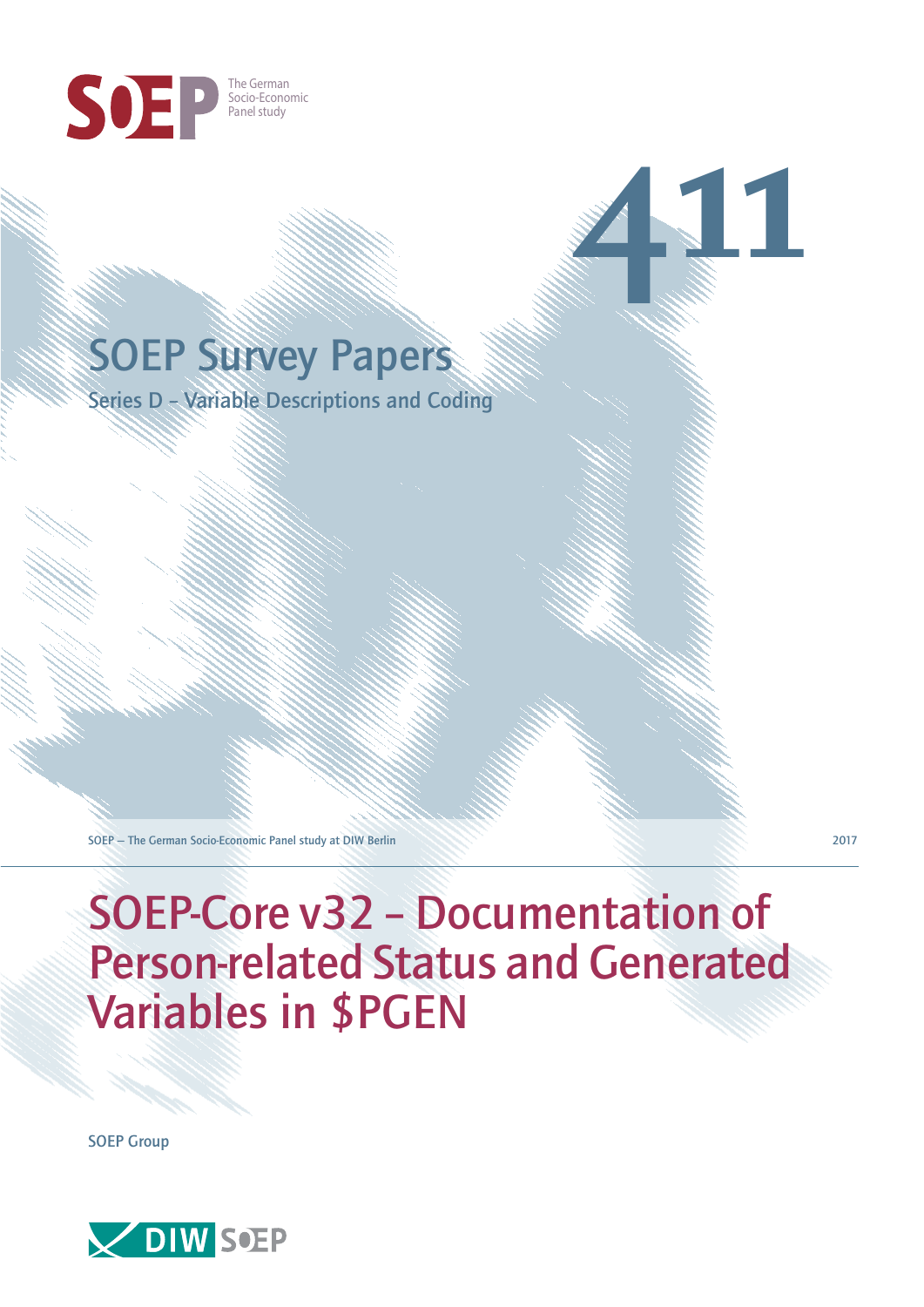Running since 1984, the German Socio-Economic Panel study (SOEP) is a wide-ranging representative longitudinal study of private households, located at the German Institute for Economic Research, DIW Berlin.

The aim of the SOEP Survey Papers Series is to thoroughly document the survey's data collection and data processing. The SOEP Survey Papers is comprised of the following series:

- Series A Survey Instruments (Erhebungsinstrumente)
- Series B Survey Reports (Methodenberichte)
- Series C Data Documentation (Datendokumentationen)
- Series D Variable Descriptions and Coding
- Series E SOEPmonitors
- Series F SOEP Newsletters
- Series G General Issues and Teaching Materials
- The SOEP Survey Papers are available at http://www.diw.de/soepsurveypapers

Editors:

Dr. Jan Goebel, DIW Berlin

- Prof. Dr. Martin Kroh, DIW Berlin and Humboldt Universität Berlin
- Prof. Dr. Carsten Schröder, DIW Berlin and Freie Universität Berlin
- Prof. Dr. Jürgen Schupp, DIW Berlin and Freie Universität Berlin

Please cite this paper as follows:

SOEP Group, 2017. SOEP-Core v32 – Documentation of Person-related Status and Generated Variables in \$PGEN. SOEP Survey Papers 411: Series D – Variable Descriptions and Coding. Berlin: DIW Berlin/SOEP



This work is licensed under a Creative Commons Attribution-ShareAlike 4.0 International License. © 2017 by SOEP ISSN: 2193-5580 (online) DIW Berlin German Socio-Economic Pan[el \(SOEP\)](http://creativecommons.org/licenses/by-sa/4.0/) Mohrenstr. 58 10117 Berlin Germany soeppapers@diw.de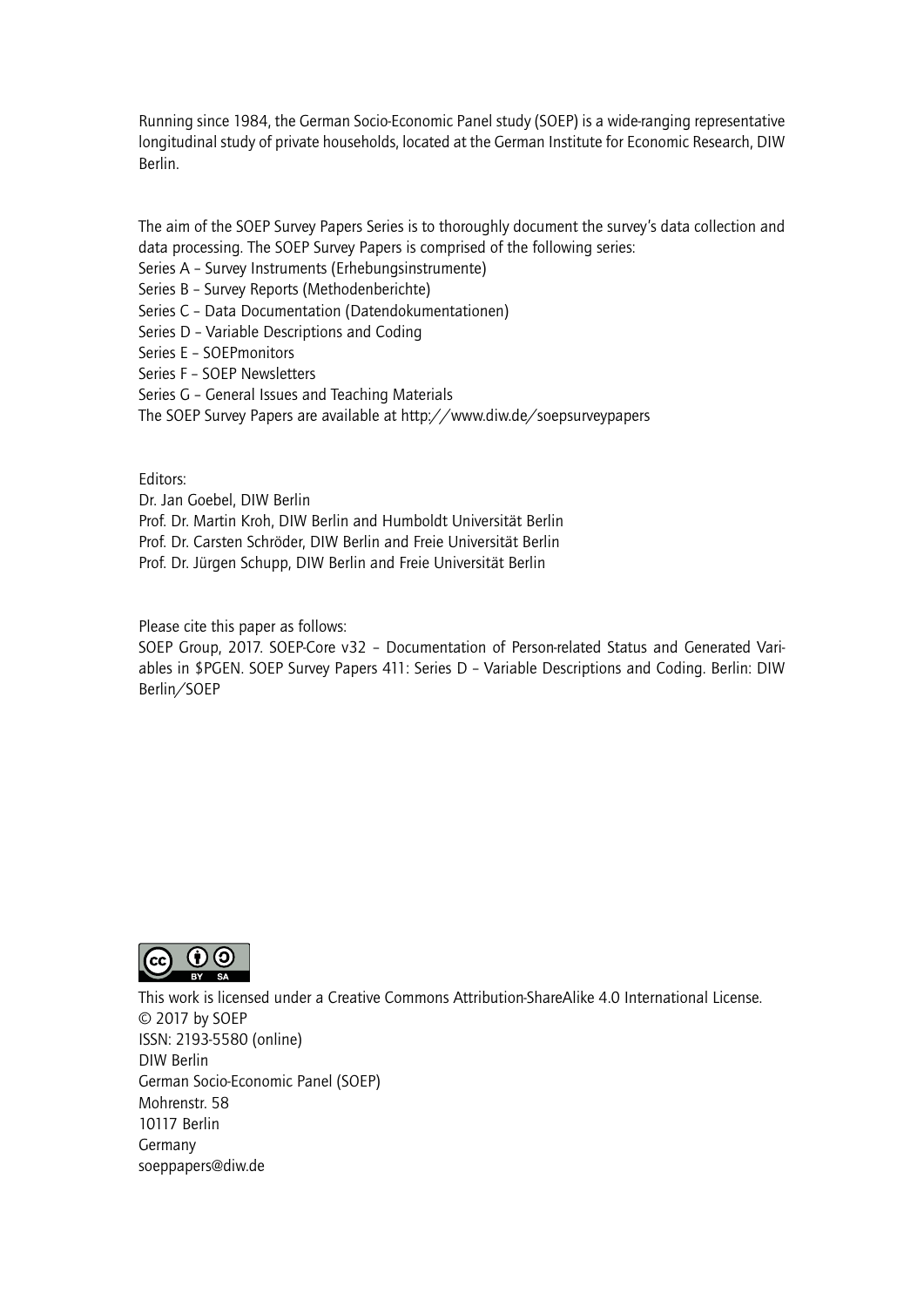

# SOEP-Core v32 – Documentation of Person-related Status and Generated Variables in \$PGEN

SOEP Group

2017

The files \$PGEN are part of a collection, which is released with doi:10.5684/soep.v32.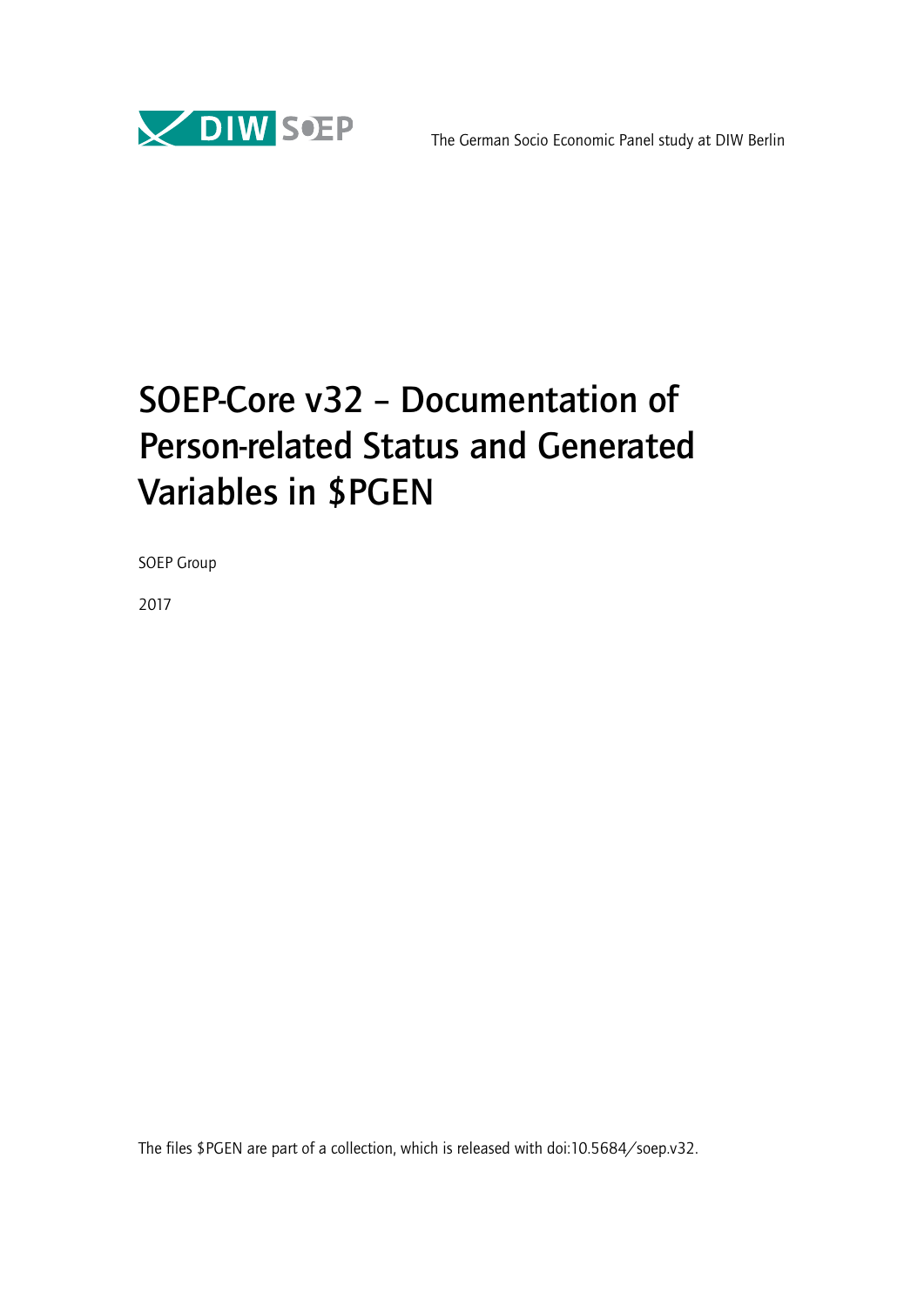# **Contents**

| <b>General Information</b>                                                                                                                                                                                                                                                                                                                                                                                                                                                                                                                                                                                                                                                                                           | 4                                                                                                                  |
|----------------------------------------------------------------------------------------------------------------------------------------------------------------------------------------------------------------------------------------------------------------------------------------------------------------------------------------------------------------------------------------------------------------------------------------------------------------------------------------------------------------------------------------------------------------------------------------------------------------------------------------------------------------------------------------------------------------------|--------------------------------------------------------------------------------------------------------------------|
| <b>Identifiers</b>                                                                                                                                                                                                                                                                                                                                                                                                                                                                                                                                                                                                                                                                                                   | 4                                                                                                                  |
|                                                                                                                                                                                                                                                                                                                                                                                                                                                                                                                                                                                                                                                                                                                      | $\overline{4}$                                                                                                     |
|                                                                                                                                                                                                                                                                                                                                                                                                                                                                                                                                                                                                                                                                                                                      | $\overline{4}$                                                                                                     |
| hhnrakt - hhnrakt Current Wave HH Number (=\$hhnr) [generic]                                                                                                                                                                                                                                                                                                                                                                                                                                                                                                                                                                                                                                                         | $\overline{4}$                                                                                                     |
|                                                                                                                                                                                                                                                                                                                                                                                                                                                                                                                                                                                                                                                                                                                      | $\overline{4}$                                                                                                     |
| <b>Own Nationality</b>                                                                                                                                                                                                                                                                                                                                                                                                                                                                                                                                                                                                                                                                                               | 4                                                                                                                  |
|                                                                                                                                                                                                                                                                                                                                                                                                                                                                                                                                                                                                                                                                                                                      | $\overline{4}$                                                                                                     |
| <b>Familiy Status and Partnership</b>                                                                                                                                                                                                                                                                                                                                                                                                                                                                                                                                                                                                                                                                                | 5                                                                                                                  |
|                                                                                                                                                                                                                                                                                                                                                                                                                                                                                                                                                                                                                                                                                                                      | 5                                                                                                                  |
|                                                                                                                                                                                                                                                                                                                                                                                                                                                                                                                                                                                                                                                                                                                      | 6                                                                                                                  |
|                                                                                                                                                                                                                                                                                                                                                                                                                                                                                                                                                                                                                                                                                                                      | 6                                                                                                                  |
| <b>Wages and Salary</b>                                                                                                                                                                                                                                                                                                                                                                                                                                                                                                                                                                                                                                                                                              | $\overline{7}$                                                                                                     |
|                                                                                                                                                                                                                                                                                                                                                                                                                                                                                                                                                                                                                                                                                                                      | $\overline{7}$                                                                                                     |
|                                                                                                                                                                                                                                                                                                                                                                                                                                                                                                                                                                                                                                                                                                                      | $\bf 8$                                                                                                            |
|                                                                                                                                                                                                                                                                                                                                                                                                                                                                                                                                                                                                                                                                                                                      | $\bf 8$                                                                                                            |
|                                                                                                                                                                                                                                                                                                                                                                                                                                                                                                                                                                                                                                                                                                                      | 8                                                                                                                  |
| sndjob\$\$ - Current Gross Secondary Income In Euro [generic]                                                                                                                                                                                                                                                                                                                                                                                                                                                                                                                                                                                                                                                        | 9                                                                                                                  |
|                                                                                                                                                                                                                                                                                                                                                                                                                                                                                                                                                                                                                                                                                                                      | 9                                                                                                                  |
| <b>Current Employment Status</b>                                                                                                                                                                                                                                                                                                                                                                                                                                                                                                                                                                                                                                                                                     | 9                                                                                                                  |
|                                                                                                                                                                                                                                                                                                                                                                                                                                                                                                                                                                                                                                                                                                                      | $\overline{9}$                                                                                                     |
|                                                                                                                                                                                                                                                                                                                                                                                                                                                                                                                                                                                                                                                                                                                      | 11                                                                                                                 |
|                                                                                                                                                                                                                                                                                                                                                                                                                                                                                                                                                                                                                                                                                                                      | 11                                                                                                                 |
|                                                                                                                                                                                                                                                                                                                                                                                                                                                                                                                                                                                                                                                                                                                      | 12                                                                                                                 |
|                                                                                                                                                                                                                                                                                                                                                                                                                                                                                                                                                                                                                                                                                                                      | 14                                                                                                                 |
| <b>Current Occupation</b><br>$\frac{1}{2}$ isco88_\$\$ - Current Occupational Classification (ISCO-88 Com) [generic]<br>isco08_\$\$ - Current Occupational Classification (ISCO-08) [generic]<br>isei88_\$\$ - Last Reached Isei Value (International Socio-Economic Index) [generic]<br>kldb92_\$\$ - Current Occupational Classification (KldB92) [generic]<br>kldb2010_\$\$ - Current Occupational Classification (KldB2010) [generic]<br>mps92_\$\$ - Last Reached Mps Value (Magnitude-Prestige-Skale, Wegener) [generic]<br>siops88_\$\$ - Last Reached Siops Value (Std. Internat. Occupational Prestige Scale) [generic]<br>egp88_\$\$ - Last Reached Egp Value (Erikson, Goldthorpe, Portocarero) [generic] | 15<br>15<br>16<br>$17\,$<br>18<br>19<br>19<br>20<br>21<br>22<br>23<br>23<br>24<br>24<br>25<br>25<br>26<br>27<br>28 |
|                                                                                                                                                                                                                                                                                                                                                                                                                                                                                                                                                                                                                                                                                                                      |                                                                                                                    |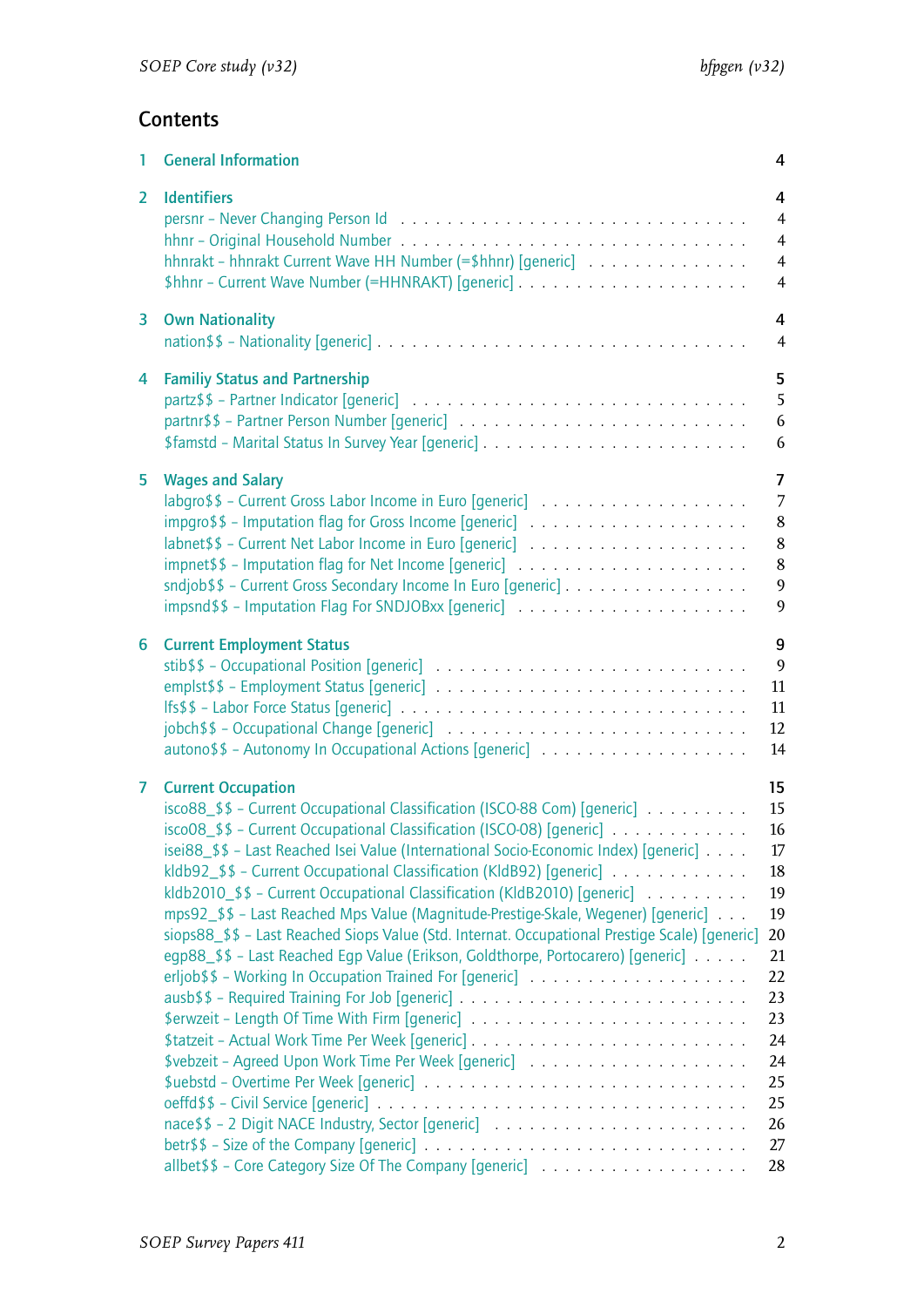| 8 | <b>Last Occupation</b>                                                                                                                                                                                                                                                                                                                                                                                                                                                                                                                                                                                                                                                  | 28<br>28                                                                                                                         |
|---|-------------------------------------------------------------------------------------------------------------------------------------------------------------------------------------------------------------------------------------------------------------------------------------------------------------------------------------------------------------------------------------------------------------------------------------------------------------------------------------------------------------------------------------------------------------------------------------------------------------------------------------------------------------------------|----------------------------------------------------------------------------------------------------------------------------------|
| 9 | <b>Employment History</b><br>expft\$\$ - Working Experience Full-Time Employment [generic]<br>exppt\$\$ - Working Experience Part-Time Employment [generic]                                                                                                                                                                                                                                                                                                                                                                                                                                                                                                             | 30<br>30<br>30<br>31                                                                                                             |
|   | 10 School, Higher and Vocational Education<br>\$bilzeit - Amount Of Education Or Training In Years [generic]<br>\$pbbilo - Vocational Degree Received East Germany [generic]<br>traina\$\$ - Apprenticeship - two-digit occupation KldB92 [generic]<br>trainb\$\$ - Vocational school - two-digit occupation KldB92 [generic]<br>trainc\$\$ - Higher vocational school - two-digit occupation KldB92 [generic]<br>traind\$\$ - Civil servant training - two-digit occupation KldB92 [generic]<br>bilztch\$\$ - Change in Education since last survey / last year [generic] $\ldots \ldots \ldots$<br>bilztev\$\$ - Change in Education, total observed period [generic] | 32<br>32<br>33<br>34<br>34<br>35<br>35<br>36<br>36<br>37<br>37<br>38<br>38<br>39<br>40<br>42<br>44<br>45<br>46<br>47<br>47<br>48 |
|   | 11 Information on the Interview                                                                                                                                                                                                                                                                                                                                                                                                                                                                                                                                                                                                                                         | 48<br>48<br>49                                                                                                                   |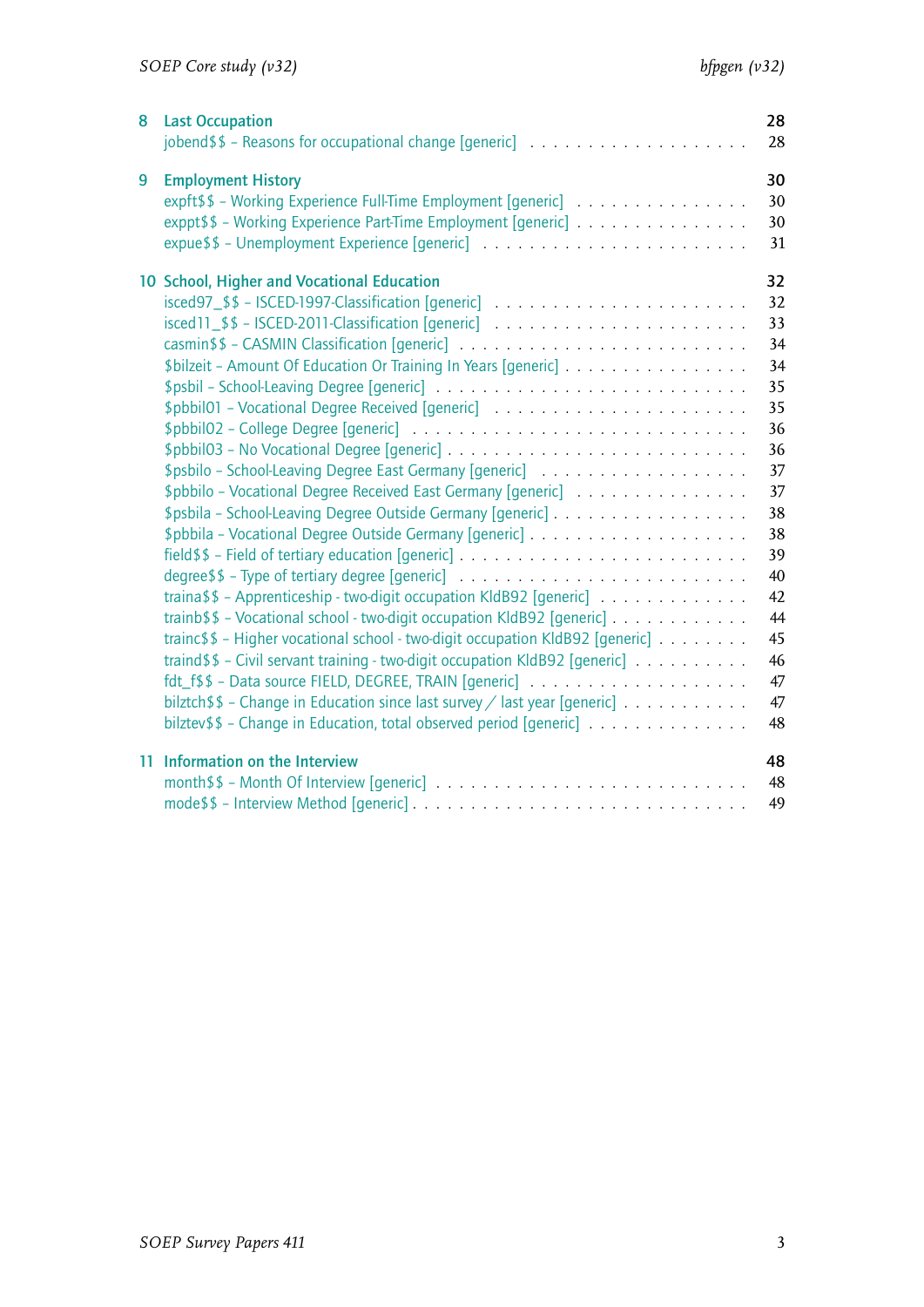# <span id="page-5-0"></span>1 General Information

The \$PGEN-files contain user friendly data on the individual level which are consolidated from different sources. The plausibility is in many respects longitudinally validated, therefore the data here are in most situations superior compared to the data in \$P.

The file contains one row for each person (persnr is unique) with a completed personal or youth questionnaire. These are the persons where in PPFAD \$netto has the values 10–17 or 19 which is equivalent for values 1 and 5 in \$netold.

While frequencies are calculated from the most recent \$PGEN the here presented information is basically valid for all \$PGEN files. Therefore many variable names depicted here have the generic form \$name or name\$\$ and are flagged with [generic].

From version v32 on ERWTYP is not a part of data delivery. The information related to ERW-TYP categories can be found in the variable(s) JOBCH\$\$, EMPLST\$\$, LFS\$\$.

# <span id="page-5-1"></span>2 Identifiers

<span id="page-5-2"></span>persnr – Never Changing Person Id

The central individual identifier across time is PERSNR, which is fixed over time (and of course datasets).

<span id="page-5-3"></span>hhnr – Original Household Number

The identifier of the household, when it is sampled and selected for interviewing for the first time. The hhnr is attached to all persons living in this household and all new persons inherit this identifier, when they are born or move in a SOEP household. It is fixed no matter how often a person changes the household in the course of time.

# <span id="page-5-4"></span>hhnrakt – hhnrakt Current Wave HH Number (=\$hhnr) [generic]

This identifier groups all persons into households at the time of the most recent wave. [This information can be related to a specific variable and is not necessary generic.]

# \$hhnr – Current Wave Number (=HHNRAKT) [generic]

This identifier groups all persons into households at the time of the most recent wave. [This information can be related to a specific variable and is not necessary generic.]

# <span id="page-5-5"></span>3 Own Nationality

<span id="page-5-6"></span>nation\$\$ – Nationality [generic]

|              | 1 [1] Germany                       | 23659 |
|--------------|-------------------------------------|-------|
| $\mathbf{2}$ | [2] Turkey                          | 473   |
| 3            | [3] Ex-Yugoslavia                   | 6     |
| 4            | [4] Greece                          | 230   |
| 5            | [5] Italy                           | 332   |
| 6            | [6] Spain                           | 119   |
| 7            | [7] Ex-GDR (Country Of Origin Only) | 0     |
| 10           | [10] Austria                        | 71    |
| 11           | [11] France                         | 45    |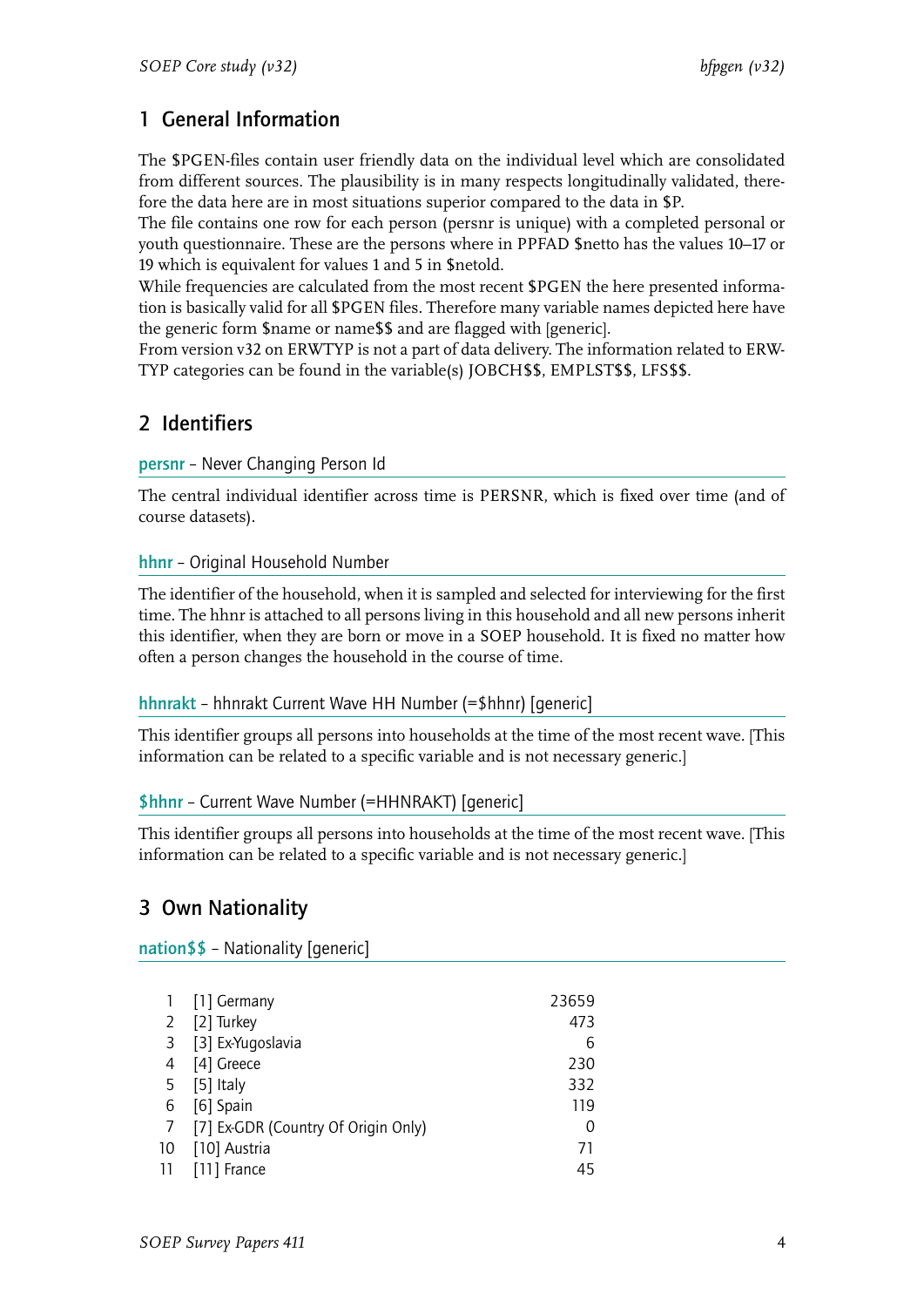| 12        | [12] Benelux                                           | 0              |
|-----------|--------------------------------------------------------|----------------|
| 13        | [13] Denmark                                           | 11             |
| 14        | [14] Great Britain                                     | 38             |
| 15        | [15] Sweden                                            | 9              |
| 16        | [16] Norway                                            | 5              |
| 17        | [17] Finland                                           | 9              |
| $\ddotsc$ | (157 rows omitted)                                     | 2734           |
|           | 175 [175] Grenada                                      | 0              |
| 176       | [176] Lesotho                                          | 0              |
|           | 177 [177] Bhutan                                       | 0              |
| 178       | [178] Rwanda                                           | 0              |
| 179       | [179] Malawi                                           | 0              |
| 180       | [180] Bessarabia                                       | 0              |
| 183       | [183] Niger                                            | $\overline{2}$ |
|           | 222 [222] Eastern Europe                               | 0              |
| 333       | [333] Other Unspecified Foreign Country                | 0              |
| -1        | [-1] No Answer                                         | 0              |
| $-2$      | [-2] Does not apply                                    | 0              |
| $-3$      | [-3] Answer improbable                                 | 0              |
| -4        | [-4] Inadmissible multiple response                    | 0              |
| $-5$      | [-5] Not included in this version of the questionnaire | 0              |
| $-6$      | [-6] Version of questionnaire with modified filtering  | 0              |
|           |                                                        |                |

This variable is designed to integrate the information on respondent's nationality for all subsamples. Since some members of Sample B (persons with Turkish, Italian, Spanish, Greek, and Yugoslavian citizenship) received the question items in their own language up to 1995, to carry out an integrated analysis with Sample B, the user must obtain this information from the corresponding \$PAUSL files and add it to the individual data. The variable NATION\$\$ thus offers a variable on nationality for all subsamples. [This information can be related to a specific variable and is not necessary generic.]

*For more information, contact:* Peter Krause (Tel. +49-30-89789-690)

# <span id="page-6-0"></span>4 Familiy Status and Partnership

<span id="page-6-1"></span>partz\$\$ – Partner Indicator [generic]

| 0    | [0] No partner                                         | 8862  |
|------|--------------------------------------------------------|-------|
|      | [1] Spouse, registered partner                         | 15962 |
| 2    | [2] Partner                                            | 2666  |
| 3    | [3] Probably spouse, registered partner                | 137   |
| 4    | [4] Probably partner                                   | 111   |
| $-1$ | [-1] No Answer                                         | 5     |
| $-2$ | [-2] Does not apply                                    |       |
| $-3$ | [-3] Answer improbable                                 |       |
| $-4$ | [-4] Inadmissible multiple response                    | Ω     |
| $-5$ | [-5] Not included in this version of the questionnaire |       |
| -6   | [-6] Version of questionnaire with modified filtering  |       |
|      |                                                        |       |

*Waves:* all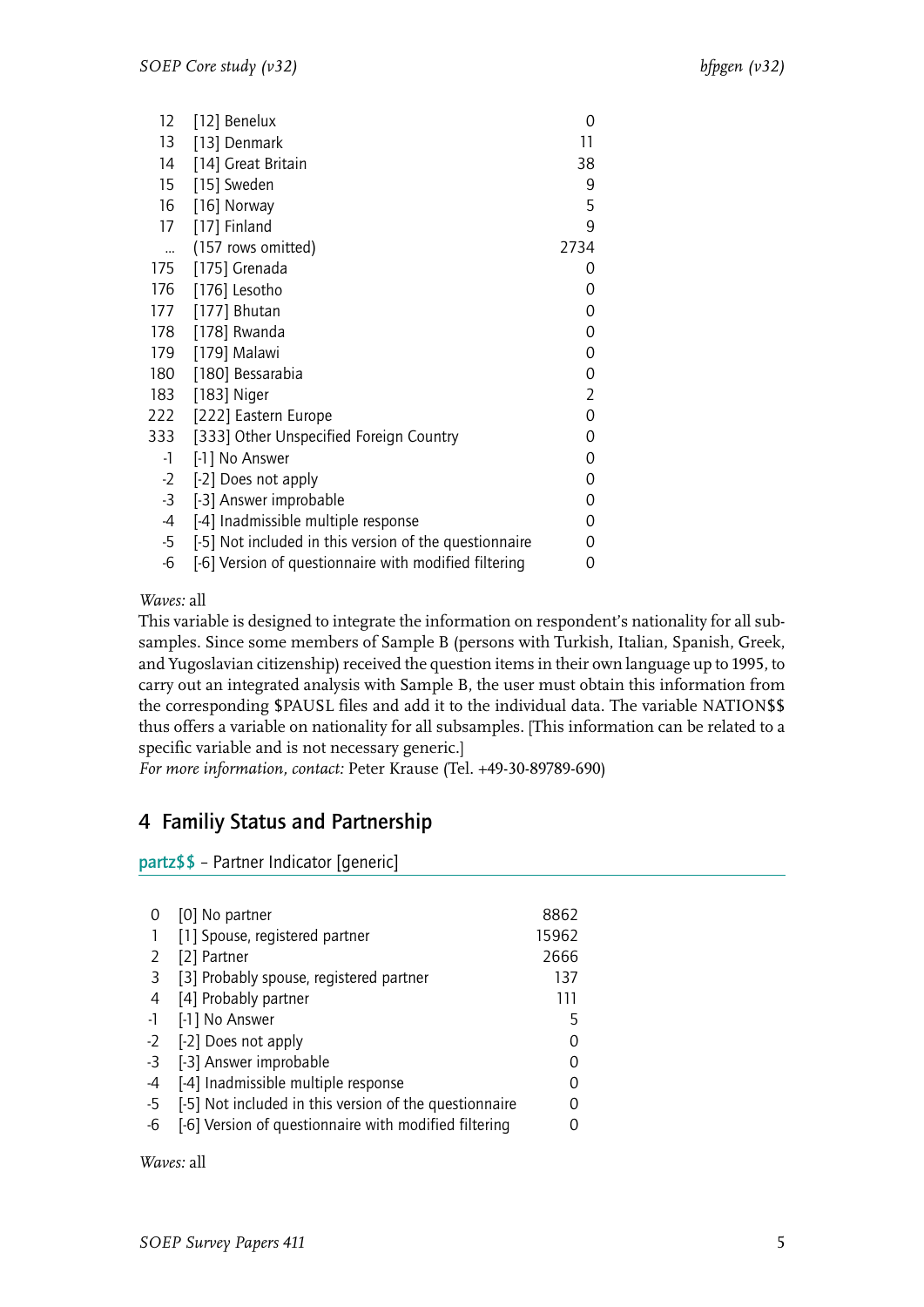The variable PARTZ\$\$ generated in the context of the partner identifier (PARTNR\$\$) to describe whether a person in a SOEP household has a partner in that household, and if so, the type of relationship existing between the partners. Relationships with persons outside the SOEP household are not covered by this variable.

To explain the codes:

Code 0 is assigned to all single persons living in households and those with partners outside the household. Codes 1 to 4 describe relationships. To assign Codes 1 and 2, the partnership has to be definable from the perspective of both partners unanimously. If conflicting information exists between partners, the codes 3 or 4 are assigned. If it is unclear whether an individual has no partner or whether she forms a couple with one other household member, we assign the code -1. Registered partnerships (civil unions) for same-sex couples were introduced in Germany in 2001. Though, registered partnerships are legally not equal to marriage, they are listed in the same category. [This information can be related to a specific variable and is not necessary generic.]

*For more information, contact:* Martin Kroh (Tel. +49-30-89789-678)

## <span id="page-7-0"></span>partnr\$\$ – Partner Person Number [generic]

#### *Waves:* all

Partner indicators have the purpose of defining couples in SOEP households and thus to make possible analyses on the dyadic level. Persons without spouse and (cohabitating) partner receive a missing code "-2" (=does not apply). Also, the variable PARTZ\$\$ is coded -1, 0, 3, 4 in these cases. In couples, PARTNR\$\$ is the value of the unchanging person ID number (=PERSNR) of the partner. The assignment of the partner ID within households is based on four sources of information: A question in the person-file, that asks (unmarried) respondents to identify their partner in the household (bfp15002 in 2015), the household matrix reported by the head of household at the beginning of the interview (bfstell in 2015), the partnership biography in the lifehistory calendar reported by new respondents (see also, biomars), and self-reports on marital status and life events, such as marriage, move in with partner, separation, etc. In unclear cases, due to temporal non-response for instance, we also consider longitudinal information from previous and prospective waves. Moreover, PARTNR\$\$ is self-consistent between two individuals. For analyses of partner relationships, this information can be used to link all persons with their respective partners, and all information on both partners can also be stored in a common dataset. [This information can be related to a specific variable and is not necessary generic.]

*For more information, contact:* Martin Kroh (Tel. +49-30-89789-678)

## <span id="page-7-1"></span>\$famstd – Marital Status In Survey Year [generic]

|      | [1] Married                                          | 15844 |
|------|------------------------------------------------------|-------|
| 2    | [2] Married, But Separated                           | 269   |
| 3    | [3] Single                                           | 7285  |
| 4    | [4] Divorced                                         | 2341  |
| 5    | [5] Widowed                                          | 1390  |
| 6    | [6] husband/wife abroad                              | 0     |
|      | [7] Registered Same-Sex Partnership, Living Together | 52    |
| 8    | [8] Registered Same-Sex Partnership, Living Apart    | 8     |
| -1   | [-1] No Answer                                       | 27    |
| $-2$ | [-2] Does not apply                                  | 0     |
| -3   | [-3] Answer improbable                               | 526   |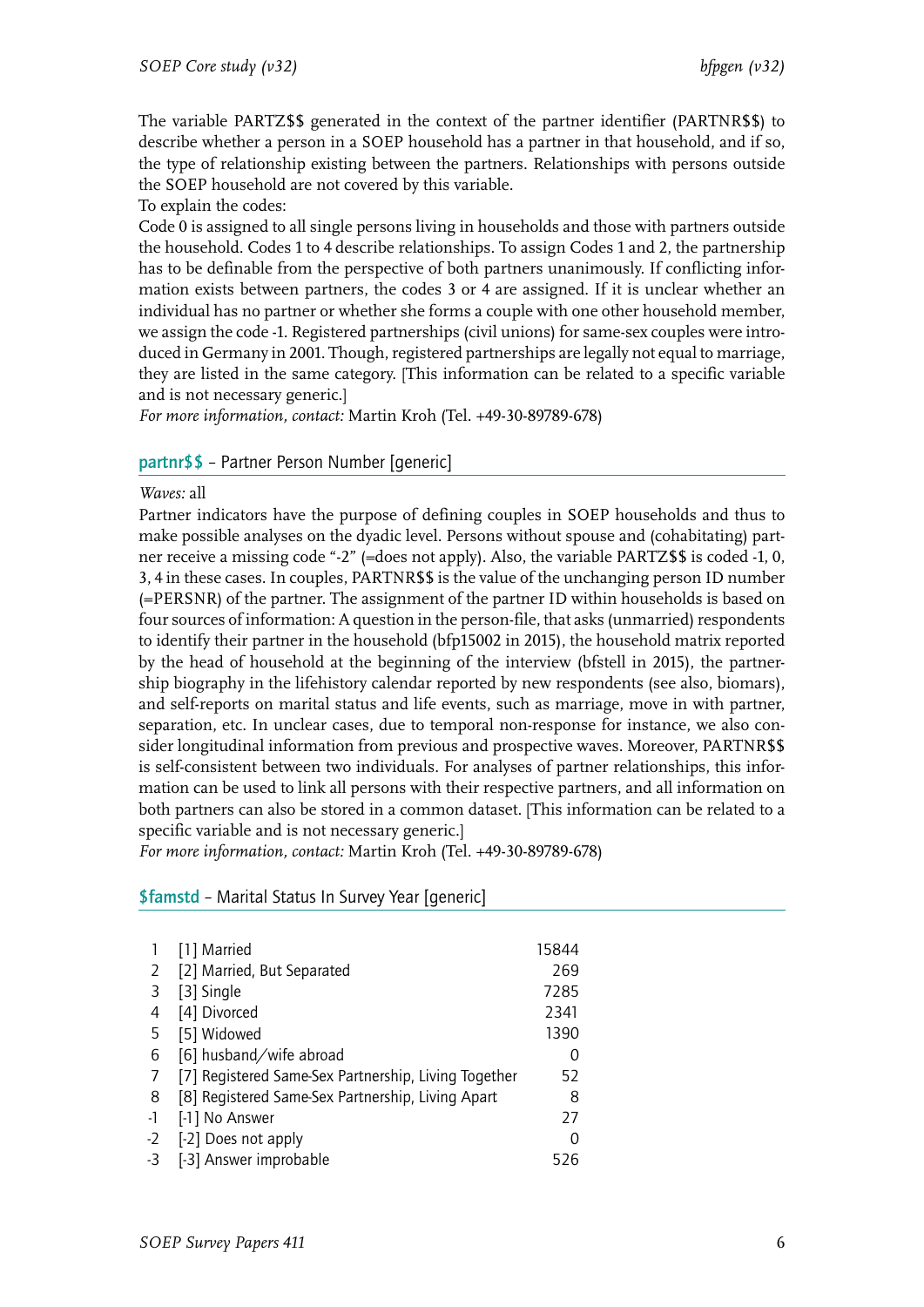| -4 [-4] Inadmissible multiple response                    |  |
|-----------------------------------------------------------|--|
| -5 [-5] Not included in this version of the questionnaire |  |

-6 [-6] Version of questionnaire with modified filtering 0

# *Waves:* 1984-2012

Marital status is describing the institutional status of marriage at the time of the person interview. Marital status is based on information given by the respective person on his or her current relationship as well as on retrospective information about previous relationships asked in the biography questionnaire. Information on marital status when a child was born (provided in the biography information) is not used here, so contradicting information to BIOBIRTH might still be possible. For those whose partner was identified within the household, marital status is counter-checked with the information given by the partner. Where contradictions can be found, indication of the person information is compiled if reasonable. If no information is available, the indication by position related to head of household is deferred. Remaining contradictions are solved using information on marriage status when a child was born as well as future reports on a given relationship. Marital status is only available for people, who were interviewed. Data on marital status provided here is generated from and hence consistent with the corresponding BIOMARSY data, although value labels differ between \$FAMSTD and SPELLTYP. Note that marital status in a specific wave can be different between data distributions due to consistency checks using up-to-date information from following waves. Because of the newly introduced construction process of BIOMARSY, changes might be more than usual. Above, the partner indicator PARTZ\$\$ supplied in the \$PGEN data files as well might not match the information provided in \$FAMSTD in its entirety. [This information can be related to a specific variable and is not necessary generic.] *For more information, contact:* Paul Schmelzer (Tel. +49-30-89789-526, pschmelzer@diw.de)

# <span id="page-8-0"></span>5 Wages and Salary

# <span id="page-8-1"></span>labgro\$\$ – Current Gross Labor Income in Euro [generic]

## *Waves:* all

The variable LABGRO\$\$ represents the imputed current gross labor income generated for all SOEP respondents who are employed in a main job in each respective wave. Income details are consistently provided in euros for all waves. Item nonresponse is imputed in a two-stage procedure: first, with the "Row-and-Column" method of Little und Su (1989) using individual longitudinal data as well as cross-sectional trend data (cf. Joachim R. Frick and Markus M. Grabka (2005): Item-Non-Response on Income Questions in Panel surveys: Incidence, Imputation and the Impact on the Income Distribution. Allgemeines Statistisches Archiv (ASTA) 89, 49-61). Alternatively, if no individual longitudinal information is available, we base the imputation on a regression using different Mincer covariates, also taking into account current net labor income. If both types of income information are lacking, first we impute current net labor income and then current gross labor income. Imputed values are flagged (IMPGRO\$\$).

The original variables coming from the \$P-files and are: ap3301, bp4301, cp5201, dp4401, ep4401, fp4501, gp4301, hp5401, ip5401, jp5401, kp6401, lp5301, mp4701, np5401, op4501, pp6001, qp5601, rp5701, sp5801, tp7601, up5901, vp7101, wp5901, xp7301, yp6801, zp7201, bap6101, bbp7301, bcp5901, bdp7701, bep5701. [This information can be related to a specific variable and is not necessary generic.]

*For more information, contact:* Markus Grabka (Tel. +49-30-89789-339 / mgrabka@diw.de)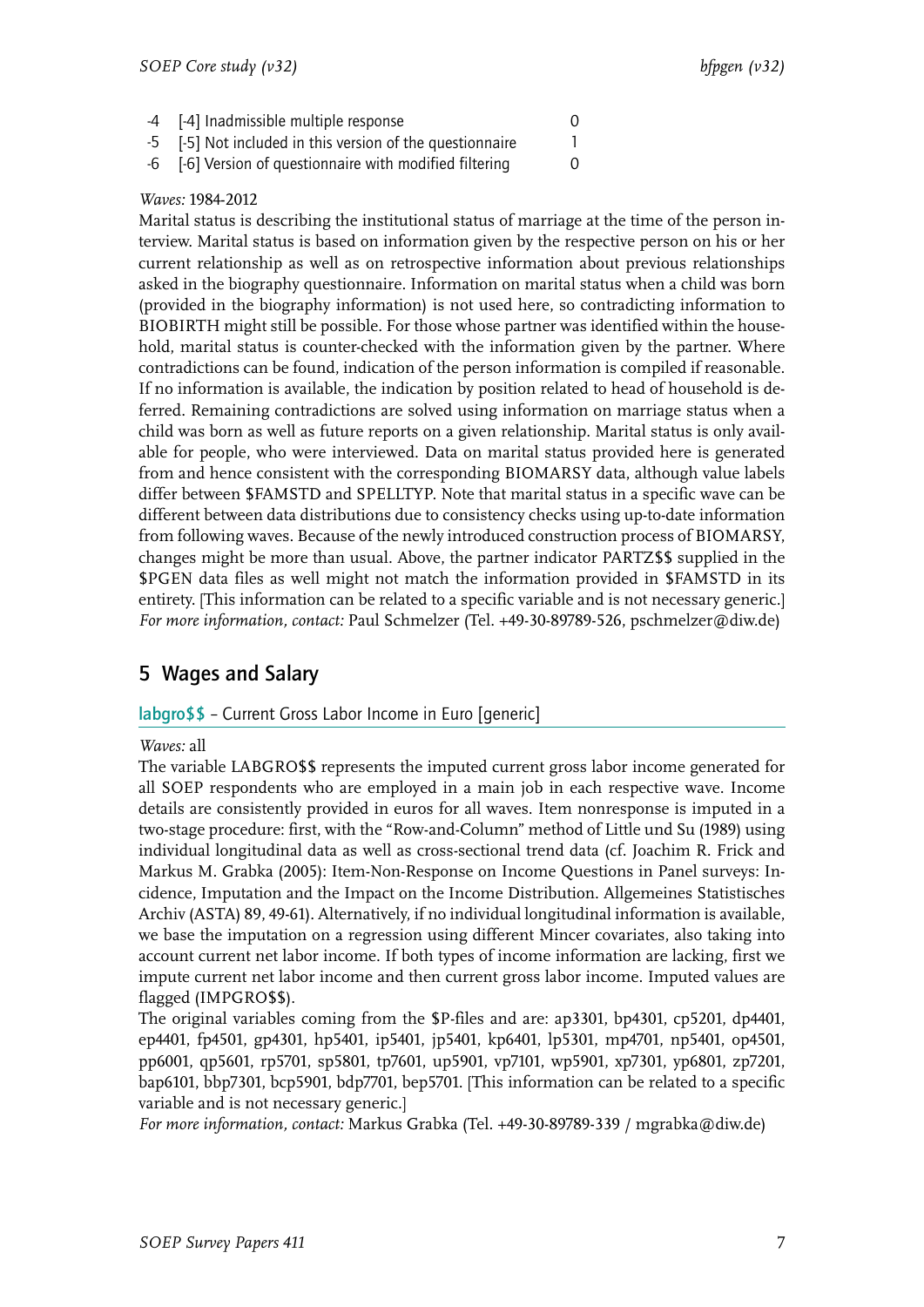# <span id="page-9-0"></span>impgro\$\$ – Imputation flag for Gross Income [generic]

|                | 0 [0] Not imputed                                      | 15270 |
|----------------|--------------------------------------------------------|-------|
| $\overline{1}$ | [1] Imputed                                            | 1488  |
|                | -1 [-1] No Answer                                      |       |
|                | -2 [-2] Does not apply                                 | 10985 |
|                | -3 [-3] Answer improbable                              |       |
|                | -4 [-4] Inadmissible multiple response                 |       |
| $-5$           | [-5] Not included in this version of the questionnaire |       |
| -6             | [-6] Version of questionnaire with modified filtering  |       |

*Waves:* all

The variable IMPGRO\$\$ designates imputations of item non-response in the variable LAB-GRO\$\$ (current gross labor income). IMPGRO\$\$ can take the value  $0 =$  "no imputation",  $1 =$  "imputed income statement" and  $-2 =$  "does not apply, not working". [This information can be related to a specific variable and is not necessary generic.]

*For more information, contact:* Markus Grabka (Tel. +49-30-89789-339 / mgrabka@diw.de)

# <span id="page-9-1"></span>labnet\$\$ – Current Net Labor Income in Euro [generic]

*Waves:* all

The variable LABNET\$\$ represents the generated and imputed current net labor income in a main job of all persons in SOEP working in the respective wave. Income details are consistently provided in euros for all waves. The imputation of item nonresponse takes place in a two-stage procedure: first, with the "Row-and- Column" method of Little und Su (1989) using individual longitudinal data as well as cross-sectional trend data (cf. Joachim R. Frick and Markus M. Grabka (2005): Item-Non-Response on Income Questions in Panel surveys: Incidence, Imputation and the Impact on the Income Distribution. Allgemeines Statistisches Archiv (ASTA) 89, 49-61). Alternatively, if no individual longitudinal information is available, we base the imputation on a regression using different Mincer covariates, also taking into account current gross labor income. If both types of income information are lacking, first we impute current gross labor income and then current net labor income.

Imputed values are flagged (IMPNET\$\$).

The original variables coming from the \$P-files and are: ap3302, bp4302, cp5202, dp4402, ep4402, fp4502, gp4302, hp5402, ip5402, jp5402, kp6402, lp5302, mp4702, np5402, op4502, pp6002, qp5602, rp5702, sp5802, tp7602, up5902, vp7102, wp5902, xp7302, yp6802, zp7202, bap6102, bbp7302, bcp5902, bdp7702, bep5702. [This information can be related to a specific variable and is not necessary generic.]

*For more information, contact:* Markus Grabka (Tel. +49-30-89789-339 / mgrabka@diw.de)

<span id="page-9-2"></span>

| $impret$ \$ - Imputation flag for Net Income [generic] |  |
|--------------------------------------------------------|--|
|                                                        |  |

| 0 [0] Not imputed                                         | 15598 |
|-----------------------------------------------------------|-------|
| 1 [1] Imputed                                             | 1160  |
| -1 [-1] No Answer                                         | 0     |
| -2 [-2] Does not apply                                    | 10985 |
| -3 [-3] Answer improbable                                 | O     |
| -4 [-4] Inadmissible multiple response                    | 0     |
| -5 [-5] Not included in this version of the questionnaire | 0     |
| -6 [-6] Version of questionnaire with modified filtering  | 0     |
|                                                           |       |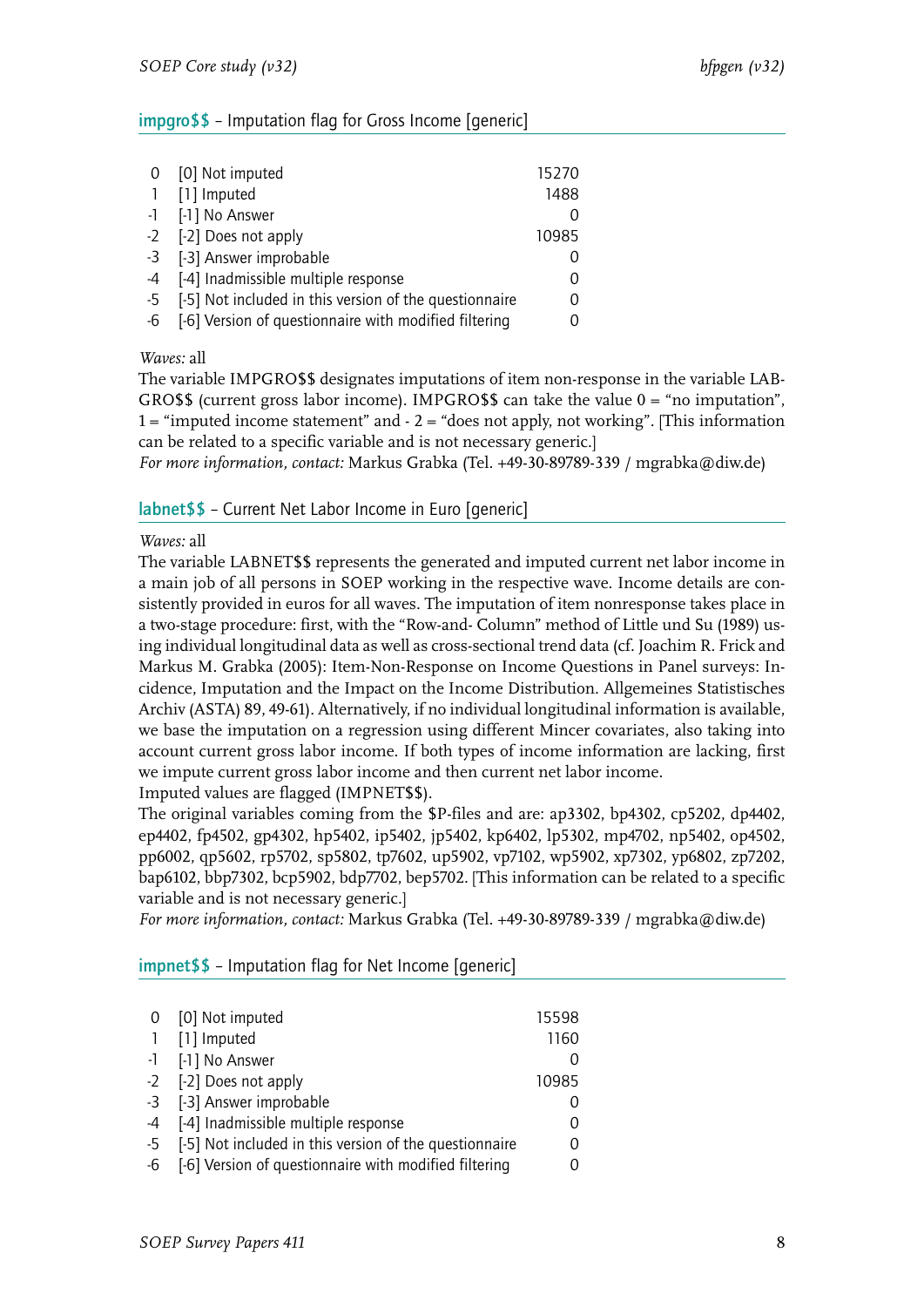The variable IMPNET\$\$ designates imputations of item non-response in the variable LAB-NET\$\$ (current net labor income). IMPNET\$\$ can take the value  $0 = \text{``no imputation''}$ ,  $1 =$ "imputed income statement" and  $-2 =$  "does not apply, not working". [This information can be related to a specific variable and is not necessary generic.]

*For more information, contact:* Markus Grabka (Tel. +49-30-89789-339 / mgrabka@diw.de)

# <span id="page-10-0"></span>sndjob\$\$ – Current Gross Secondary Income In Euro [generic]

# *Waves:* all

The variable SNDJOB\$\$ represents the imputed current gross labor income from second job generated for all SOEP respondents in each respective wave. Income details are consistently provided in euros for all waves. Item nonresponse is imputed in a two-stage procedure: first, with the "Row-and-Column" method of Little und Su (1989) using individual longitudinal data as well as cross-sectional trend data (cf. Joachim R. Frick and Markus M. Grabka (2005): Item-Non-Response on Income Questions in Panel surveys: Incidence, Imputation and the Impact on the Income Distribution. Allgemeines Statistisches Archiv (ASTA) 89, 49–61). Alternatively, if no individual longitudinal information is available, we base the imputation on a regression using a subset of different Mincer covariates. Information about gross income from second job is firstly asked in wave 1995 (L). In 2013 information about income from second jobs was not collected for sub-sample M. We use information from the the subsequent survey year (2013) about income from second job in the previous year (variable BEP2C03). If persons from the sub-sample M stated that he/she had income in the previous year from second jobs, then IMPSND13 was set to -1 and SNDJOB\$\$ had been imputed. Imputed values are flagged (IMPSND\$\$).

The original variables coming from the \$P-files and are: lp7702, mp5802, np5802, op4902, pp6602, qp6302, rp6602, sp6602, tp8402, up67, vp79, wp70, xp81, yp76, zp78, bap69, bbp79, bcp67, bdp85, bep64. [This information can be related to a specific variable and is not necessary generic.]

*For more information, contact:* Markus Grabka (Tel. +49-30-89789-339 / mgrabka@diw.de)

# <span id="page-10-1"></span>impsnd\$\$ – Imputation Flag For SNDJOBxx [generic]

| $\mathcal{O}$ | 1515  |
|---------------|-------|
|               | 165   |
| - 2           | 26063 |

## *Waves:* all

The variable IMPSND\$\$ designates imputations of itemnonresponse in the variable SND-JOB\$\$ (current gross labor income from second job). IMPSND\$\$ can take the value  $0 =$  "no" imputation",  $1 =$  "imputed income statement" and  $-2 =$  "does not apply, not working". [This information can be related to a specific variable and is not necessary generic.] *For more information, contact:* Markus Grabka (Tel. +49-30-89789-339 / mgrabka@diw.de)

# <span id="page-10-2"></span>6 Current Employment Status

<span id="page-10-3"></span>stib\$\$ – Occupational Position [generic]

0 [0] Do Not Know 0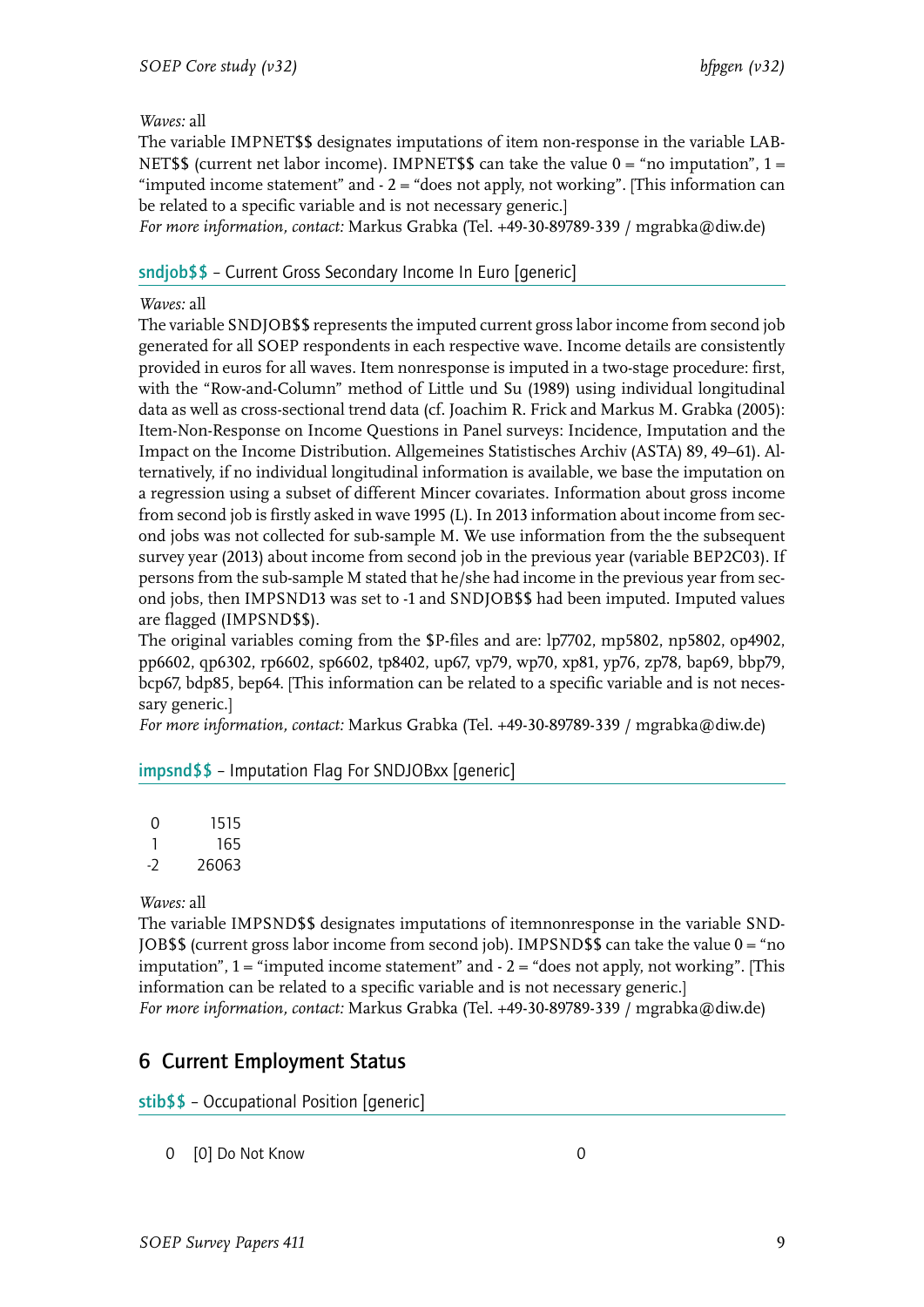| [10] Not Employed                                      | 1959 |  |
|--------------------------------------------------------|------|--|
| [11] In Education                                      | 1131 |  |
| [12] Unemployed, Not Employer                          | 1740 |  |
| [13] Pensioner                                         | 5539 |  |
| [15] Military, Community Service                       | 54   |  |
| [110] Apprentice                                       | 0    |  |
| [120] Apprentice, Trainee Industry Technology          | 471  |  |
| [130] Apprentice, Trainee Trade And Commerce           | 237  |  |
| [140] Trainee, Intern                                  | 94   |  |
| [150] Aspirant                                         | 0    |  |
| [210] Untrained Worker                                 | 856  |  |
| [220] Semi-Trained Worker                              | 1406 |  |
| [230] Trained Worker                                   | 1231 |  |
| [240] Foreman, Team Leader                             | 174  |  |
| (21 rows omitted)                                      | 3031 |  |
| [522] Trained Employee With Simple Tasks               | 1443 |  |
| [530] Qualified Professional                           | 4107 |  |
| [540] H. Qualified Professional                        | 2372 |  |
| [550] Managerial                                       | 244  |  |
| [610] Low-Level Civil Service                          | 31   |  |
| [620] Middle-Level Civil Service                       | 201  |  |
| [630] High-Level Civil Service                         | 466  |  |
| [640] Executive Civil Service                          | 291  |  |
| [999] Employed Without StiB Info                       | 0    |  |
| [-1] No Answer                                         | 312  |  |
| [-2] Does not apply                                    | 353  |  |
| [-3] Answer improbable                                 | 0    |  |
| [-4] Inadmissible multiple response                    | 0    |  |
| [-5] Not included in this version of the questionnaire | 0    |  |
| [-6] Version of questionnaire with modified filtering  | 0    |  |
|                                                        |      |  |

The variable represents a compilation of all relevant information on current occupational position. It is generated by combining information on "occupational group", "unemployed (yes/no)", "military/community service", "in education (yes/no)", and "pensioner". A hierarchical scheme is used to determine which data is given precedence when a variety of divergent information exists (increasing dominance):

| value   | label                               |
|---------|-------------------------------------|
| 10      | not employed                        |
| 13      | pensioner                           |
| 11      | currently in education              |
| 15      | military $\angle$ community service |
| 12      | registered unemployed               |
| 110-150 | apprentice                          |
| 410-440 | self-employed                       |
| 210-250 | manual laborer                      |
| 510-550 | employee                            |
| 610-640 | civil service                       |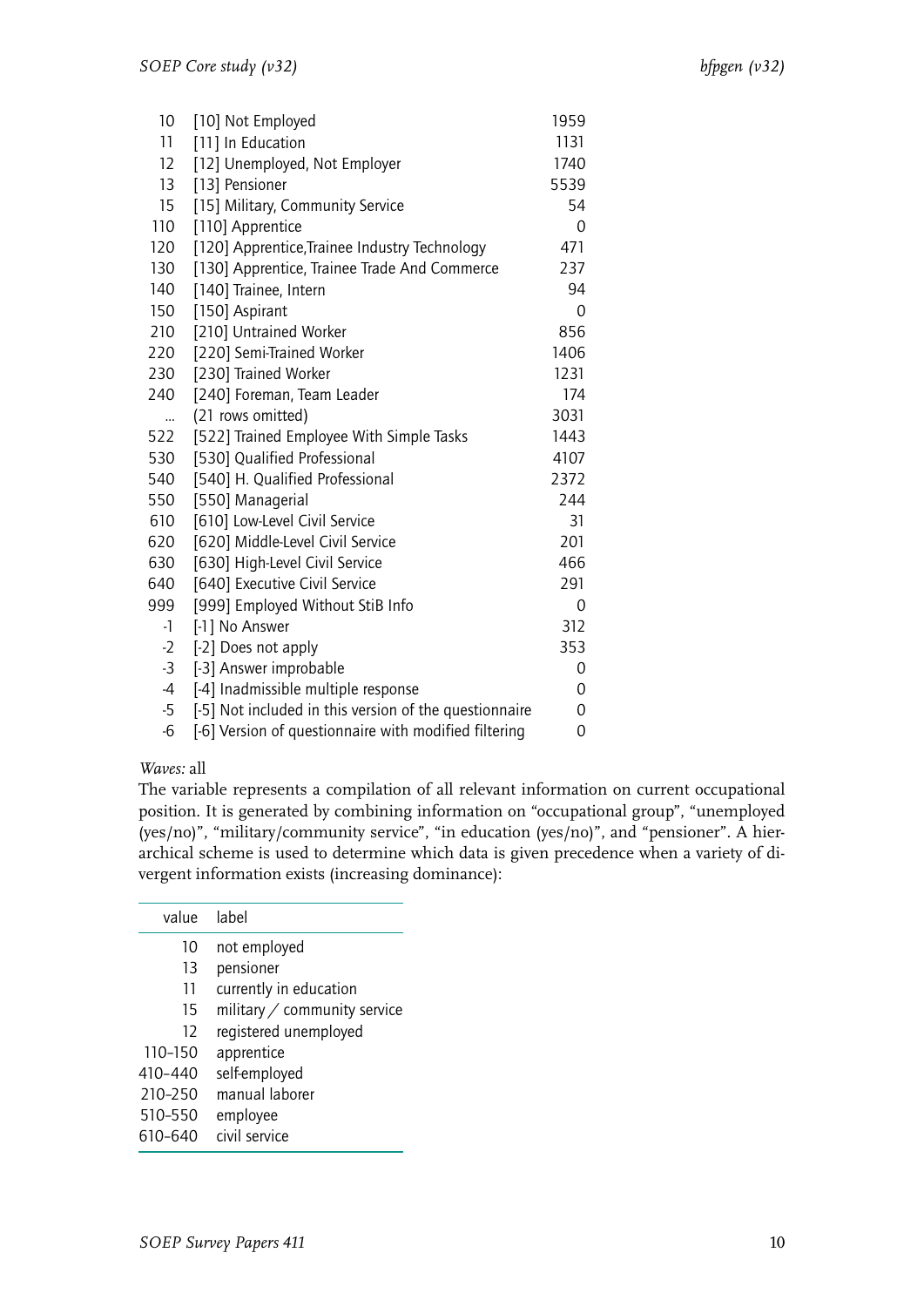The categories (150) and (310) to (340) were only assigned to respondents in East Germany in 1990. In STIB\$\$, non-working persons are only assigned to the category (13) "pensioner" if they are recipients of retirement pension or if they are recipients of widow's pension AND are older than 60 years. Moreover, if there is missing information on pension receipt, additional information from ARTKALEN (retrospective information from the activity calendar for the previous year) is used in the generation process to determine if a person was in retirement or early retirement (Vorruhestand) at the time of the interview.

The code (-2) is assigned to first time respondents aged 16 or 17 who answer the youth questionnaire (since wave W (2006)). [This information can be related to a specific variable and is not necessary generic.]

*For more information, contact:* Alexandra Fedorets (Tel. +49-30-89789-321)

# <span id="page-12-0"></span>emplst\$\$ – Employment Status [generic]

|      | [1] Full-Time Employment                               | 10212 |
|------|--------------------------------------------------------|-------|
| 2    | [2] Reqular Part-Time Employment                       | 3993  |
| 3    | [3] Vocational Training                                | 800   |
| 4    | [4] Marginal, Irregular Part-Time Employment           | 1866  |
| 5    | [5] Not Employed                                       | 10837 |
| 6    | [6] Sheltered workshop                                 | 35    |
| $-1$ | [-1] No Answer                                         |       |
| $-2$ | [-2] Does not apply                                    |       |
| $-3$ | [-3] Answer improbable                                 |       |
| -4   | [-4] Inadmissible multiple response                    |       |
| $-5$ | [-5] Not included in this version of the questionnaire |       |
| -6   | [-6] Version of questionnaire with modified filtering  |       |

## *Waves:* all

This variable is generated from the annual question on current employment status, which has a central filter function in the questionnaire to separate employed people from nonemployed people for further questions. It is designed to provide consistent longitudinal data on employment status across all waves.

Since the beginning of the SOEP in the year 1984, a consistent status variable has been used to differentiate among different types of employment status. The category "not employed" comprises non-working individuals, those in military/community service, those on maternity leave, and employed persons in a phased retirement scheme (Altersteilzeit) whose current actual working hours are zero. From 1998 on, the additional category "sheltered workshop" is included for disabled persons in sheltered employment.

EMPLST\$\$ supplements the variable LFS\$\$, which differentiates among persons who are not employed. [This information can be related to a specific variable and is not necessary generic.]

*For more information, contact:* Alexandra Fedorets (Tel. +49-30-89789-321)

## <span id="page-12-1"></span>lfs\$\$ – Labor Force Status [generic]

| 1 [1] Non-Working              | 2088 |
|--------------------------------|------|
| 2 [2] NW-Age 65 And Older      | 4577 |
| 3 [3] NW-In Education-Training | 1193 |
| 4 [4] NW-Maternity Leave       | 590  |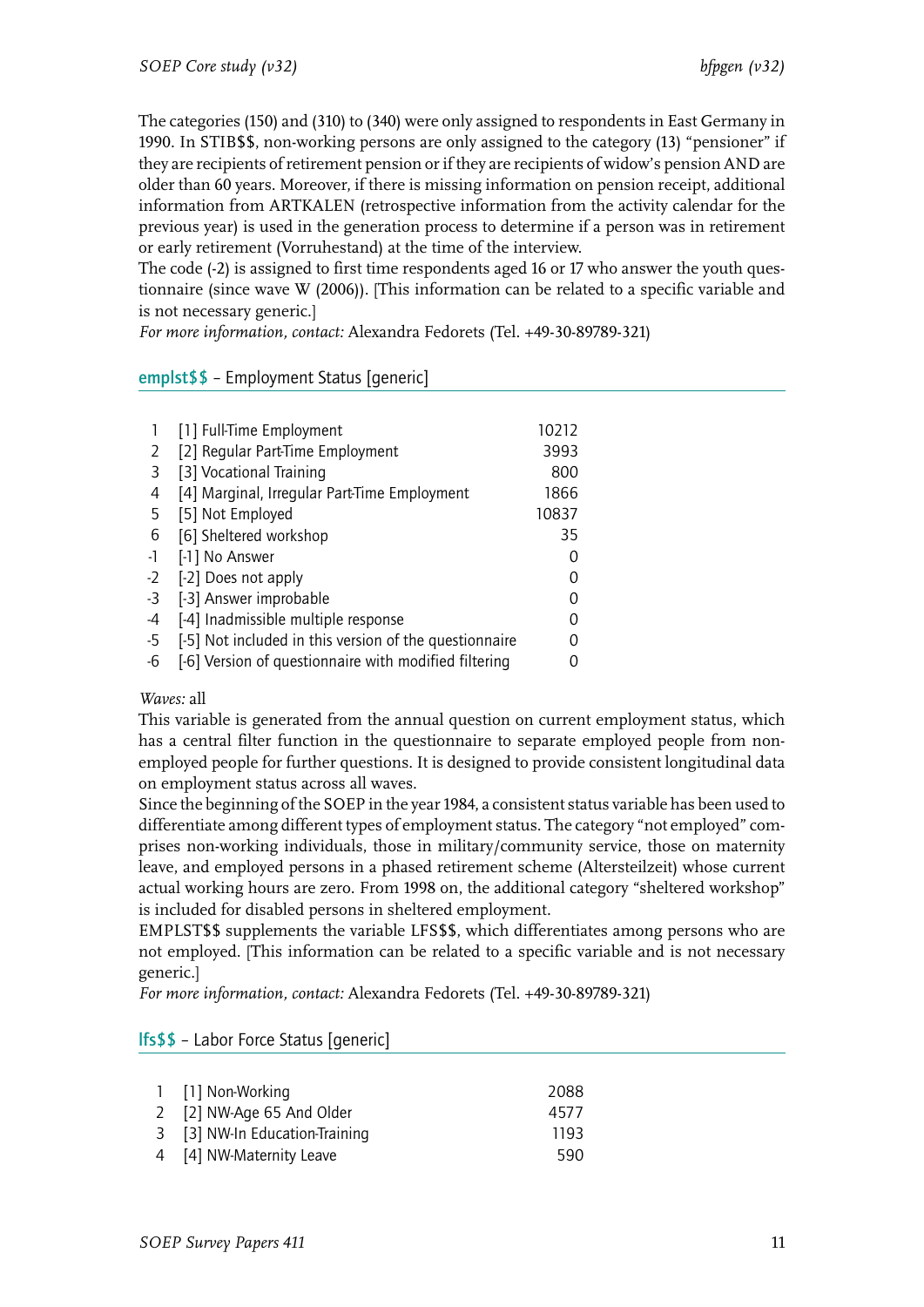| 5    | [5] NW-Military-Community Service                      | 13    |
|------|--------------------------------------------------------|-------|
| 6    | [6] NW-Unemployed                                      | 1551  |
| 8    | [8] NW-But Sometimes Sec. Job                          | 280   |
| 9    | [9] NW-but work past 7 days                            | 215   |
| 10   | [10] NW-But Reg. Sec. Job                              | 246   |
| 11   | [11] Working                                           | 16660 |
| 12   | [12] Working But NW Past 7 Days                        | 330   |
| $-1$ | [-1] No Answer                                         |       |
| $-2$ | [-2] Does not apply                                    | 0     |
| $-3$ | [-3] Answer improbable                                 | 0     |
| $-4$ | [-4] Inadmissible multiple response                    | 0     |
| -5   | [-5] Not included in this version of the questionnaire | ∩     |
| -6   | [-6] Version of questionnaire with modified filtering  | ი     |

This variable is based on the annual question on current employment status, combined with additional information on activities of non-working individuals. The number of values assigned has been based, since the beginning of the SOEP in the year 1984, on a large number of highly differentiated answer categories. It is designed to provide consistent longitudinal data on labor force participation across all waves.

LFS\$\$ provides a differentiation between "working" (Code 11–12) and "non-working" (Code 1–10), categories which are constant over all waves. Non-employment is subdivided further in order to make it possible to efficiently apply different labor market concepts in studying the data. To calculate this variable, the variables on employment status, age, maternity leave, second jobs, registration at the employment office, participation in paid work during the past 7 days and training status are used. Code (12) was added in 2000.

For respondents who have multiple status codes and different values for this variable, the following hierarchy was used to determine which of the values would play the determining role (increasing dominance):

| value | label                                                     |
|-------|-----------------------------------------------------------|
| 11    | working                                                   |
| 1     | non-working without further information                   |
| 2     | non-working, and older than 65                            |
| 3     | non-working, and currently in a training program          |
| 6     | non-working, and registered unemployed                    |
| 4     | non-working, on maternity leave                           |
| 5     | non-working, in military/community service                |
| 9     | non-working, but working past 7 days                      |
| 10    | non-working, but regular second job                       |
| 8     | non-working, but occasional second job                    |
| ר ד   | وربطها لتترك والمحامل والمحاول والمتحام والمستحل والمحارب |

12 working, but non-working past 7 days

LFS\$\$ supplements the variable EMPLST\$\$, which differentiates among persons who are employed. [This information can be related to a specific variable and is not necessary generic.] *For more information, contact:* Alexandra Fedorets (Tel. +49-30-89789-321)

<span id="page-13-0"></span>jobch\$\$ – Occupational Change [generic]

1 [1] Not Employed 10748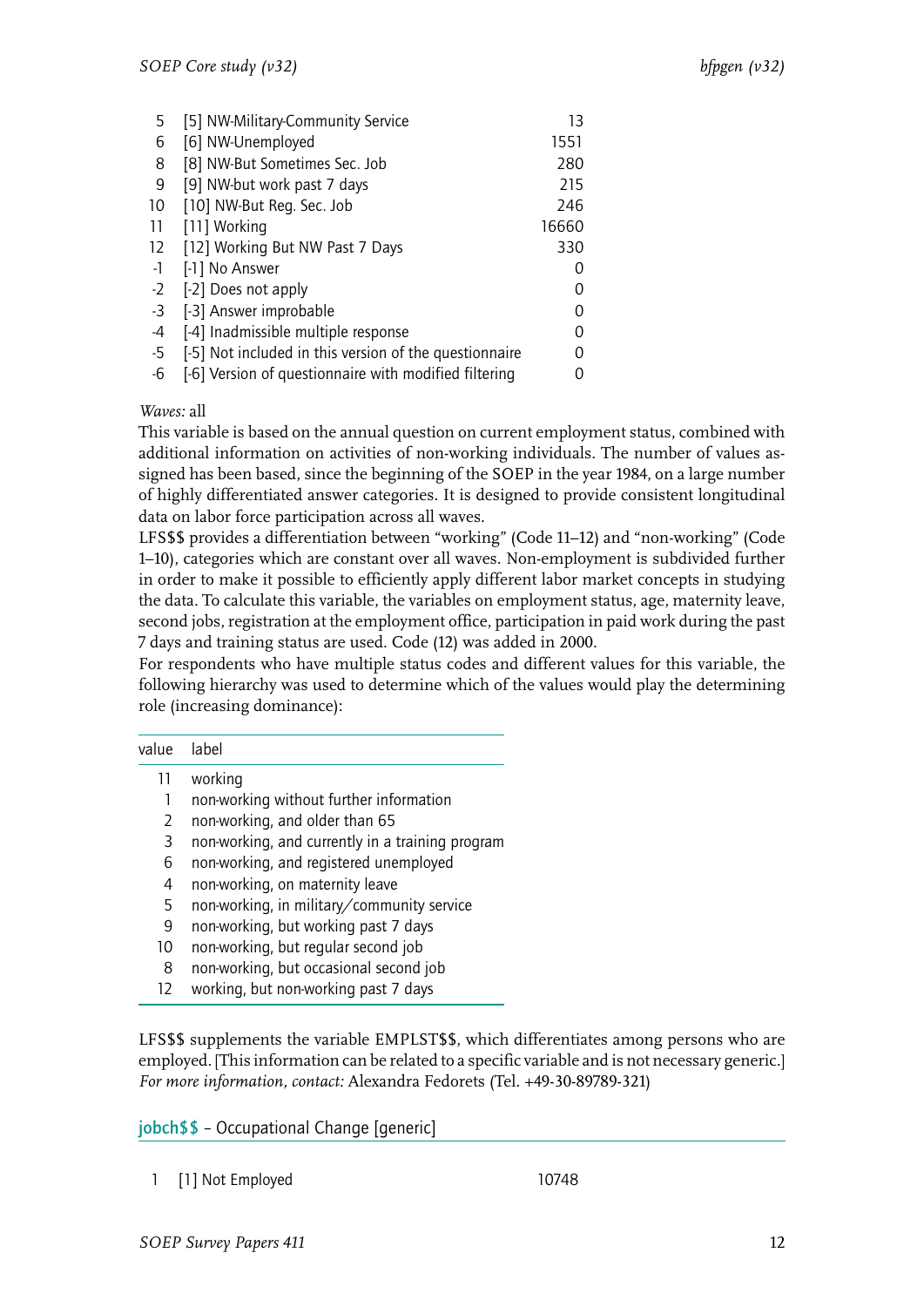| 2    | [2] Employed No Change                                 | 12666 |
|------|--------------------------------------------------------|-------|
| 3    | [3] Employed No Info If Change                         | 1431  |
| 4    | [4] Employed With Change                               | 2616  |
| 5    | [5] First Time Employed                                | 277   |
| -1   | [-1] No Answer                                         | 5     |
| $-2$ | [-2] Does not apply                                    | 0     |
| -3   | [-3] Answer improbable                                 | 0     |
| -4   | [-4] Inadmissible multiple response                    | 0     |
| -5   | [-5] Not included in this version of the questionnaire | 0     |
| -6   | [-6] Version of questionnaire with modified filtering  |       |

This variable indicates a change of job since the previous interview for respondents with a follow-up interview, whereas for first-time respondents, the information refers to a change of job since the beginning of the previous year.

JOCHCH\$\$ is generated based on the central filter variable, which indicates whether a respondent has changed jobs since the beginning of the previous year. A job change can be within one firm as well as a change to another firm. Information on the date of job change is then combined with interview month of the previous year's interview to identify whether a new job change has taken place since the previous interview.

Hence, JOBCH\$\$ indicates whether a respondent has changed jobs since the beginning of the previous year. The variable is calculated for all waves, and the codes are assigned independently of the respondent being a first-time or follow-up respondent.

The variable is also designed to identify respondents who have entered employment for the first time. Up to 1993, first-time respondents did not answer the question about job change. Therefore, for first-time respondents up to 1993, the variable was generated by using the information on the start date with the current employer and the respondent's age at entrance into his/her first job.

The variable is also designed to provide consistent longitudinal information on job changes. The JOBCH\$\$ variable is generated by correcting the original job change information in various ways:

- 1. We check whether the job changes stated by a respondent in two consecutives interviews refer to one and the same job change. The date of the job change and the interview month are used to correct double entries.
- 2. If the respondent indicates a job change with a date before the previous interview but did not state a job change in the previous interview, this is coded as a job change in the current interview.
- 3. If a respondent indicates no job change and was not employed at the time of the previous interview, this is coded as "no job change" despite the seeming implausibility, since there are possible explanations how this information could be plausible, e.g. if there were short-term employment spells between two interview dates.
- 4. Respondents can be "first-time employed" only once. If a respondent states being "firsttime employed" for a second time, this is coded as "employed, with change".

In 2013 the respondents of the newly introduced migration sample were not asked whether they have changed jobs since the beginning of the previous year, therefore the generation of JOBCH\$\$ for the migration sample was modified in 2013:

- 1. Respondents who are not employed were coded (1).
- 2. Respondents who are still in the same occupation and position and are working for the same employer as they had worked in their first job in Germany were coded (2).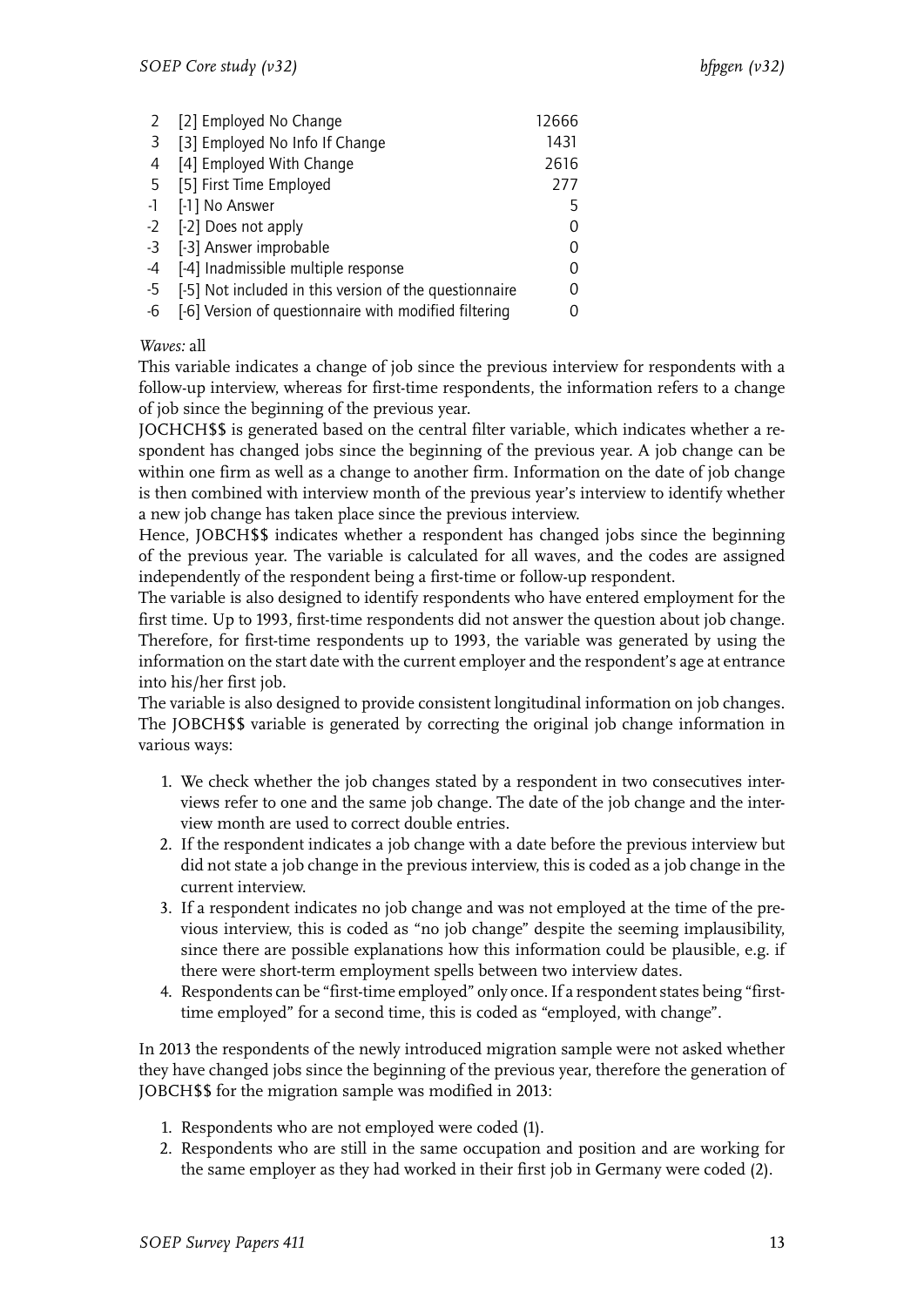- 3. Respondents who have entered the firm they are currently working after the 31th of December 2011 were coded (4).
- 4. If a respondent is in her first vocational training this was coded as (5).
- 5. Respondents who are employed but for whom no further information could be used were coded (3). In 2014 there was again a uniform questionnaire for all respondents.

In 2015 the respondents of the newly introduced migration sample (M2) were not asked whether they have changed jobs since the beginning of the previous year. Furthermore respondent within migration sample M1 are decomposed in first-time respondents with and follow-up respondents without question about job change in the previous year embodied by the questionnaire. such that generation of JOBCH\$\$ for the migration sample in 2015 was following:

- 1. For follow-up respondents generation as in case of a uniform questionnaire for all respondents to be pursued.
- 2. In the case of first-time respondents in M1 sample and for all respondents from M2 sample the rule of thumb is as in 2013. [This information can be related to a specific variable and is not necessary generic.]

*For more information, contact:* Alexandra Fedorets (Tel. +49-30-89789-321)

<span id="page-15-0"></span>

| autono\$\$ - Autonomy In Occupational Actions [generic] |  |  |  |
|---------------------------------------------------------|--|--|--|
|---------------------------------------------------------|--|--|--|

| 0             | [0] Apprentice                                         | 860   |
|---------------|--------------------------------------------------------|-------|
|               | [1] Low Autonomy                                       | 2253  |
| $\mathcal{L}$ |                                                        | 4089  |
| 3             |                                                        | 5370  |
| 4             |                                                        | 3431  |
| 5             | [5] High Autonomy                                      | 631   |
| $-1$          | [-1] No Answer                                         | 356   |
| $-2$          | [-2] Does not apply                                    | 10753 |
| -3            | [-3] Answer improbable                                 |       |
| -4            | [-4] Inadmissible multiple response                    |       |
| -5            | [-5] Not included in this version of the questionnaire |       |
| -6            | [-6] Version of questionnaire with modified filtering  |       |

# *Waves:* all

This variable gives the occupational autonomy for all employed persons. It offers an alternative to the ISCO-based scales on occupational status (ISEI\$\$), class (EGP\$\$), or prestige (SIOPS\$\$). AUTONO\$\$ is the simplest variable based on the scales of "occupational position" in terms of its construction, and strongly correlated with the Treiman Prestige Scale (SIOPS\$\$).

The basis for the "autonomy in occupational activity" scale is the classification of occupational position. Self-employed persons are categorized according to the size of the company (with the exception of farmers, who are all classified within the same category of autonomy, independent of farm size in hectares). Civil servants are differentiated according to the civil service laws defining each kind of activity and the amount of autonomy connected to it. Workers are differentiated according to their vocational training, and thus categorized hierarchically according to the different tasks they can be expected to carry out and the different amounts of responsibility associated with each task. Similarly, salaried employees are classi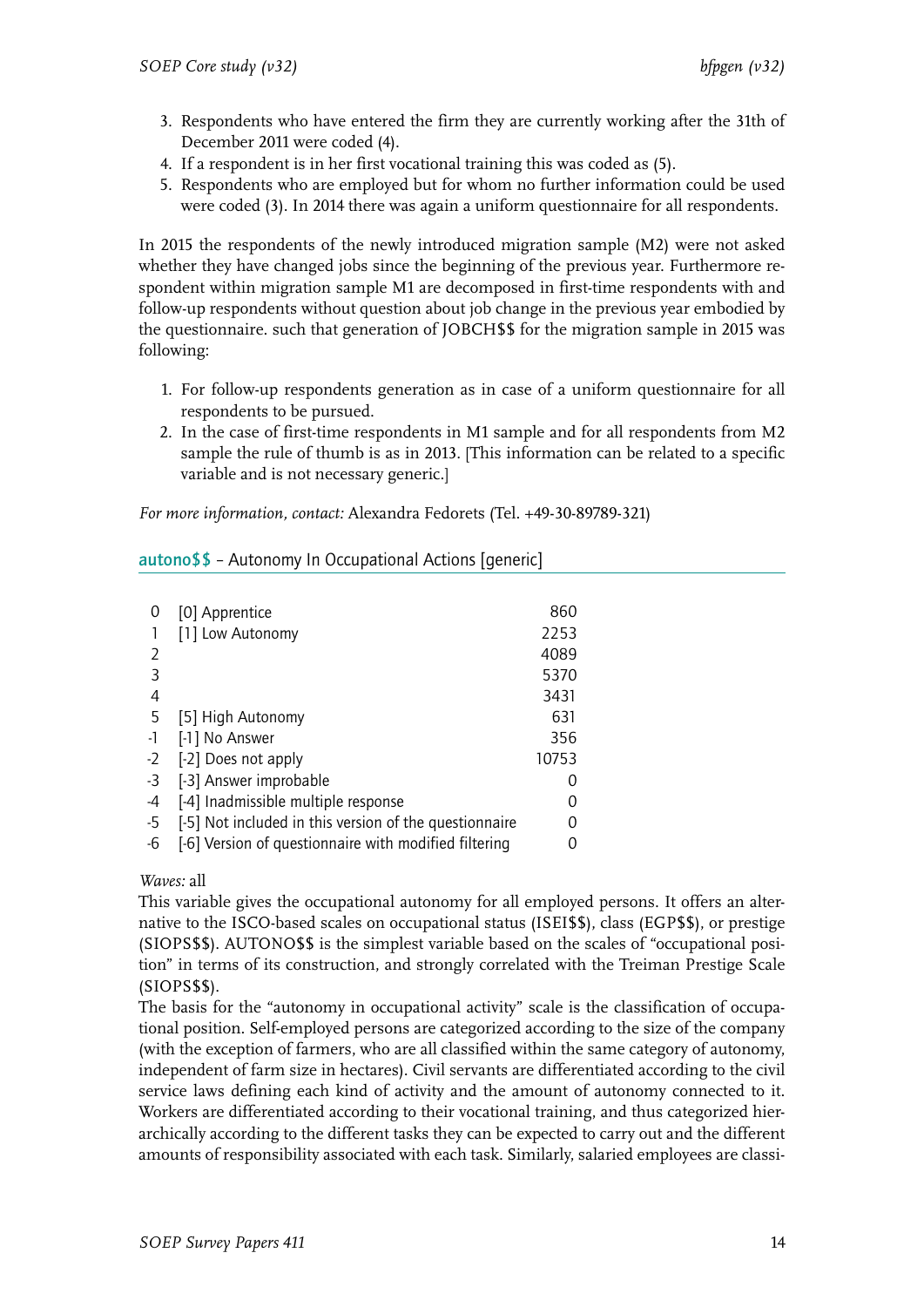fied according to how differentiated their tasks are and how much responsibility is associated with each.

The value "1" is assigned mainly to manual workers with a low level of status and a low level of autonomy. Group 2 encompasses work in production, services demanding a minimal level of specialization, and farm work. Activities that require completion of the middle track of secondary education and entail a limited amount of responsibility are classified in Group 3. Group 4 includes activities carried out either with or without supervision that require a degree from a college of applied sciences or university, but are not very high in prestige. Managers and freelance academics are both placed in Group 5 (highest autonomy). Depending on the number of employees, self-employed are categorized in Group 3, Group 4, or Group 5. [This information can be related to a specific variable and is not necessary generic.]

*Detailed description: Hoffmeyer-Zlotnik, Jürgen H.P., and Alfons J. Geis (2003) Berufsklassifikation und Messung des beruflichen Status/ Prestige. In: ZUMA-Nachrichten 52, Jg. 27, Mai 2003. pp. 125-138.*

*For more information, contact:* Alexandra Fedorets (Tel. +49-30-89789-321)

# <span id="page-16-0"></span>7 Current Occupation

Not all employed persons are asked the question about occupation on an annual basis. In years with a partial survey – 1985, 1986, 1987, 1988, 1990 (West), 1992 (West), 1994, 1996, 1999, 2001, 2003, 2005, 2006, 2008, 2010, 2012, and 2014 – only those employed persons who changed jobs and first-time respondents are asked to provide up-to-date information. Therefore, in years with a partial survey or in case of non-response the variables in this section usually contain available information from the previous year (persons with JOBCH\$\$-category (2) "employed, no change"). For some persons without a job change who updated the information on their current occupation without being asked, up-to-date information is used. The scores which are derived from the occupational scores contain information on the last attained value.

The missing values in variables of codes for economic activities or occupations and derived scores (NACE, ISCO, KldB, ISEI, SIOPS, EGP, MPG) should be interpreted as follows. -1: there was a response, but no code could be assigned or no score could be derived, -2: there was no response which could have been coded and -8 means this type of code or score is not available for this year.

The information on the current occupation is not neccessarily consistent to the current employment status, because they are based on different sources of information

# <span id="page-16-1"></span>isco88\_\$\$ – Current Occupational Classification (ISCO-88 Com) [generic]

| [0] Soldiers                                                                              | 0        |
|-------------------------------------------------------------------------------------------|----------|
| [100] Soldiers                                                                            | 43       |
| [1000] Legislators, Senior Officials and Managers                                         | 0        |
| [1100] Legislators and Senior Government Officials                                        | 0        |
| [1110] Legislators and Senior Government Officials                                        | 5        |
| [1140] Senior Officials of Special-Interest Organisations                                 |          |
| [1141] Senior Officials of Political Party Organisations                                  | $\Omega$ |
| [1142] Senior Officials of Employers', Workers' and Other Economic-Interest Organisations | 12       |
| [1143] Senior Officials of Humanitarian and Other Special-Interest Organisations          | 0        |
| [1200] Corporate Managers                                                                 | 42       |
| [1210] Directors and Chief Executives                                                     | 109      |
|                                                                                           |          |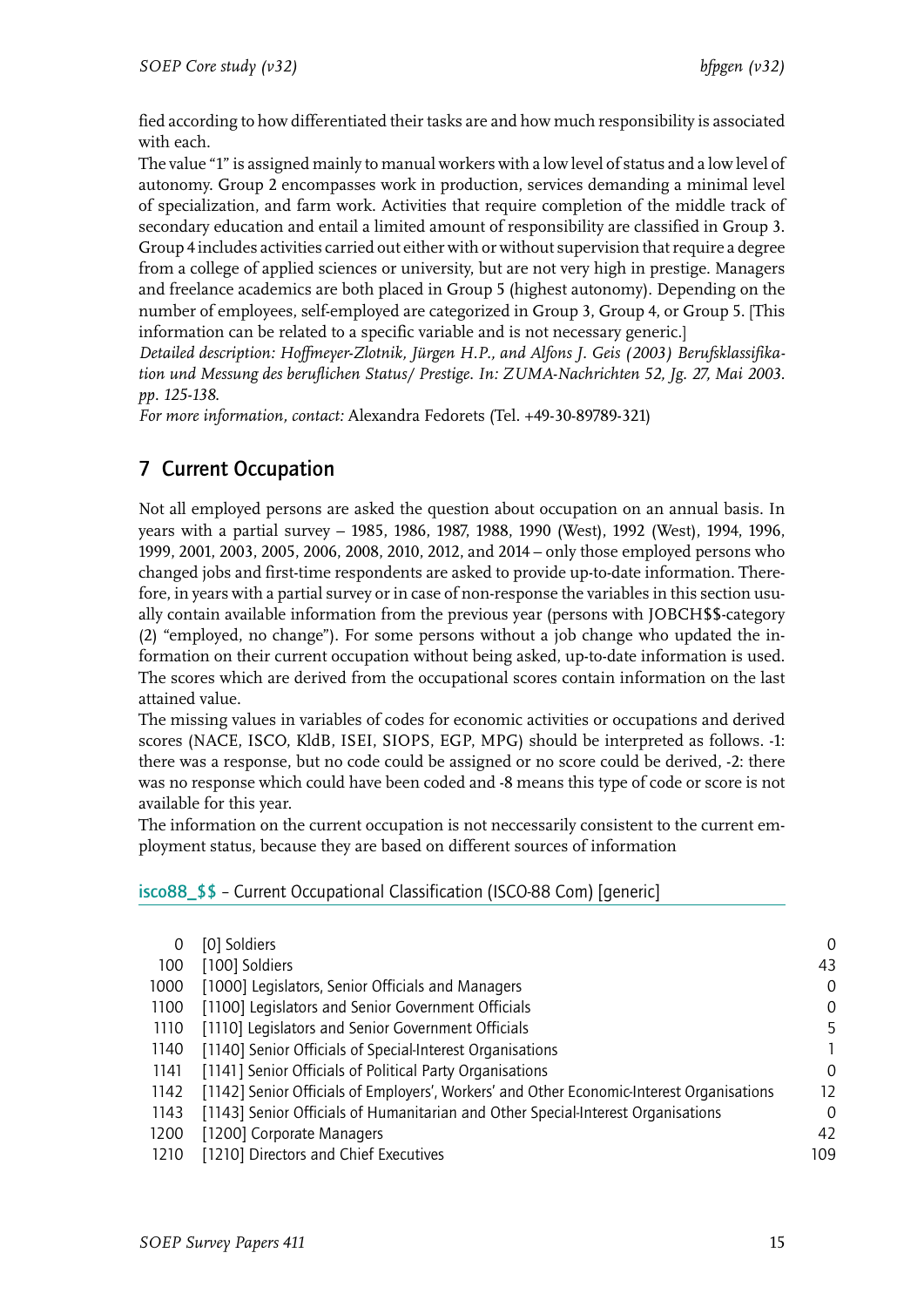| 0                                                                                                                                                                               |
|---------------------------------------------------------------------------------------------------------------------------------------------------------------------------------|
| $\Omega$                                                                                                                                                                        |
| 81                                                                                                                                                                              |
| $\Omega$                                                                                                                                                                        |
| 15800                                                                                                                                                                           |
| 0                                                                                                                                                                               |
| 0                                                                                                                                                                               |
| 0                                                                                                                                                                               |
| 0                                                                                                                                                                               |
| 0                                                                                                                                                                               |
| 3                                                                                                                                                                               |
| 48                                                                                                                                                                              |
| 260                                                                                                                                                                             |
| 169                                                                                                                                                                             |
| 70                                                                                                                                                                              |
| 11100                                                                                                                                                                           |
| 0                                                                                                                                                                               |
| 0                                                                                                                                                                               |
| 0                                                                                                                                                                               |
| 0                                                                                                                                                                               |
| [1221] Production and Operations Managers in Agriculture, Hunting, Forestry and Fishing<br>[9312] Construction and Maintenance Labourers: Roads, Dams and Similar Constructions |

Hartmann and Schütz (2002) provide detailed information on the conducted occupational coding. This result has been slightly modified to fit to the ISCO-88 version for European Union purposes (ISCO-88(COM)). [This information can be related to a specific variable and is not necessary generic.]

*Hartmann/Schütz (2002): Die Klassifikation der Berufe und der Wirtschaftszweige im Soziooekonomischen Panel. Neuvercodung der Daten 1984–2001. Infratest Sozialforschung, München. https://www.diw.de/documents/dokumentenarchiv/17/diw\_01.c.40132.de/vercodung.pdf For more information, contact:* Knut Wenzig (Tel. +49 30 89789 341, kwenzig@diw.de)

<span id="page-17-0"></span>isco08\_\$\$ – Current Occupational Classification (ISCO-08) [generic]

| 110  | [110] Commissioned Armed Forces Officers                                      | 8        |
|------|-------------------------------------------------------------------------------|----------|
| 210  | [210] Non-Commissioned Armed Forces Officers                                  | 3        |
| 310  | [310] Armed Forces Occupations, Other Ranks                                   | 31       |
| 1111 | [1111] Legislators                                                            | 4        |
| 1112 | [1112] Senior Government Official                                             | 22       |
| 1113 | [1113] Traditional Chiefs and Heads of Village                                | $\Omega$ |
| 1114 | [1114] Senior Officials of Special-Interest Organisations                     | 11       |
| 1120 | [1120] Managing Directors and Chief Executives                                | 86       |
| 1211 | [1211] Finance Managers                                                       | 23       |
| 1212 | [1212] Human Resource Managers                                                | 38       |
| 1213 | [1213] Policy and Planning Managers                                           | 14       |
| 1219 | [1219] Business Services and Administration Managers Not Elsewhere Classified | 20       |
| 1221 | [1221] Sales and Marketing Managers                                           | 77       |
| 1222 | [1222] Advertising and Public Relations Managers                              | 13       |
| 1223 | [1223] Research and Development Managers                                      | 12       |
|      | (412 rows omitted)                                                            | 16021    |
| 9520 | [9520] Street Vendors (excluding Food)                                        | 0        |
| 9611 | [9611] Garbage and Recycling Collectors                                       | 20       |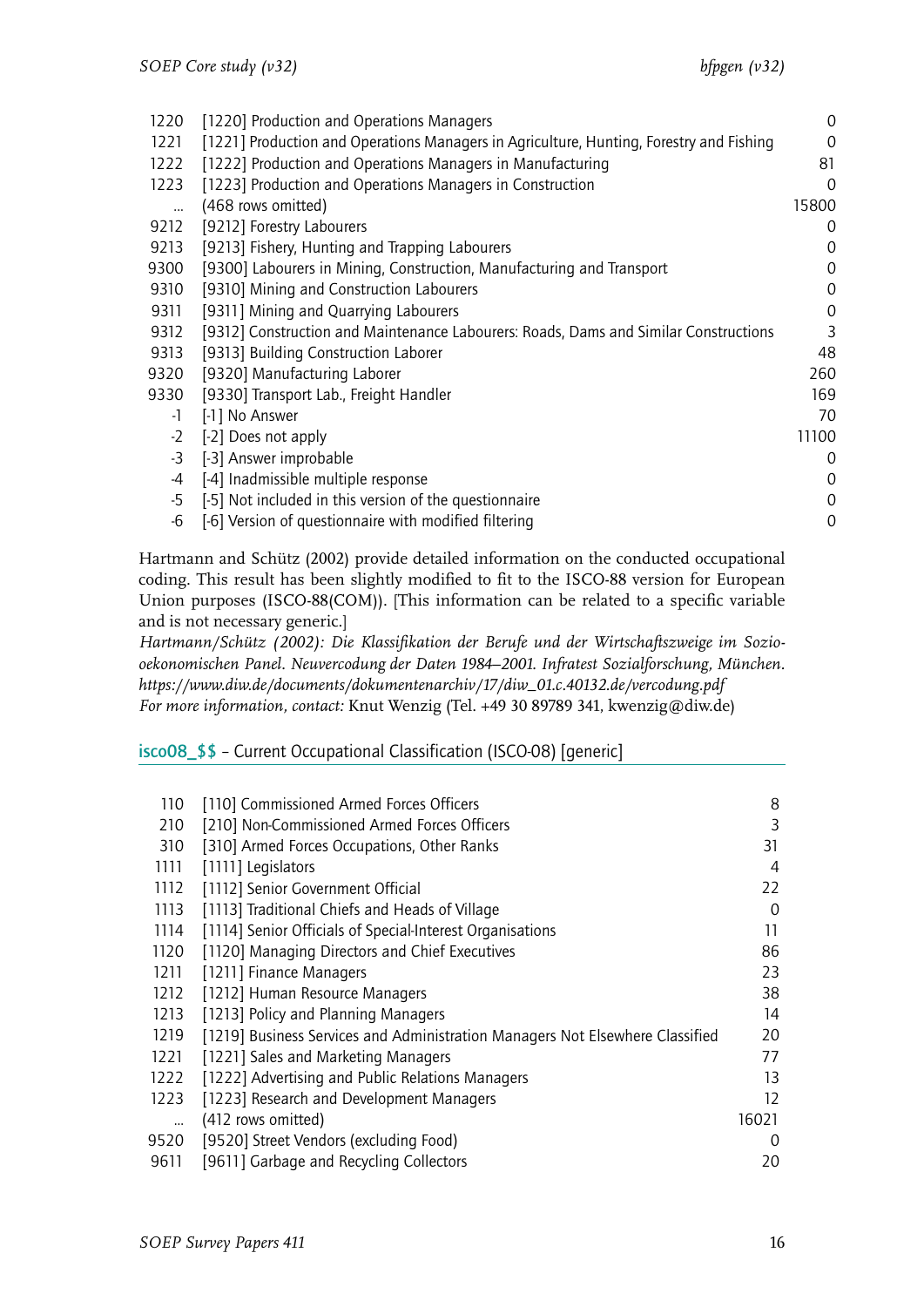| 9612 | [9612] Refuse Sorters                                     | 9     |
|------|-----------------------------------------------------------|-------|
| 9613 | [9613] Sweeper, Related Laborer                           | 3     |
| 9621 | [9621] Messengers, Package Deliverers and Luggage Porters | 71    |
| 9622 | [9622] Odd Job Persons                                    | 0     |
| 9623 | [9623] Meter Readers and Vending-Machine Collectors       | 0     |
| 9624 | [9624] Water and Firewood Collectors                      | 0     |
| 9629 | [9629] Elementary Workers Not Elsewhere Classified        | 15    |
| -1   | [-1] No Answer                                            | 118   |
| $-2$ | [-2] Does not apply                                       | 11124 |
| -3   | [-3] Answer improbable                                    | 0     |
| -4   | [-4] Inadmissible multiple response                       | 0     |
| -5   | [-5] Not included in this version of the questionnaire    | 0     |
| -6   | [-6] Version of questionnaire with modified filtering     | 0     |

[This information can be related to a specific variable and is not necessary generic.] *For more information, contact:* Knut Wenzig (Tel. +49 30 89789 341, kwenzig@diw.de)

| 16   |                   | 933   |
|------|-------------------|-------|
| 19   |                   | 119   |
| 20   |                   | 359   |
| 21   |                   | 82    |
| 22   |                   | 20    |
| 23   |                   | 533   |
| 24   |                   | 52    |
| 25   |                   | 874   |
| 26   |                   | 200   |
| 27   |                   | 105   |
| 28   |                   | 84    |
| 29   |                   | 831   |
| 30   |                   | 1254  |
| 31   |                   | 101   |
| 32   |                   | 245   |
|      | (33 rows omitted) | 12412 |
| 69   |                   | 1589  |
| 70   |                   | 138   |
| 71   |                   | 394   |
| 74   |                   | 83    |
| 77   |                   | 206   |
| 78   |                   | 28    |
| 79   |                   | 27    |
| 82   |                   | 48    |
| 83   |                   | 16    |
| 85   |                   | 121   |
| 87   |                   | 36    |
| 88   |                   | 188   |
| 90   |                   | 13    |
| $-1$ |                   | 41    |
| $-2$ |                   | 6611  |

<span id="page-18-0"></span>isei88\_\$\$ – Last Reached Isei Value (International Socio-Economic Index) [generic]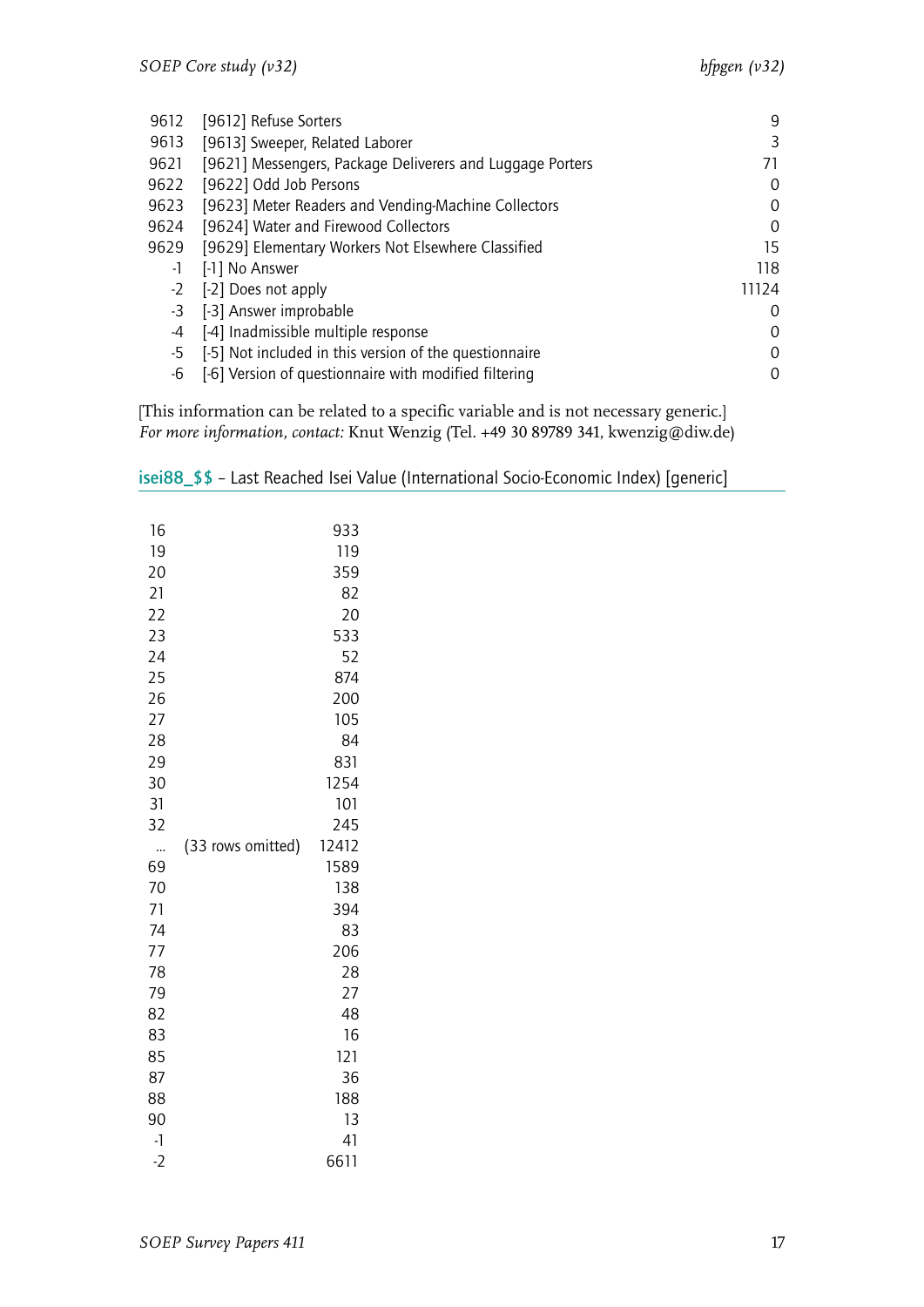This variable reflects the Standard International Socio-Economic Index of Occupational Status for all employed persons. The ISEI Index was developed in 1992 by Ganzeboom, De Graaf, Treiman, and De Leew based on information about income, education, and occupation. Technically, ISEI was created by scaling the ISCO88 classification. The values for the variable range between 16 and 90. In contrast to the prestige scores of Ganzeboom and Treiman (1996) and Wegener (1988), ISEI is a measure of socio-economic status.

It is derived from the ISCO88 code of the current occupation using the Stata ado iskoisei by John Hendrickx which itself is based on Harry Gaanzeboom's SPSS algorithms.

Also available: occupational prestige scores (SIOPS, MPS) and occupational class (EGP). [This information can be related to a specific variable and is not necessary generic.]

*For more information, contact:* Knut Wenzig (Tel. +49 30 89789 341, kwenzig@diw.de)

# <span id="page-19-0"></span>kldb92\_\$\$ – Current Occupational Classification (KldB92) [generic]

| 110  | [110] Landwirt(e/innen), allgemein                                            | 53               |
|------|-------------------------------------------------------------------------------|------------------|
| 111  | [111] Obst- und Gemuesebauern/-baeuerinnen (nicht Gaertner/innen)             | 1                |
| 112  | [112] Ackerbauern/-baeuerinnen fuer Spezial-, Dauerkulturen                   | 0                |
| 113  | [113] Viehhalter/innen und Gruenlandwirt(e/innen)                             | $\mathbf 0$      |
| 114  | [114] Saat-, Pflanzenzuechter/innen, Vermehrer/innen (nicht Gaertner/innen)   | 1                |
| 115  | [115] Pflanzenschuetzer/innen                                                 | 1                |
| 116  | [116] Landwirt(e/innen) und Gastwirt(e/innen)/Kaufleute                       | $\mathbf 0$      |
| 118  | [118] Landwirt(e/innen) und Winzer/innen                                      | 0                |
| 120  | [120] Winzer/innen, allgemein                                                 | $\mathsf{3}$     |
| 121  | [121] Rebenveredler/innen                                                     | 0                |
| 129  | [129] andere Winzer/innen                                                     | $\boldsymbol{0}$ |
| 130  | [130] Landarbeitskraefte, allgemein                                           | $\overline{2}$   |
| 131  | [131] Landarbeitsaufseher/innen                                               | $\mbox{O}$       |
| 132  | [132] Landmaschinenfuehrer/innen                                              | 1                |
| 133  | [133] Weinbergsarbeiter/innen                                                 | 1                |
| u.   | (2261 rows omitted)                                                           | 16482            |
| 9831 | [9831] Schulentlassene (arbeitsuchend) mit (noch) nicht bestimmtem Beruf      | 0                |
| 9832 | [9832] Sonstige Arbeitskraefte (arbeitsuchend) mit (noch) nicht bestimmtem Be | 1                |
| 9911 | [9911] Facharbeiter/innen o.n.T.                                              | 3                |
| 9921 | [9921] Heimarbeiter/innen o.n.T.                                              | $\overline{2}$   |
| 9931 | [9931] Vorarbeiter/innen, Gruppenleiter/innen o.n.T.                          | 1                |
| 9941 | [9941] Zivildienstleistende o.n.T.                                            | $\mathbf 0$      |
| 9951 | [9951] Selbstaendige o.n.T.                                                   | 11               |
| 9961 | [9961] Beratungs-, Planungsfachleute o.n.T.                                   | $6\,$            |
| 9971 | [9971] Sonstige Arbeitskraefte o.n.T.                                         | 57               |
| $-1$ | [-1] No Answer                                                                | 17               |
| $-2$ | [-2] Does not apply                                                           | 11100            |
| $-3$ | [-3] Answer improbable                                                        | 0                |
| -4   | [-4] Inadmissible multiple response                                           | 0                |
| $-5$ | [-5] Not included in this version of the questionnaire                        | 0                |
| -6   | [-6] Version of questionnaire with modified filtering                         | $\mathbf 0$      |

Current occupation coded as KldB92. Hartmann and Schütz (2002) provide detailed information on occupational coding. [This information can be related to a specific variable and is not necessary generic.]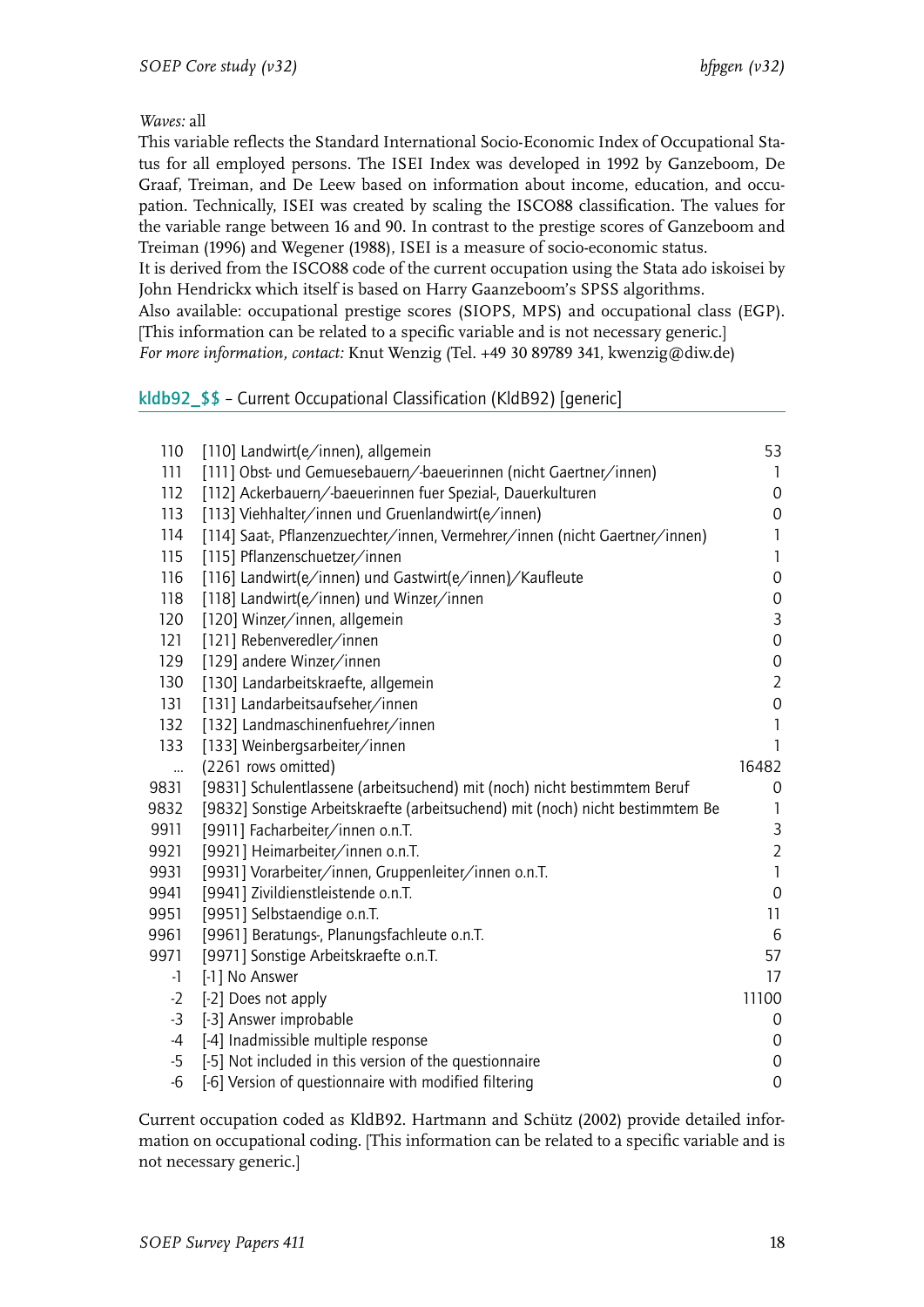*Hartmann/Schütz (2002): Die Klassifikation der Berufe und der Wirtschaftszweige im Soziooekonomischen Panel. Neuvercodung der Daten 1984–2001. Infratest Sozialforschung, München. https://www.diw.de/documents/dokumentenarchiv/17/diw\_01.c.40132.de/vercodung.pdf For more information, contact:* Knut Wenzig (Tel. +49 30 89789 341, kwenzig@diw.de)

<span id="page-20-0"></span>kldb2010\_\$\$ – Current Occupational Classification (KldB2010) [generic]

| 1104      | [1104] Officer                                                                         | $\overline{7}$   |
|-----------|----------------------------------------------------------------------------------------|------------------|
| 1203      | [1203] Senior Non-Commissioned Officers and Higher                                     | $\overline{4}$   |
| 1302      | [1302] Junior Non-Commissioned Officers                                                | $\boldsymbol{0}$ |
| 1402      | [1402] Armed Forces Personnel in Other Ranks                                           | 31               |
| 11101     | [11101] Occupations in Farming (without Specialisation)-Unskilled/Semiskilled Tasks    | 15               |
| 11102     | [11102] Occupations in Farming (without Specialisation)-Skilled Tasks                  | 46               |
| 11103     | [11103] Occupations in Farming (without Specialisation)-Complex Tasks                  | $\overline{3}$   |
| 11104     | [11104] Occupations in Farming (without Specialisation)-Highly Complex Tasks           | 13               |
| 11113     | [11113] Technical Occup. in Farming-Complex Tasks                                      | $\mathbf{1}$     |
| 11114     | [11114] Technical Occup. in Farming-Highly Complex Tasks                               | $\mathbf 0$      |
| 11123     | [11123] Agricultural Experts-Complex Tasks                                             | $\boldsymbol{0}$ |
| 11124     | [11124] Agricultural Experts-High Complex Tasks                                        | $\mathbf{1}$     |
| 11132     | [11132] Technical Laboratory Occup. in Agriculture-Skilled Tasks                       | $\boldsymbol{0}$ |
| 11133     | [11133] Technical Laboratory Occup. in Agriculture-Complex Tasks                       | $\mathbf 0$      |
| 11182     | [11182] Occupations in Farming (with Specialisation, Not Elsewhere Classified)-Skilled | $\overline{2}$   |
|           | Tasks                                                                                  |                  |
| <br>94622 | (1262 rows omitted)                                                                    | 16338<br>1       |
| 94623     | [94622] Prop Designers-Skilled Tasks<br>[94623] Prop Designers-Complex Tasks           | $\boldsymbol{0}$ |
| 94693     | [94693] Supervisors in Stage, Costume and Prop Design                                  | $\boldsymbol{0}$ |
| 94704     |                                                                                        |                  |
|           | [94704] Occupations in Museums (without Specialisation)-Highly Complex Tasks           | $\,6$            |
| 94712     | [94712] Technical Occup. in Museums and Exhibitions-Skilled Tasks                      | 1                |
| 94713     | [94713] Technical Occup. in Museums and Exhibitions-Complex Tasks                      | $\mathbf 0$      |
| 94714     | [94714] Technical Occup. in Museums and Exhibitions-Highly Complex Tasks               | 0                |
| 94724     | [94724] Art Experts-Highly Complex Tasks                                               | $\boldsymbol{0}$ |
| 94794     | [94794] Managers in Museum                                                             | $\Omega$         |
| -1        | [-1] No Answer                                                                         | 150              |
| $-2$      | [-2] Does not apply                                                                    | 11124            |
| $-3$      | [-3] Answer improbable                                                                 | 0                |
| $-4$      | [-4] Inadmissible multiple response                                                    | $\mathbf 0$      |
| $-5$      | [-5] Not included in this version of the questionnaire                                 | $\boldsymbol{0}$ |
| $-6$      | [-6] Version of questionnaire with modified filtering                                  | $\mathbf 0$      |

[This information can be related to a specific variable and is not necessary generic.] *For more information, contact:* Knut Wenzig (Tel. +49 30 89789 341, kwenzig@diw.de)

## <span id="page-20-1"></span>mps92\_\$\$ – Last Reached Mps Value (Magnitude-Prestige-Skale, Wegener) [generic]

| 30               |     |
|------------------|-----|
| 30.1000003814697 | 36  |
| 30.2000007629395 | 76  |
| 30.2999992370605 | Χ   |
| 31               | 167 |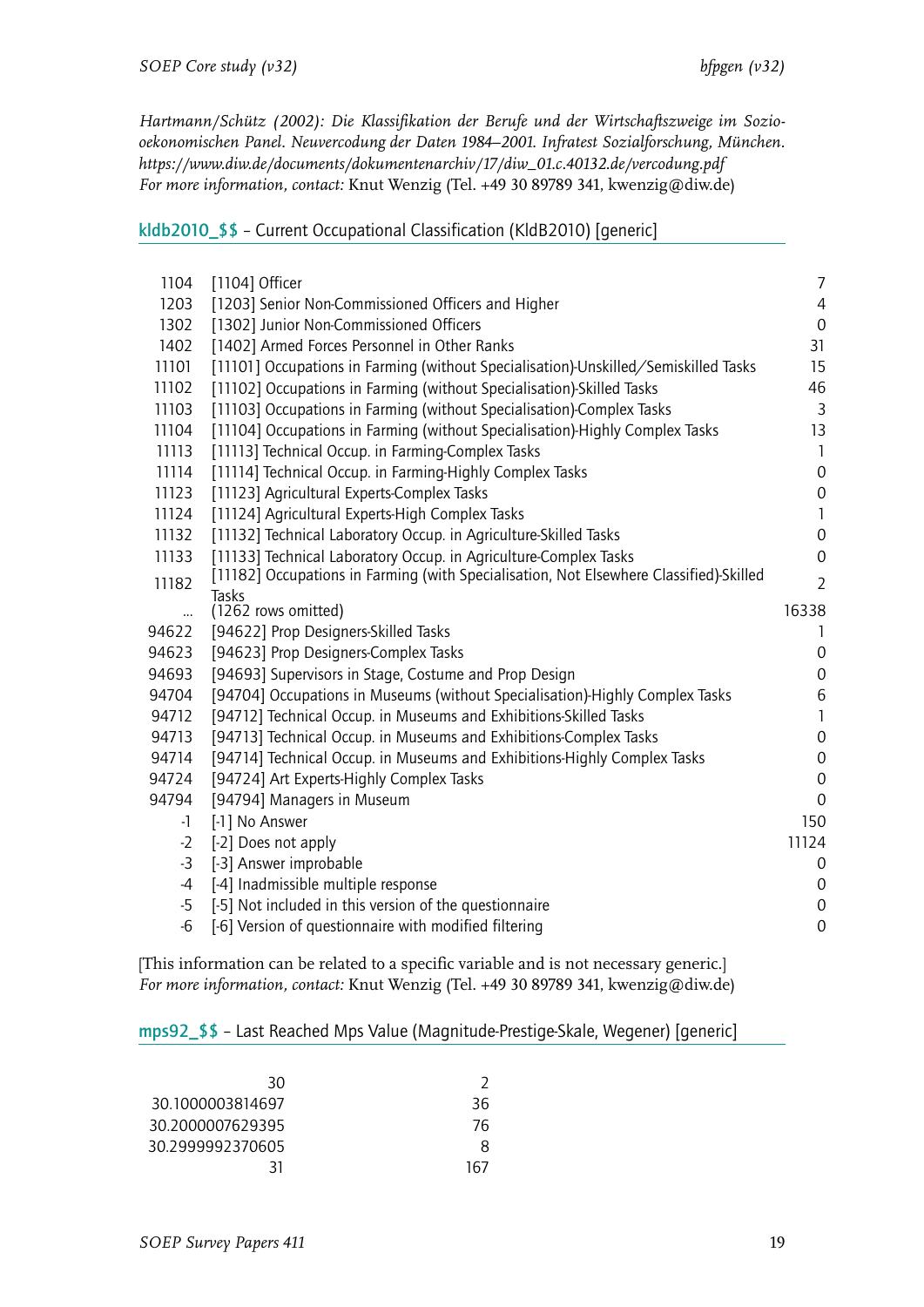| 31.1000003814697 |                    | 54            |
|------------------|--------------------|---------------|
| 31.2000007629395 |                    | 16            |
| 31.5             |                    | 312           |
| 31.7000007629395 |                    | 147           |
| 31.7999992370605 |                    | 20            |
| 31.8999996185303 |                    | $\mathcal{P}$ |
| 32               |                    | 35            |
| 32.0999984741211 |                    | 220           |
| 32.2000007629395 |                    | 12            |
| 32.2999992370605 |                    | 757           |
|                  | (155 rows omitted) | 18262         |
| 123.900001525879 |                    | 62            |
| 125 199996948242 |                    | 16            |
| 132.100006103516 |                    | 167           |
| 135.699996948242 |                    | 99            |
| 138.199996948242 |                    | 17            |
| 138.899993896484 |                    | 16            |
| 139.800003051758 |                    | 26            |
| 145.699996948242 |                    | 115           |
| 152.5            |                    | 171           |
| 153.5            |                    | 6             |
| 191.300003051758 |                    | 188           |
| 207.199996948242 |                    | 43            |
| 216              |                    | 37            |
| -1               |                    | 41            |
| $-2$             |                    | 6613          |

This variable gives the occupational prestige score developed by Wegener (1988) for all employed persons. Like the SIOPS prestige sore, Wegener's prestige scala measures a person's occupational prestige and was developed especially for use in the Federal Republic of Germany. MPS is assigned based on the German Federal Statistical Office's occupational classification of 1992 (KLDB92\$\$). The procedure has been documented in Frietsch and Wirth (2001).

Also available: occupational prestige scores (SIOPS, ISEI) and occupational class (EGP). [This information can be related to a specific variable and is not necessary generic.] *For more information, contact:* Knut Wenzig (Tel. +49 30 89789 341, kwenzig@diw.de)

<span id="page-21-0"></span>siops88\_\$\$ – Last Reached Siops Value (Std. Internat. Occupational Prestige Scale) [generic]

| 13 | 19  |
|----|-----|
| 15 | 82  |
| 17 | 13  |
| 18 | 1   |
| 19 | 396 |
| 20 | 371 |
| 21 | 968 |
| 22 | 247 |
| 23 | 284 |
|    |     |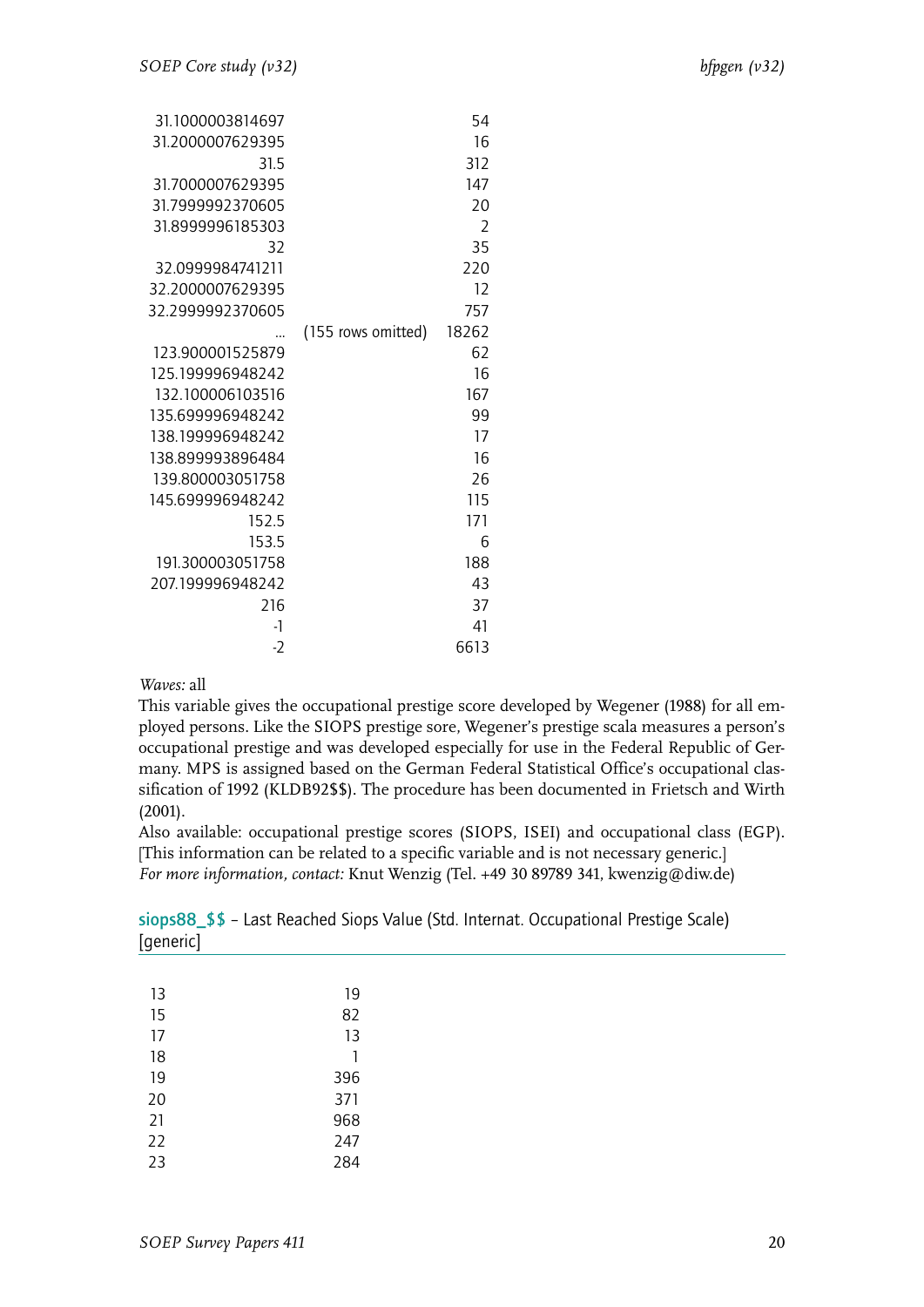| 24   |                   | 62    |
|------|-------------------|-------|
| 25   |                   | 295   |
| 26   |                   | 43    |
| 27   |                   | 19    |
| 28   |                   | 174   |
| 29   |                   | 167   |
|      | (33 rows omitted) | 16519 |
| 64   |                   | 51    |
| 65   |                   | 129   |
| 66   |                   | 221   |
| 67   |                   | 83    |
| 68   |                   | 3     |
| 69   |                   | 41    |
| 70   |                   | 301   |
| 71   |                   | 48    |
| 72   |                   | 77    |
| 73   |                   | 84    |
| 75   |                   | 12    |
| 76   |                   | 13    |
| 78   |                   | 368   |
| $-1$ |                   | 41    |
| $-2$ |                   | 6611  |

This variable gives the occupational prestige score index for all employed persons. SIOPS\$\$ is based on ISCO-88 and was developed by Donald Treiman et al. The scale ranges from 6 to 78. The alogorithm is based on Fritsche and Wirth (2001).

Please also see occupational prestige scores (MPS\$\$), occupational status (ISEI\$\$), and occupational class (EGP\$\$). [This information can be related to a specific variable and is not necessary generic.]

*Frietsch, Rainer/Wirth, Heike (2001): Die Uebertragung der Magnitude-Prestigeskala von Wegener auf die Klassifikation der Berufe. In: ZUMA Nachrichten 48 (Jg.25): 139–165 For more information, contact:* Knut Wenzig (Tel. +49 30 89789 341, kwenzig@diw.de)

# <span id="page-22-0"></span>egp88\_\$\$ – Last Reached Egp Value (Erikson, Goldthorpe, Portocarero) [generic]

|      | [1] [I] Higher Managerial and Professional Workers | 2850 |
|------|----------------------------------------------------|------|
| 2    | [2] [II] Lower Managerial and Professional Workers | 5174 |
| 3    | [3] [IIIa] Routine Clerical Work                   | 2743 |
| 4    | [4] [IIIb] Routine Service and Sales Work          | 2927 |
| 5    | [5] [IVa] Small Self-Employed With Employees       | 340  |
| 6    | [6] [IVb] Small Self-Employed Without Employees    | 493  |
| 7    | [7] [V] Manual Supervisors                         | 0    |
| 8    | [8] [VI] Skilled Manual Workers                    | 2852 |
| 9    | [9] [VIIa] Semi- and Unskilled Manual Workers      | 3353 |
| 10   | [10] [VIIb] Agricultural Labour                    | 286  |
| 11   | [11] [IVc] Self-Employed Farmers                   | 73   |
| $-1$ | [-1] No Answer                                     | 41   |
| $-2$ | [-2] Does not apply                                | 6611 |
| $-3$ | [-3] Answer improbable                             |      |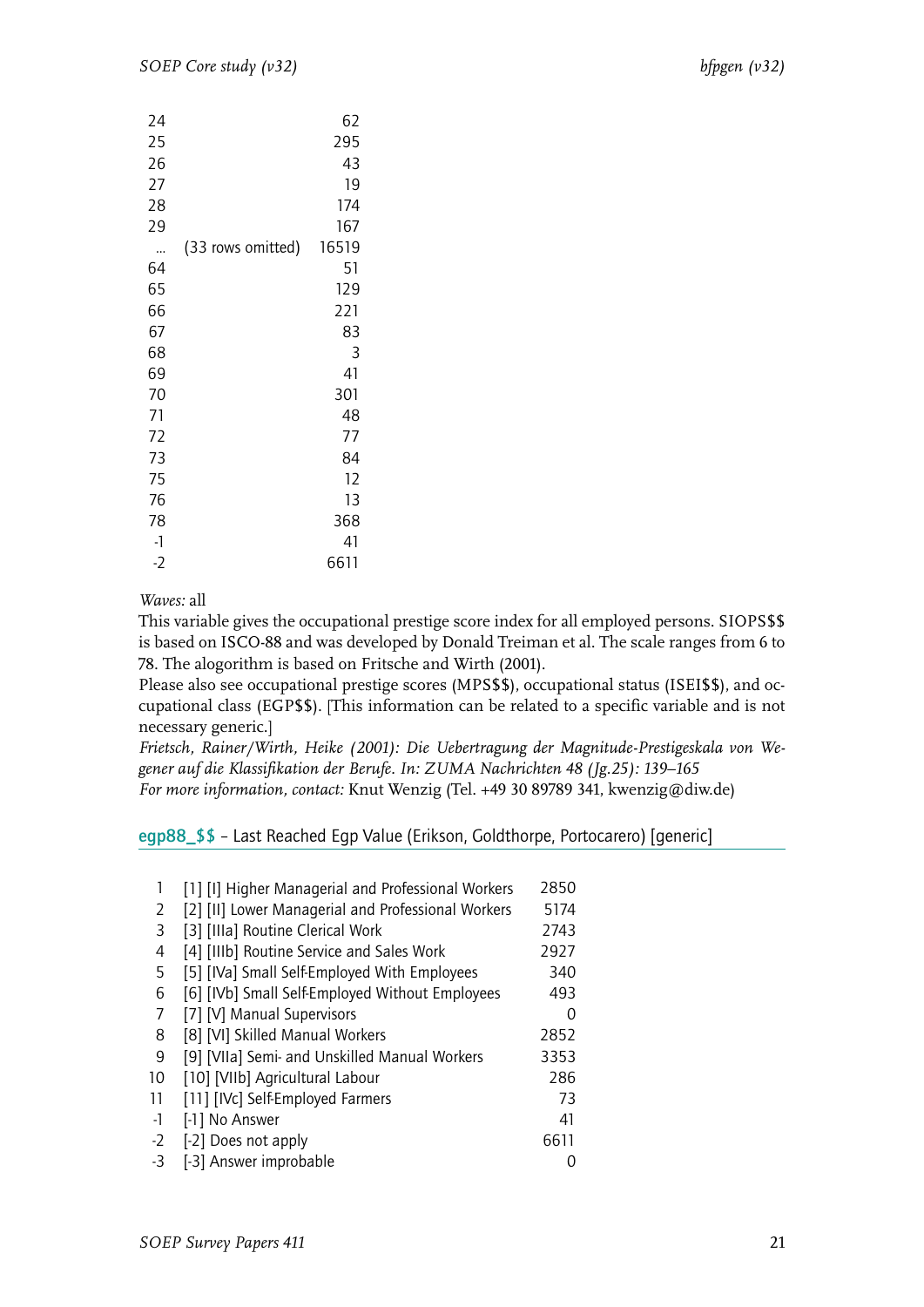- -4 [-4] Inadmissible multiple response 0
- -5 [-5] Not included in this version of the questionnaire 0
- -6 [-6] Version of questionnaire with modified filtering 0

This variable gives the occupational class for all employed persons. EGP\$\$ is derived from the Standard International Socio-Economic Index of Occupational Status (ISEI). Technically, the variable was created by scaling the ISCO-88 classification. In addition, it is based on information about income, education and occupation. The EGP Index was documented by Ganzeboom/Treiman in 1996 and revised in 2003.

Former versions and waves contained additional categories for unemployed persons and pensioners. From wave be (2014) on the egp-variable has a more standard shape. Information on unemployment and retirement can be found in stib\$\$ (occupational position) and lfs\$\$ (labor force status).

As information about supervisory status is only available from wave X (2007) on, it is not used to generate the corresponding EGP\$\$ category. Hence, the potential category (7) "Manual workers with supervisory status" is not assigned.

Annual information on the occupational position is used to generate the EGP-categories for the self-employed. In case no information on the number of employees is available, the EGP\$\$-categories (5) and (6) contain information on the firm size for self-employed persons. Based on the new classification developed by Ganzeboom/Treiman (2003), several ISCO values were recoded in EGP\$\$ as follows:

- ISCO 2470 becomes EGP=1.
- ISCO 2500 becomes EGP=2.
- ISCO 4300, 4400, 4500 become EGP=4.
- ISCO 7900 becomes EGP=7.
- ISCO 9910-9990 become EGP=9.

Please also see occupational status (ISEI\$\$) and occupational prestige scores (SIOPS\$\$, MPS\$\$). [This information can be related to a specific variable and is not necessary generic.] *For more information, contact:* Knut Wenzig (Tel. +49 30 89789 341, kwenzig@diw.de)

## <span id="page-23-0"></span>erljob\$\$ – Working In Occupation Trained For [generic]

|      | $[1]$ Yes                                              | 9024  |
|------|--------------------------------------------------------|-------|
| 2    | $[2]$ No                                               | 5860  |
| 3    | [3] In Training                                        | 992   |
| 4    | [4] Has No Job Training                                | 903   |
| $-1$ | [-1] No Answer                                         | 211   |
|      | -2 [-2] Does not apply                                 | 10753 |
| $-3$ | [-3] Answer improbable                                 |       |
| -4   | [-4] Inadmissible multiple response                    | 0     |
| -5   | [-5] Not included in this version of the questionnaire |       |
| -6   | [-6] Version of questionnaire with modified filtering  |       |

## *Waves:* all

This variable is designed to offer annual data on all employed persons, indicating whether they are working in the occupation they were trained for. [This information can be related to a specific variable and is not necessary generic.]

*For more information, contact:* Alexandra Fedorets (Tel. +49-30-89789-321)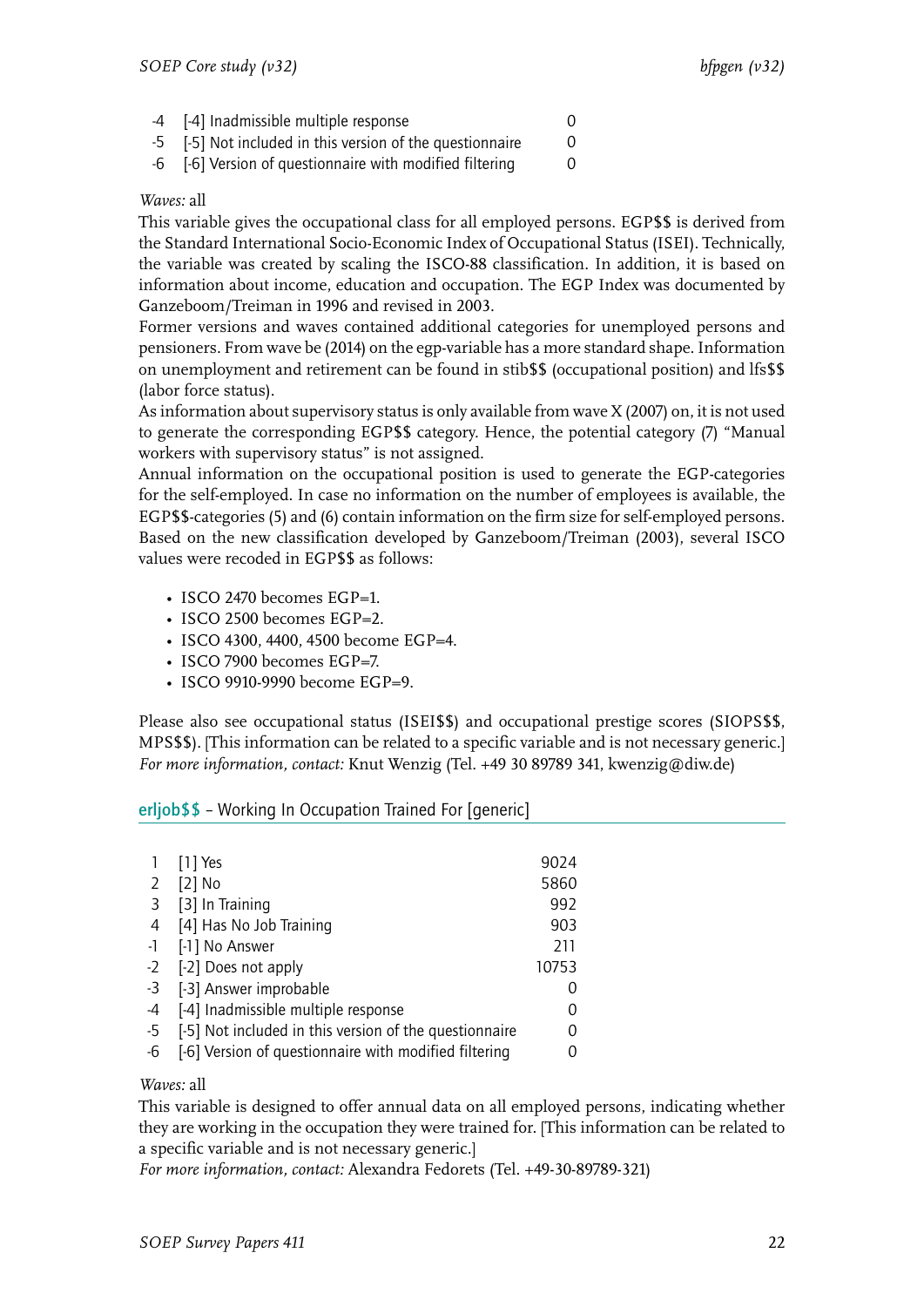# <span id="page-24-0"></span>ausb\$\$ – Required Training For Job [generic]

|      | [1] No Training                                        | 2510             |
|------|--------------------------------------------------------|------------------|
| 2    | [2] Intro. To Job                                      | 1272             |
| 3    | [3] On-The-Job Training                                | 414              |
| 4    | [4] Courses                                            | 247              |
| 5    | [5] Vocational Training                                | 8031             |
| 6    | [6] Technical School, Engineering (East) 90-96         | $\left( \right)$ |
| 7    | [7] Technical College, University until 1998           |                  |
| 8    | [8] Technical College since 1999                       | 1532             |
| 9    | [9] University since 1999                              | 2478             |
| -1   | [-1] No Answer                                         | 506              |
| $-2$ | [-2] Does not apply                                    | 10753            |
| -3   | [-3] Answer improbable                                 | $\left( \right)$ |
| -4   | [-4] Inadmissible multiple response                    |                  |
| -5   | [-5] Not included in this version of the questionnaire |                  |
| -6   | [-6] Version of questionnaire with modified filtering  |                  |

#### *Waves:* all

This variable is designed to provide annual data on required job training for all employed persons. The variable is generated using questions on required formal education and required on-the-job-training which are categorized into seven independent variables with 0/1 coding. Out of these, the highest available level of required training is used for the generation of the status variable.

The answer option "completed technical school" was only used from 1990 to 1993 in the East German version of the questionnaire. Since not all employed people are asked the question about required training every year, the value (6) of the variable AUSB\$\$ is valid up to 1996. The code (-2) is assigned to all non-employed persons and also includes persons in occupational training, in occupational retraining programs, and those doing an internship at the time of the survey. [This information can be related to a specific variable and is not necessary generic.]

*For more information, contact:* Alexandra Fedorets (Tel. +49-30-89789-321)

## <span id="page-24-1"></span>\$erwzeit – Length Of Time With Firm [generic]

## *Waves:* all

The variable \$ERWZEIT is designed to offer data on the length of time with the firm at the point in time of the interview for all employed persons. This variable is generated from the respondent's start date with the current employer. In the case of a job change within the firm, the full length of time with the firm is calculated. Hence, the variable describes the length of time with the same firm and not the length of time in the same position.

The variable provides consistent longitudinal information on the length of time with the same employer. Data that show longitudinal inconsistencies are corrected.

- 1. In case of no job change, the information on the start date with the current employer given in the earliest interview available is treated as dominant and carried forward to the subsequent years.
- 2. In case of a job change between firms, the information on the start of the current position is used and carried forward to the subsequent years.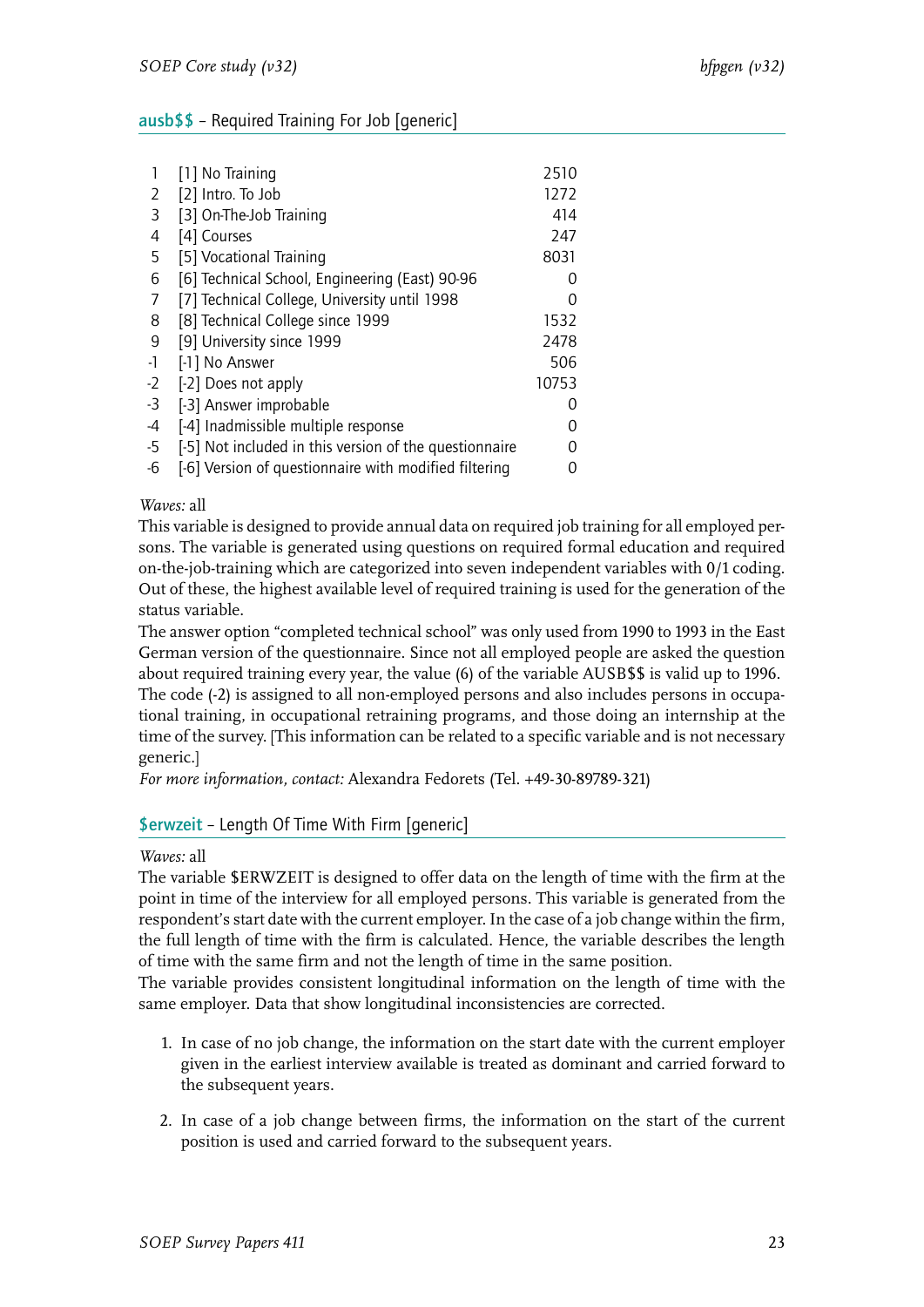- 3. Up to wave Z (2009), a respondent who starts working again after a period of nonemployment is assumed to have returned to the former employer if the indicated start date with the current employer was before the previous interview date. In this case, the start date with the current employer given in the previous interview is treated as dominant. Otherwise, the present information on the start date with the current employer is used and carried forward to the subsequent years. For respondents who are assumed to have returned to their former employer, the full length of time with the firm is calculated. There is no deduction for the time during which the respondent was not employed.
- 4. Since wave BA (2010), there is a modified answer category in the questionnaire which indicates that a respondent returns to his/her former employer after a period of nonemployment. If a respondent indicates to have started working again at a former employer, the present information on the start date with the current employer is used and carried forward to the subsequent years. Unlike before wave BA (2010), the present information is treated as dominant even if the indicated start date with the current employer was before the previous interview date. Hence, the full length of time with the firm is calculated, and there is no deduction for the time during which the respondent was not employed or employed in another firm.
- 5. The length of time with the firm is also provided for the East German sample since its start in 1990. Due to the massive restructuring of the economy that took place in East Germany after reunification, this variable should be dealt with cautiously in the first transition years.

Both monthly and annual information is used in the variables and rounded off as length of time in years (with months in decimal form). [This information can be related to a specific variable and is not necessary generic.]

*For more information, contact:* Alexandra Fedorets (Tel. +49-30-89789-321)

## <span id="page-25-0"></span>\$tatzeit – Actual Work Time Per Week [generic]

*Waves:* all

This variable is designed to offer annual data on actual weekly working hours (including overtime) for all persons employed at the time of the survey (including the self-employed). The data are obtained by asking respondents how many hours they work on average per week. Actual weekly working hours were asked up to 1989 only in full hours, and from 1990 on as a three-digit number (counting the first digit after the decimal point).

For implausible answers (actual weekly working hours of more than 80 per week), we assign the value (-3). The variable is rounded off and gives the number of working hours as a decimal number.

Please also see \$VEBZEIT and \$UEBSTD. [This information can be related to a specific variable and is not necessary generic.]

*For more information, contact:* Alexandra Fedorets (Tel. +49-30-89789-321)

## <span id="page-25-1"></span>\$vebzeit – Agreed Upon Work Time Per Week [generic]

*Waves:* all

This variable is designed to offer annual data on agreed weekly working hours. The variable takes into account only those persons who were in dependent employment (not selfemployed) at the time of the survey. Agreed weekly working hours were asked up to 1989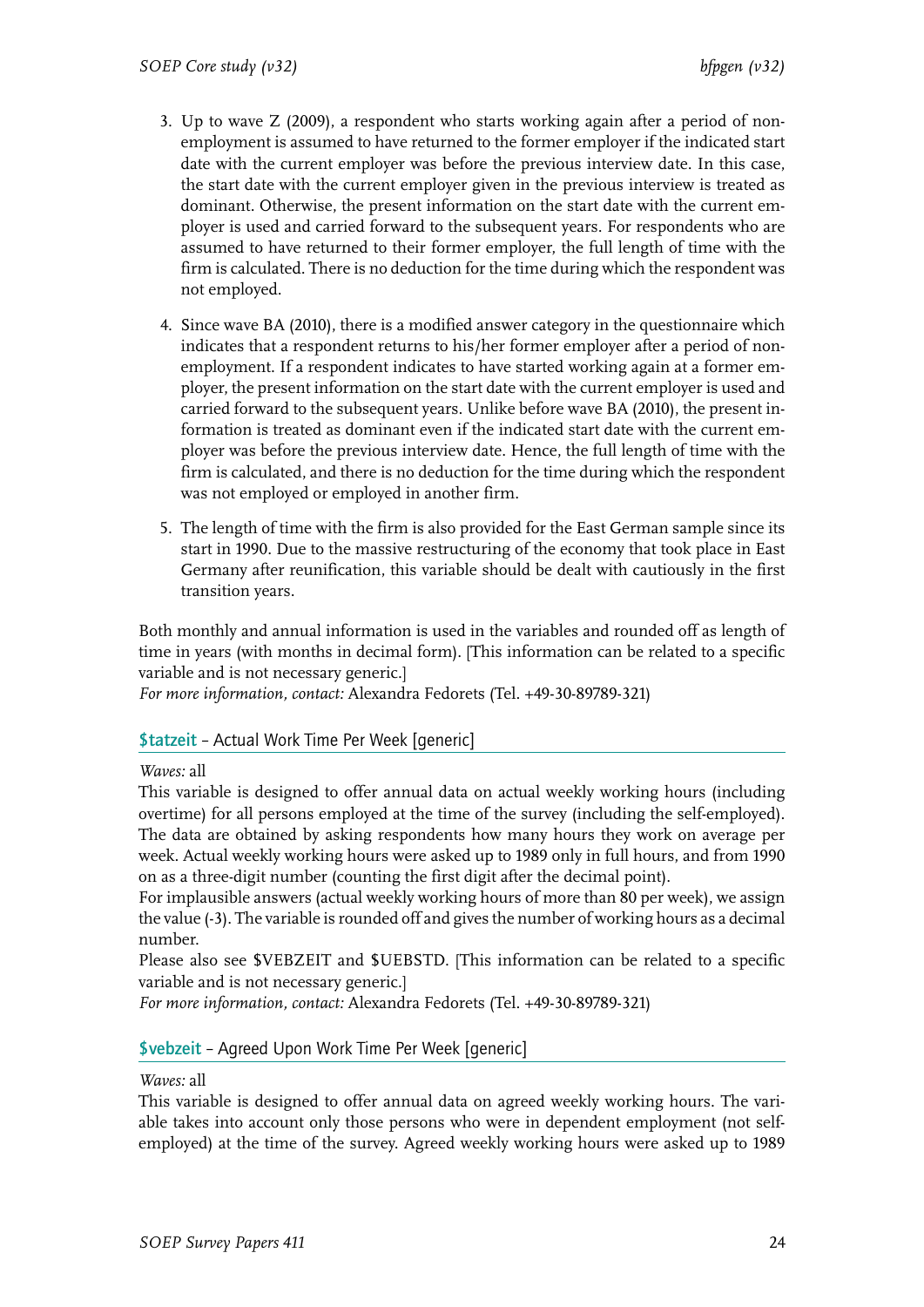only in full hours, and from 1990 on in three-digit form (counting the first digit after the decimal point).

The value (-2) is assigned to non-employed people, employees without set hours and to selfemployed people, including self-employed farmers, freelancers, and other self-employed persons. If persons helping out in family businesses report agreed weekly working hours, we assign a non-missing value.

For implausible answers (agreed weekly working time of more than 80 hours per week) we assign the value (-3). The variable is rounded off and gives the number of working hours as a decimal number.

Please also see \$TATZEIT and \$UEBSTD. [This information can be related to a specific variable and is not necessary generic.]

*For more information, contact:* Alexandra Fedorets (Tel. +49-30-89789-321)

# <span id="page-26-0"></span>\$uebstd – Overtime Per Week [generic]

## *Waves:* all

This variable is designed to offer annual data on overtime per week for all persons in dependent employment at the time of the survey. The data is obtained by asking respondents how many overtime hours they worked in the month before the survey. The number of monthly overtime hours is then converted into weekly overtime by dividing the number given by 4.3. Since \$UEBSTD refers to weekly overtime during the last month, the number may deviate from the difference between average actual weekly working hours and the agreed weekly working hours.

In the years 1984, 1985 and 1987, respondents were not asked about number of hours of overtime per week. The variables for 1984 and 1985 were therefore generated using the difference between average actual weekly working hours and agreed weekly working hours. It is not possible to create this kind of variable for the year 1987, since all values here were "missings". Respondents were asked for the number of overtime hours up to 1989 only in full hours, and from 1990 on, as a three-digit number (counting the first digit after the decimal point).

The value (-2) is assigned to non-employed people, employees without set hours and to selfemployed people, including self-employed farmers, freelancers, and other self-employed persons. If persons helping out in family businesses report overtime hours, we assign a nonmissing value.

For implausible answers (agreed-upon weekly working time or actual weekly working time of more than 80 hours per week AND weekly overtime of more than 10 hours we assign the value (-3).

The variable is rounded off and gives the number of overtime hours as a decimal number.

Please also see \$VEBZEIT and \$TATZEIT. [This information can be related to a specific variable and is not necessary generic.]

*For more information, contact:* Alexandra Fedorets (Tel. +49-30-89789-321)

| 1 [1] Yes                                                 | 3691     |
|-----------------------------------------------------------|----------|
| 2 [2] No                                                  | 11741    |
| -1 [-1] No Answer                                         | 1558     |
| -2 [-2] Does not apply                                    | 10753    |
| -3 [-3] Answer improbable                                 |          |
| -4 [-4] Inadmissible multiple response                    | $\left($ |
| -5 [-5] Not included in this version of the questionnaire |          |

## <span id="page-26-1"></span>oeffd\$\$ – Civil Service [generic]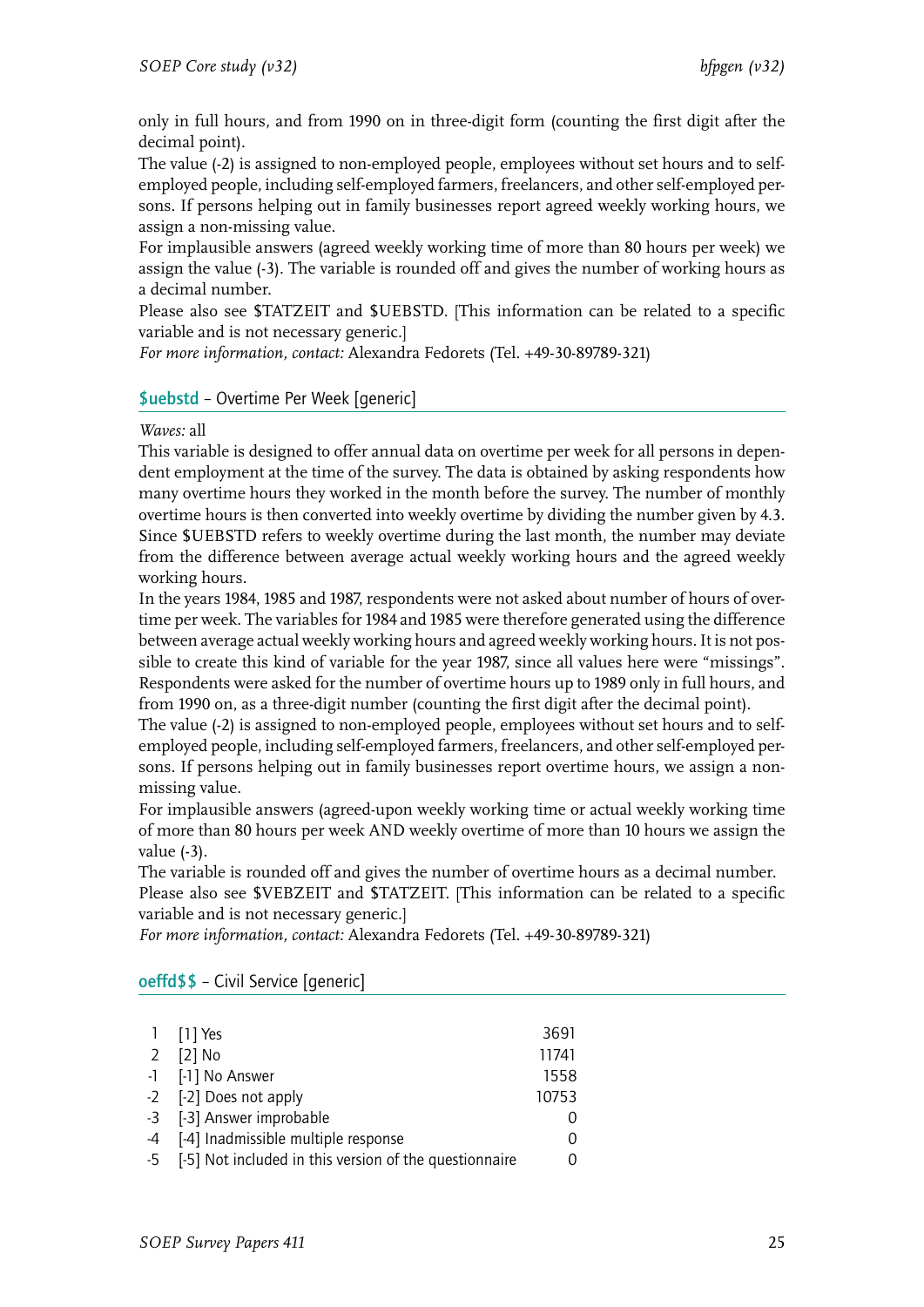-6 [-6] Version of questionnaire with modified filtering 0

*Waves:* all

Status variable: This variable is designed to provide annual data on employment in the civil service for all employed persons. [This information can be related to a specific variable and is not necessary generic.]

*For more information, contact:* Alexandra Fedorets (Tel. +49-30-89789-321)

# nace\$\$ – 2 Digit NACE Industry, Sector [generic]

| 1               | [1] Agriculture, Hunting, Related Service Activities       | 252              |
|-----------------|------------------------------------------------------------|------------------|
| 2               | [2] Forestry, Logging, Related Service activities          | 22               |
| 5               | [5] Fishing, Operation Of Fish Hatcheries And Fish Farms   | 3                |
| 10 <sup>1</sup> | [10] Mining Of Coal And Lignite; Extraction Of Peat        | 10 <sup>10</sup> |
| 11              | [11] Extraction Of Crude Petroleum And Natural Gas         | 8                |
| 12              | [12] Mining Of Uranium And Thorium Ores                    | $\overline{0}$   |
| 13              | [13] Mining Of Metal Ores                                  | 0                |
| 14              | [14] Other Mining And Quarrying                            | 1                |
| 15              | [15] Manuf Food Products And Beverages                     | 385              |
| 16              | [16] Manuf Tobacco Products                                | $\overline{2}$   |
| 17              | [17] Manuf Textiles                                        | 52               |
| 18              | [18] Manuf Wearing Apparel; Dressing And Dyeing Of Fur     | 26               |
| 19              | [19] Tanning, Dressing Of Leather; Manuf luggage, Footwear | 8                |
| 20              | [20] Manuf Wood Products, Except Furniture                 | 66               |
| 21              | [21] Manuf Pulp, Paper And Paper Products                  | 53               |
| $\ddotsc$       | (40 rows omitted)                                          | 14648            |
| 91              | [91] Activities Of Membership Organizations NEC.           | 185              |
| 92              | [92] Recreational, Cultural And Sporting Activities        | 357              |
| 93              | [93] Other Service Activities                              | 164              |
| 95              | [95] Private Households With Employed Persons              | 91               |
| 96              | [96] Industry - NEC                                        | 133              |
| 97              | [97] Handcraft, Trade - NEC                                | 53               |
| 98              | [98] Services - NEC                                        | 149              |
| 99              | [99] Extra-territorial Organizations And Bodies            | 13               |
| 100             | [100] Manufacturing - NEC                                  | 48               |
| -1              | [-1] No Answer                                             | 0                |
| $-2$            | [-2] Does not apply                                        | 11014            |
| $-3$            | [-3] Answer improbable                                     | 0                |
| $-4$            | [-4] Inadmissible multiple response                        | 0                |
| $-5$            | [-5] Not included in this version of the questionnaire     | 0                |
| $-6$            | [-6] Version of questionnaire with modified filtering      | 0                |

## *Waves:* all

This variable is designed to provide annual data on the industry of economic activity for all employed persons according to the Statistical Classification of Economic Activities in the European Community (Nomenclature des statistiques des activités économiques de la Communauté européenne - NACE). Respondents answer the question in their own words regarding the industry in which they are currently working, and this response is entered into a blank in the questionnaire. In order to facilitate international comparability, the European industry standard classification system is used by Infratest Sozialforschung to recode this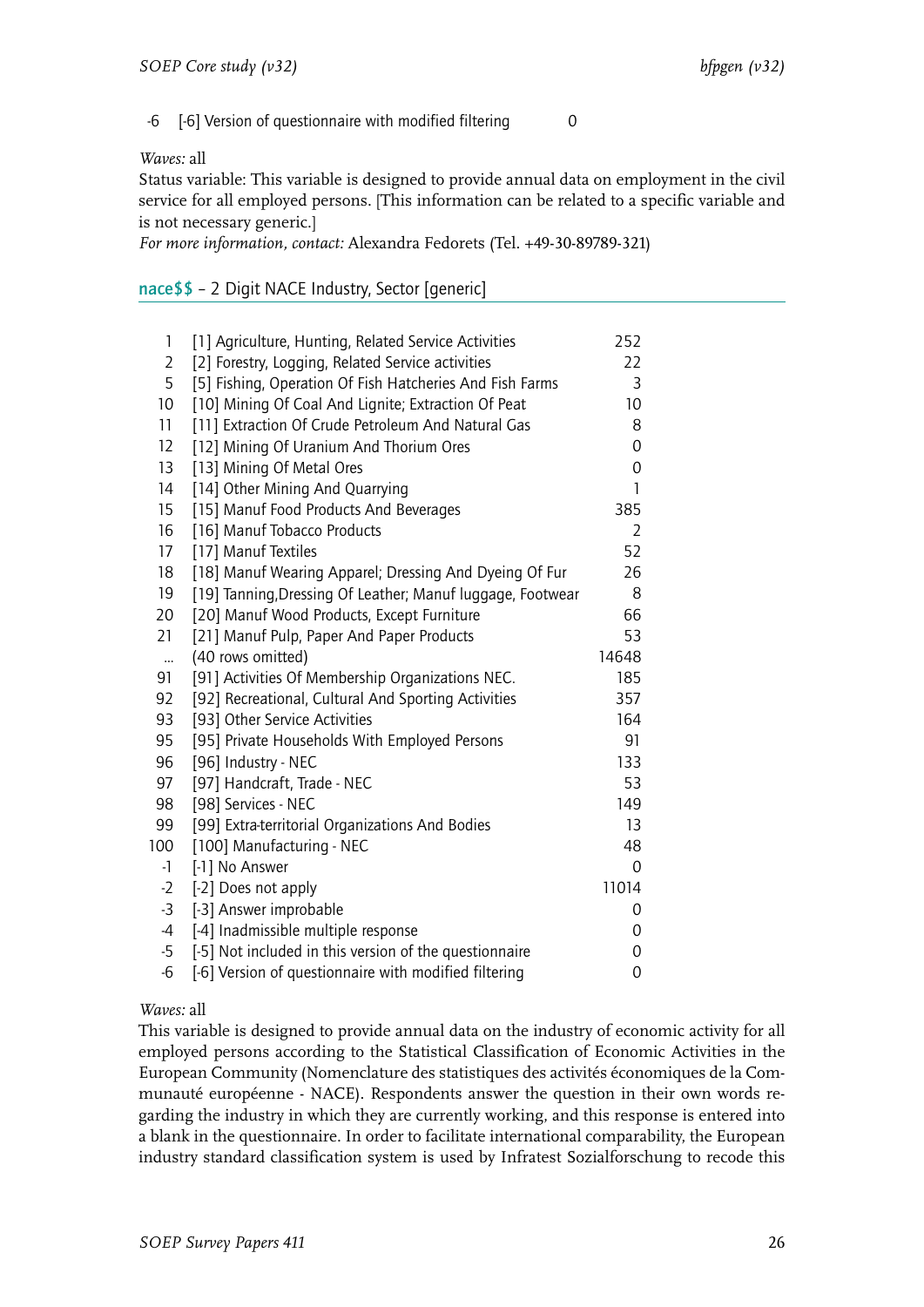information. This recoding has been documented in Hartmann/Schütz 2002.

The codes in NACE Rev.1 also correspond to ISIC Rev.3 (International Standard Classification of All Economic Activities). With the 2001 data distribution, the sector codes formerly used in the SOEP were completely recoded to the NACE classification. Please note that special codes 96–98 as well as 100 were assigned by Infratest Sozialforschung whenever respondents did not provide a more detailed answer. [This information can be related to a specific variable and is not necessary generic.]

*Detailed description: Hartmann/Schütz (2002): Die Klassifikation der Berufe und der Wirtschaftszweige im Sozio-oekonomischen Panel. Neuvercodung der Daten 1984–2001. Infratest Sozialforschung, München. https://www.diw.de/documents/dokumentenarchiv/17/diw\_01.c.40132.de/vercodung.pdf For more information, contact:* Alexandra Fedorets (Tel. +49-30-89789-321)

| 1    | $[1]$ Lt 5                                             | 1463             |  |
|------|--------------------------------------------------------|------------------|--|
| 2    | [2] Ge 5 Lt 10                                         | 1524             |  |
| 3    | [3] Ge 11 Lt 20                                        | 1361             |  |
| 4    | [4] Until 90: Lt 20                                    | $\Omega$         |  |
| 5    | [5] 91-04: Ge 5 Lt 20                                  | O                |  |
| 6    | [6] Ge 20 Lt 100                                       | 2824             |  |
| 7    | [7] Ge 100 Lt 200                                      | 1388             |  |
| 8    | [8] Until 98: Ge 20 Lt 200                             | 0                |  |
| 9    | [9] Ge 200 Lt 2000                                     | 3093             |  |
| 10   | [10] Ge 2000                                           | 4092             |  |
| 11   | [11] Self-Employed Without Coworkers                   | 810              |  |
| $-1$ | [-1] No Answer                                         | 435              |  |
| $-2$ | [-2] Does not apply                                    | 10753            |  |
| $-3$ | [-3] Answer improbable                                 | $\left( \right)$ |  |
| -4   | [-4] Inadmissible multiple response                    | 0                |  |
| $-5$ | [-5] Not included in this version of the questionnaire |                  |  |
| -6   | [-6] Version of questionnaire with modified filtering  | O                |  |
|      |                                                        |                  |  |

# betr\$\$ – Size of the Company [generic]

*Waves:* all

This variable is designed to offer annual data on company size for all employed persons.

Please pay attention to special codes 4, 5, and 8! These codes were necessary due to the differentiation of items for small and medium-sized companies over the years. In the years 1991, 1999, and 2005, respondents were asked about company size in a more detailed form, so when the data were recalculated for the years 1984–90, the original codes (1)–(5) were changed to (4)(8)(9)(10) and (11). For the years 1999 to 2004, Code (8) was differentiated into (6) and (7). From 2005 on, the prior category "5 to 20 employees" (5) has been split into the two categories "5 to 10 employees" (2) and "11 to 20 employees" (3).

In 2012, the questionnaire provides a one-time-only information on the size of the local establishment in addition to the size of the entire company (BETR\$\$). The enriched questionnaire revealed that in previous interviews, persons have mistakenly provided information on the local establishment size instead of the entire company size, especially if their entire company had 2000 and more employees. Due to the importance of longitudinal consistency, these persons where identified, and their 2012 original value of the entire company size was replaced by their value of the local establishment size. Furthermore, data of persons without a job change were modified if:

• the entire company size varies from 2011 to 2012,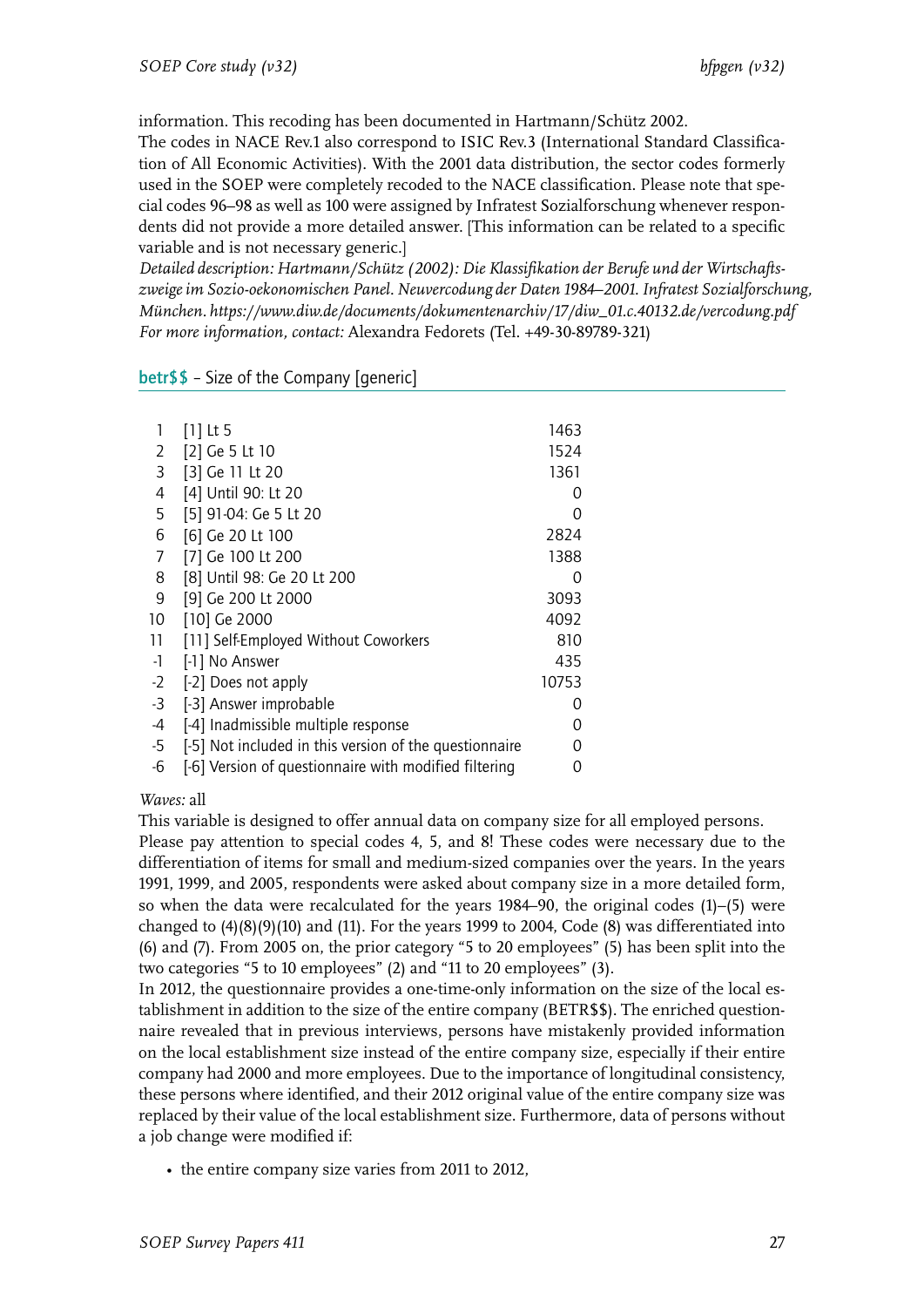• the local establishment size in 2012 matches the entire company size in 2011.

Those person's values of the entire company in 2012 were replaced by their values of the local establishment size in 2012.

Please also see ALLBET\$\$ for a broader categorization of the firm size, which is appropriate for analyses that include all sample years. [This information can be related to a specific variable and is not necessary generic.]

*For more information, contact:* Alexandra Fedorets (Tel. +49-30-89789-321)

# <span id="page-29-0"></span>allbet\$\$ – Core Category Size Of The Company [generic]

|      | $[1]$ LT 20                                            | 4348  |
|------|--------------------------------------------------------|-------|
| 2    | [2] GE 20 LT 200                                       | 4212  |
| 3    | [3] GE 200 LT 2000                                     | 3093  |
| 4    | [4] GE 2000                                            | 4092  |
| -5   | [5] Self-Employed Without Coworkers                    | 810   |
| $-1$ | [-1] No Answer                                         | 435   |
| $-2$ | [-2] Does not apply                                    | 10753 |
| $-3$ | [-3] Answer improbable                                 |       |
| -4   | [-4] Inadmissible multiple response                    |       |
| $-5$ | [-5] Not included in this version of the questionnaire |       |
| -6   | [-6] Version of questionnaire with modified filtering  |       |

*Waves:* all

This variable is designed to provide annual data on the core size category of the company for all employed persons. Since respondents were asked about company size in more detailed form in the years 1991, 1999, and 2005 (see also BETR\$\$), the variable ALLBET\$\$ contains the lowest common denominator of the variable BETR\$\$, i.e., the firm size categories available across all SOEP waves. This broader categorization corresponds to the values of variables BETR84 to BETR90 and offers a variable that is consistent across all waves.

In order to maintain longitudinal consistency, there were modifications after a one-time change in the questionnaire in 2012. Please also see BETR\$\$ for more information. [This information can be related to a specific variable and is not necessary generic.] *For more information, contact:* Alexandra Fedorets (Tel. +49-30-89789-321)

# <span id="page-29-1"></span>8 Last Occupation

# <span id="page-29-2"></span> $jobend$ \$ – Reasons for occupational change [generic]

|    | [1] Terminated by employer                                     | 346      |
|----|----------------------------------------------------------------|----------|
|    | [2] Temporary contract expired                                 | 0        |
|    | [3] Education, training completed                              | 0        |
|    | [4] Own resignation                                            | 624      |
|    | [5] Mutual termination                                         | 160      |
| 6  | [6] Employee requested transfer                                | $\Omega$ |
|    | [7] Company transferred employee                               | $\Omega$ |
| 8  | [8] Ended self-employment                                      | 67       |
| 9  | [9] Temporary contract expired or education/training completed | 309      |
| 10 | [10] Took early retirement                                     | 0        |
|    |                                                                |          |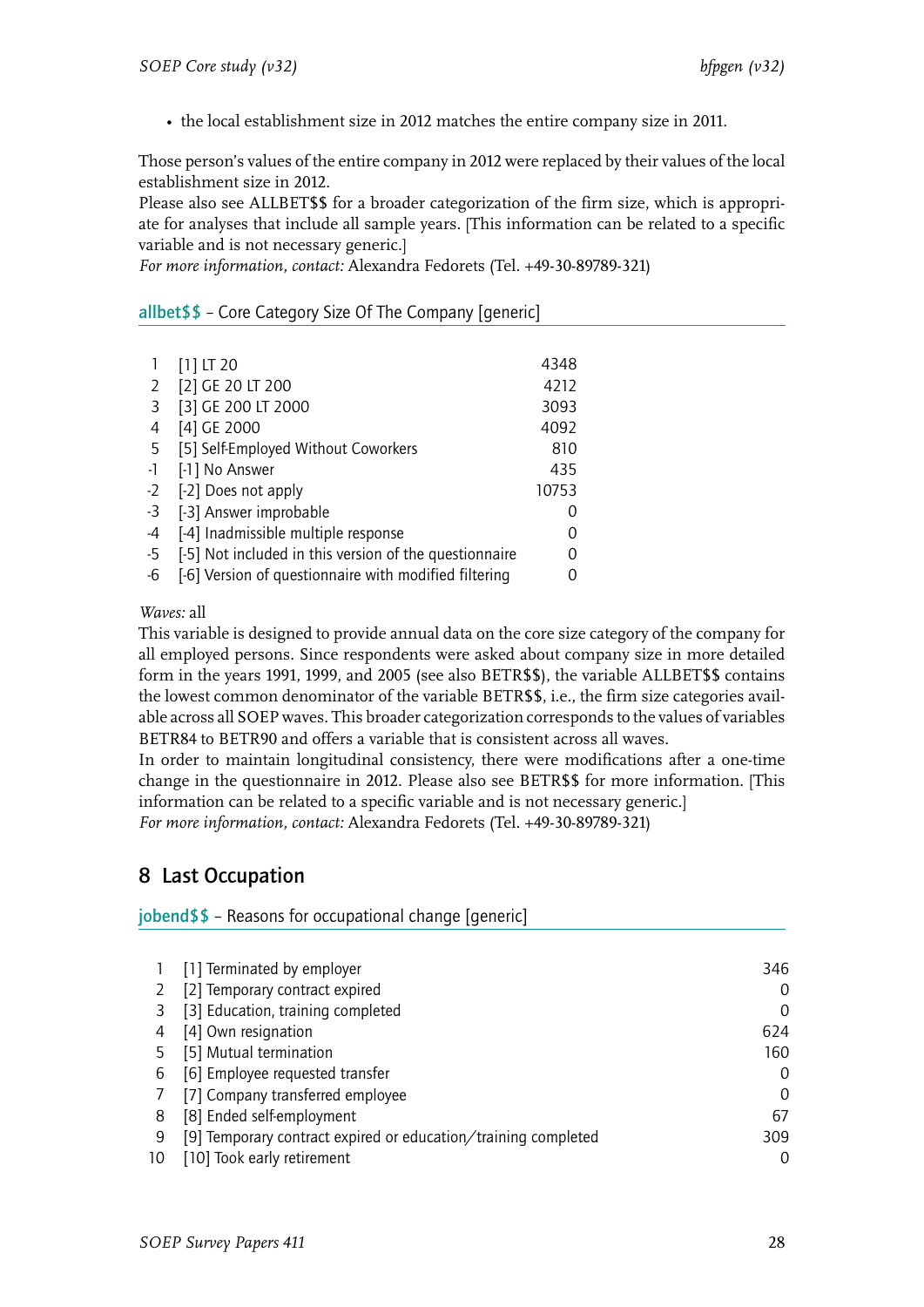| 11                | [11] Company closed down                                                             | 92    |
|-------------------|--------------------------------------------------------------------------------------|-------|
| $12 \overline{ }$ | [12] Old-age pension                                                                 | 168   |
| 13                | [13] Leave of absence/sabbatical (1999-2010)                                         | 0     |
| 14                | [14] Leave, maternity leave and parental leave (1991-1998), since 2011               | 230   |
| 15                | [15] Other incl. early retirement, company closed, old-age pension, leave of ab-     | 0     |
|                   | sence/sabbatical (1985-1986)                                                         |       |
| 16                | [16] Other incl. company closed, old-age pension, leave of absence/sabbatical (1987- | 0     |
|                   | 1990)                                                                                |       |
| 17                | [17] Other incl. mutual termination (1991-1998)                                      | 0     |
| $-1$              | [-1] No Answer                                                                       | 56    |
| $-2$              | [-2] Does not apply                                                                  | 25131 |
| $-3$              | [-3] Answer improbable                                                               | 0     |
| -4                | [-4] Inadmissible multiple response                                                  | 0     |
| -5                | [-5] Not included in this version of the questionnaire                               | 560   |
| -6                | [-6] Version of questionnaire with modified filtering                                | 0     |

This variable is designed to offer annual data on reasons for an occupational change for all formerly employed persons, persons with a job change or persons on leave. For years 1985– 1991 also persons who changed positions in the same company are considered. Only persons with valid dates for an occupational or positional change are included. Likewise to the questionnaire the variable offers data from interview date to interview date not from one year to the following. Respondents are asked about their annual and possibly same occupational change in two consecutive interviews, duplicate answers are therefore considered only once and the older statement is dominant. If a respondent stated a job termination in the current interview which was before the interview date in the previous year but didn't reported this in the previous interview this termination has been counted for the current interview. For years 1985 up to 1998 every given reason was coded as separate variable with variable values "Yes" (1) and "Does not apply" (-2), which resulted in up to 13 different variables. Since 1999 all given reasons have been collected in one single variable with diverse values.

Within period 1985-1991 the year 1990 is specific due to introduction of sample for East Germany. Since the questionnaire did not contain the information on reasons for end of the job all the observations in Sample C in year 1990 obtained value (-5).

Please pay attention to special codes (15), (16), and (17)! These codes were necessary due to the variety of the given values over the years. In any years respondents were asked about reasons for change with more or less given answers and from years 1985–1998 also the answer "Other" was possible. While all explicit reasons have been recoded to uniform values, the answer "Other" then in some years includes reasons for which in other years was separately asked for: "Other" was coded (15) for years 1985 and 1986, (16) for years 1987–1990 and (17) for years 1991–1998.

For years 1991–1998 and 2011–2012 there is a variable value "Leave, maternity leave and parental leave" whereas for 1999–2010 the given reason covered only "Leave of absence/sabbatical". Note that codes (2) and (3) for years 1985–1998 have been merged to code (9) since 1999. In 2013 the respondents of the newly introduced migration sample were not asked about an occupational change, but in 2014 they were. So information on jobend for the migration sample in 2013 were taken from the questionnaire in 2014.

Since 2006 youth questionnaires have been embodied in survey tools. Nevertheless, the questionnaires do not contain the information on jobend. Therefore, in order to account for the persons represented by the youth questionnaires the negative value (-5) has been introduced starting from year 2006. [This information can be related to a specific variable and is not necessary generic.]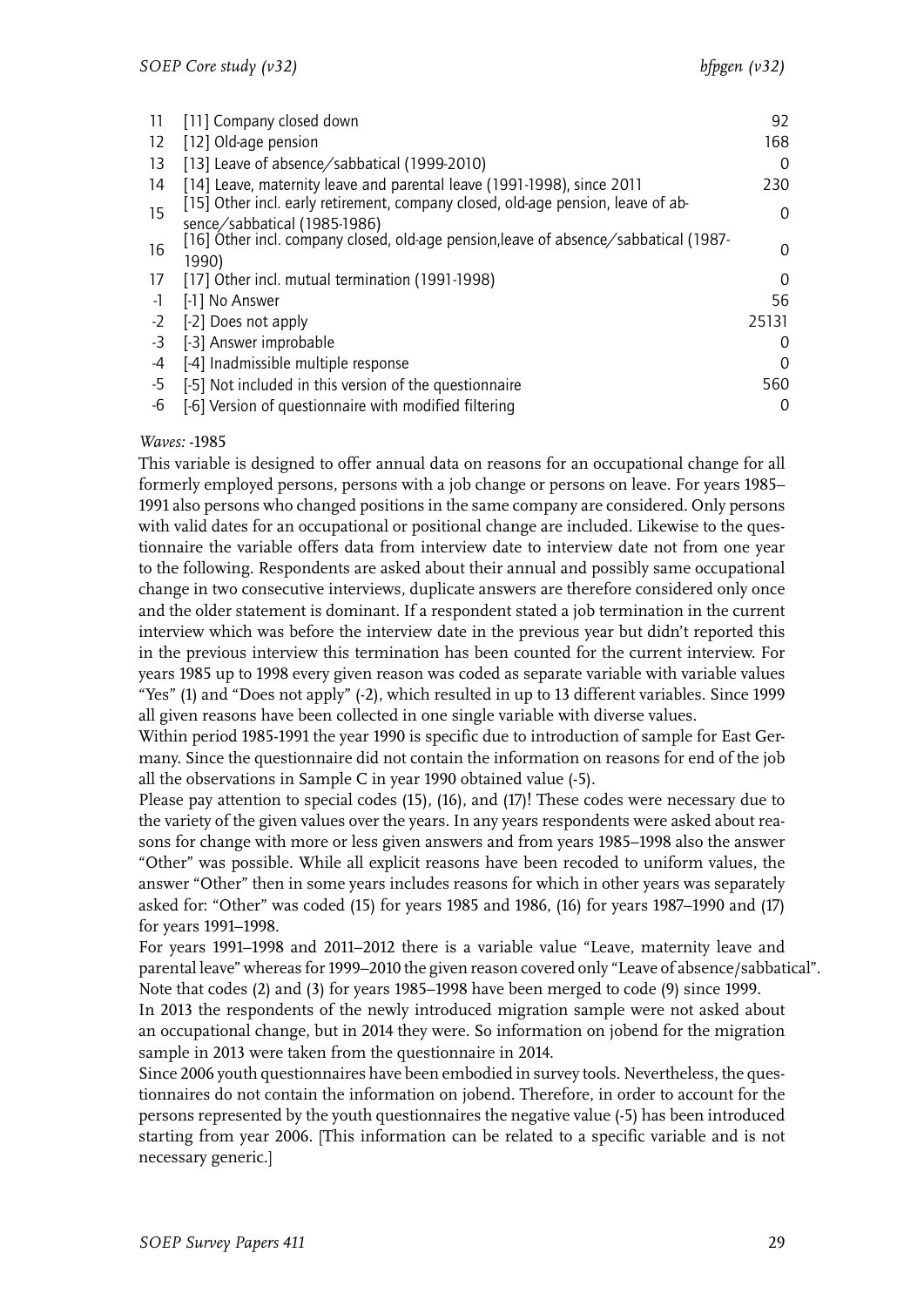*For more information, contact:* Alexandra Fedorets (Tel. +49-30-89789-321)

# <span id="page-31-0"></span>9 Employment History

# <span id="page-31-1"></span>expft\$\$ – Working Experience Full-Time Employment [generic]

## *Waves:* all

This variable reflects the total length of full-time employment in the respondent's career up to the point of the interview in a given year. The variable is created by combining monthly information on employment status from the calendar dataset ARTKALEN (which provides monthly information on activity status since an individual entered the SOEP) and annual information from the biographical dataset PBIOSPE (which provides information on activity status over the individual's life course). EXPFT\$\$ gives the length of time in years with months in decimal form.

If there is no monthly calendar data available in a given year of a respondent's career, the annual data from PBIOSPE is used for that year. In the most current wave the variable only uses up-to-date information from the newly answered Biography Questionnaires. If the year in which a spell started and ended is the same, and if there is no monthly data, a spell of 0.5 years is assumed. Persons without annual data (not contained in PBIOSPE) are only assigned a non-missing value for this variable if they joined SOEP by the age of 18 and if there is calendar data on them in ARTKALEN.

Persons whose life course has been observed completely but with no spell of full-time employment are assigned the code (0). The code (-1) is assigned to all persons whose life course has not been observed completely. Persons with inconsistent information receive a (-3).

Please also see EXPPT\$\$ and EXPUE\$\$. [This information can be related to a specific variable and is not necessary generic.]

*For more information, contact:* Alexandra Fedorets (Tel. +49-30-89789-321)

|                   |                    | 13055 |
|-------------------|--------------------|-------|
| 0.100000001490116 |                    | 144   |
| 0.200000002980232 |                    | 153   |
| 0.300000011920929 |                    | 307   |
| 0.400000005960464 |                    | 145   |
| 0.5               |                    | 614   |
| 0.600000023841858 |                    | 169   |
| 0.699999988079071 |                    | 132   |
| 0.800000011920929 |                    | 224   |
| 0.899999976158142 |                    | 114   |
|                   |                    | 956   |
| 1.10000002384186  |                    | 109   |
| 1.20000004768372  |                    | 122   |
| 1.29999995231628  |                    | 202   |
| 1.39999997615814  |                    | 120   |
|                   | (353 rows omitted) | 10372 |
| 43                |                    | 3     |
| 43.7999992370605  |                    | 1     |
| 44.4000015258789  |                    |       |
| 44 5              |                    |       |
|                   |                    |       |

<span id="page-31-2"></span>exppt\$\$ – Working Experience Part-Time Employment [generic]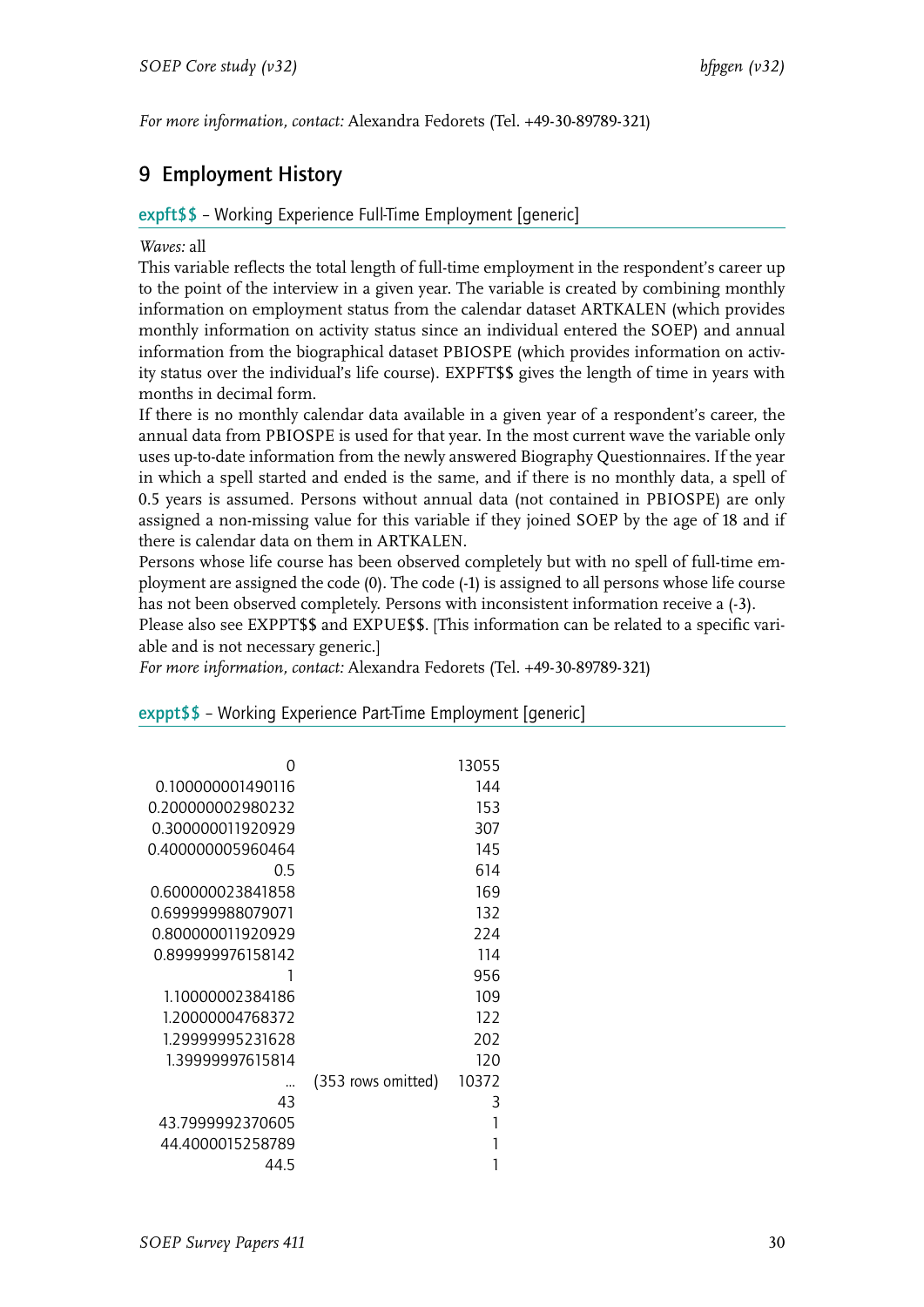| C |  |
|---|--|
|   |  |
|   |  |
|   |  |
|   |  |

This variable reflects the total length of part-time employment in the respondent's career up to the point of the interview in a given year. The variable is created by combining monthly information on employment status from the calendar dataset ARTKALEN (which provides monthly information on activity status since an individual entered the SOEP) and annual information from the biographical dataset PBIOSPE (which provides information on activity status over the life course of an individual). EXPPT\$\$ gives the length of time in years with months in decimal form.

If there is no monthly calendar data available in a given year of a respondent's career, the annual data from PBIOSPE is used for that year. In the most current wave the variable only uses up-to-date information from the newly answered Biography Questionnaires. If the year in which a spell started and ended is the same, and if there is no monthly data, a spell of 0.5 years is assumed. Persons without annual data (not contained in PBIOSPE) are only assigned a non-missing value for this variable if they joined SOEP by the age of 18 and if there is calendar data on them in ARTKALEN.

Persons whose life course has been observed completely but with no spell of full-time employment are assigned the code (0). The code (-1) is assigned to all persons whose life course has not been observed completely. Persons with inconsistent information receive a (-3).

Please also see EXPFT\$\$ and EXPUE\$\$. [This information can be related to a specific variable and is not necessary generic.]

*For more information, contact:* Alexandra Fedorets (Tel. +49-30-89789-321)

## <span id="page-32-0"></span>expue\$\$ – Unemployment Experience [generic]

| 0                 | 17340 |
|-------------------|-------|
| 0.100000001490116 | 356   |
| 0.200000002980232 | 311   |
| 0.300000011920929 | 412   |
| 0.400000005960464 | 190   |
| 0 5               | 1291  |
| 0.600000023841858 | 206   |
| 0.699999988079071 | 170   |
| 0.800000011920929 | 266   |
| 0.899999976158142 | 135   |
|                   | 884   |
| 1.10000002384186  | 158   |
| 1.20000004768372  | 132   |
| 129999995231628   | 172   |
|                   |       |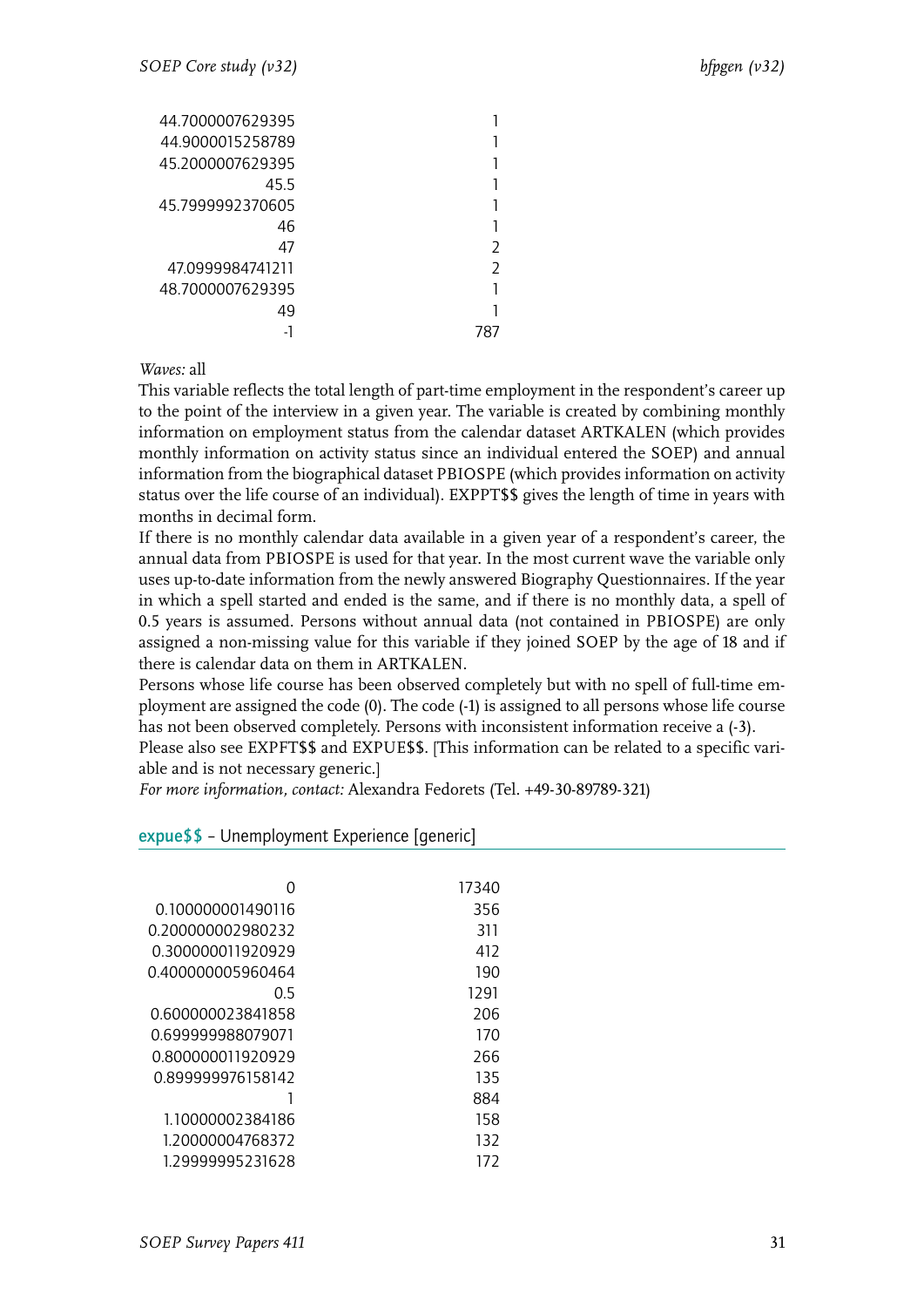| 1.39999997615814 |                    | 107  |
|------------------|--------------------|------|
|                  | (205 rows omitted) | 4802 |
| 23.7000007629395 |                    |      |
| 24               |                    |      |
| 24.2999992370605 |                    |      |
| 24.8999996185303 |                    |      |
| 25               |                    | 3    |
| 25.2999992370605 |                    |      |
| 25.8999996185303 |                    |      |
| 26.1000003814697 |                    |      |
| 27               |                    |      |
| 27.2000007629395 |                    |      |
| 28               |                    | 3    |
| 29.2999992370605 |                    |      |
| 33               |                    |      |
| 38               |                    |      |
|                  |                    | 787  |

This variable reflects the total length of unemployment in the respondent's career up to the point of the interview in a given year. The variable is created by combining monthly information on employment status from the calendar dataset ARTKALEN (which provides monthly information on activity status since an individual entered the SOEP) and annual information from the biographical dataset PBIOSPE (which provides information on activity status over the life course of an individual). EXPUE\$\$ gives the length of time in years with months in decimal form.

If there is no monthly calendar data available on a given year in a respondent's career, the annual data from PBIOSPE is used for that year. In the most current wave the variable only uses up-to-date information from the newly answered Biography Questionnaires. If the year in which a spell started and ended is the same, and if there is no monthly data, a spell of 0.5 years is assumed. Persons without annual data (not contained in PBIOSPE) are only assigned a non-missing value for this variable if they joined SOEP by the age of 18 and if there is calendar data on them in ARTKALEN.

Persons whose life course has been observed completely but with no spell of full-time employment are assigned the code (0). The code (-1) is assigned to all persons whose life course has not been observed completely. Persons with inconsistent information receive a (-3).

Please also see EXPFT\$\$ and EXPPT\$\$. [This information can be related to a specific variable and is not necessary generic.]

*For more information, contact:* Alexandra Fedorets (Tel. +49-30-89789-321)

# <span id="page-33-0"></span>10 School, Higher and Vocational Education

<span id="page-33-1"></span>isced97\_\$\$ – ISCED-1997-Classification [generic]

| $0$ [0] in school        | 775   |
|--------------------------|-------|
| 1 [1] inadequately       | 634   |
| 2 [2] general elementary | 3371  |
| 3 [3] middle vocational  | 12228 |
| 4 [4] vocational + Abi   | 2090  |
| 5 [5] higher vocational  | 1523  |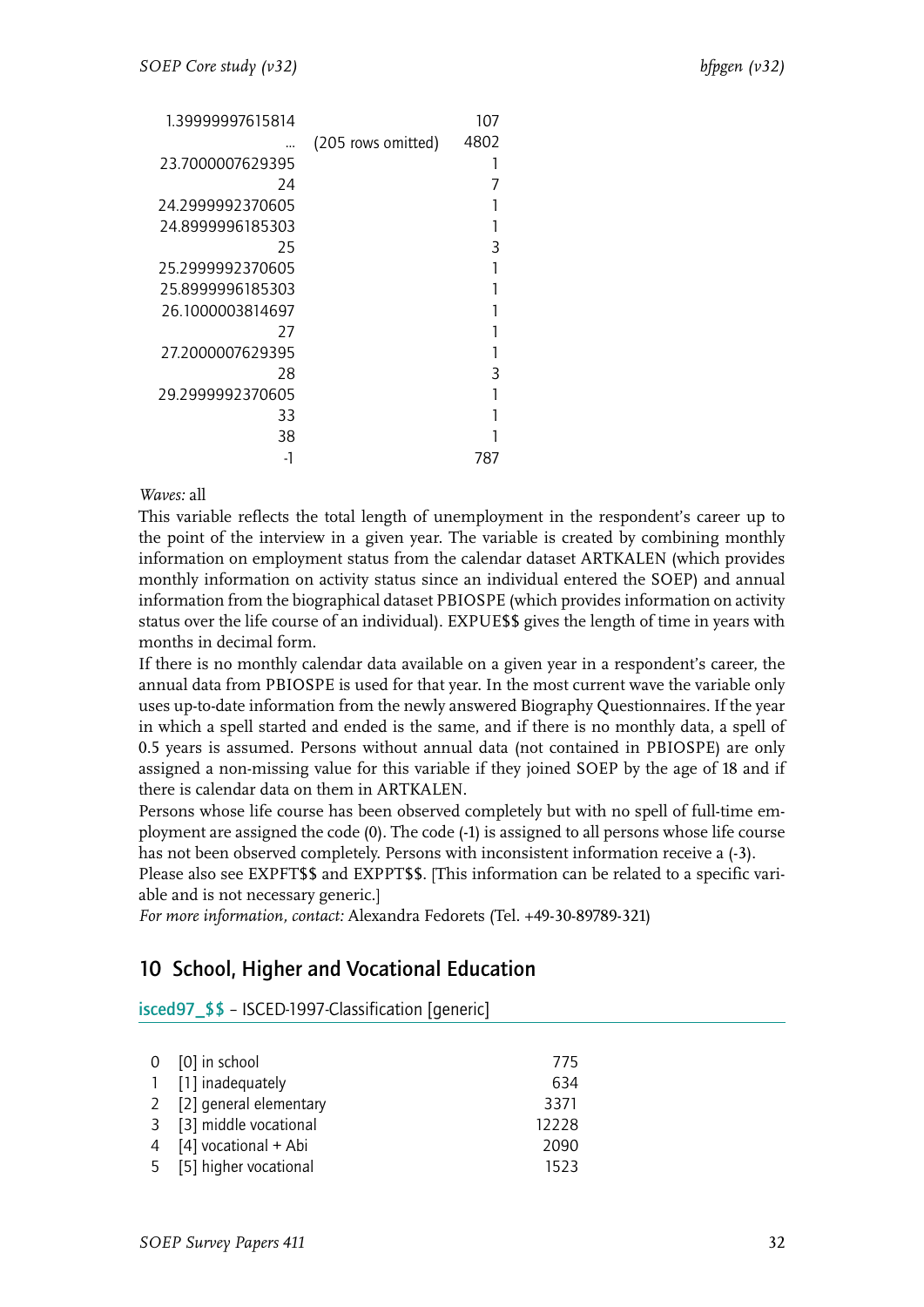| 6 [6] higher education                                    | 6365     |
|-----------------------------------------------------------|----------|
| -1 [-1] No Answer                                         | 757      |
| -2 [-2] Does not apply                                    |          |
| -3 [-3] Answer improbable                                 | $\left($ |
| -4 [-4] Inadmissible multiple response                    |          |
| -5 [-5] Not included in this version of the questionnaire |          |
| -6 [-6] Version of questionnaire with modified filtering  |          |

The educational variable (\$ISCED97) classifies all correspondents' educational degrees according to the "International Standard Classification of Education (ISCED)" of 1997 in order to make degrees internationally comparable. The variable is generated retrospectively from 1984 onwards taking into account degrees and diplomas attained in both general schooling and in vocational/university education and indicates the highest degree obtained. E.g., persons who did not indicate secondary school degrees/diplomas but a university degree are placed in the highest ISCED category. Please note that, due to a lack of more detailed information on tertiary degrees in earlier waves – in particular on PhD – we include all tertiary degrees in ISCED category 6. Thus, the ISCED variable provided here is not comparable one-to-one with the ISCED levels as defined by the OECD, since we have included the original ISCED level 5A in our ISCED category 6. OECD (1999): Classifying Educational Programmes: Manual for ISCED-97 Implementation in OECD Countries, Paris. [This information can be related to a specific variable and is not necessary generic.] *For more information, contact:* Charlotte Bartels (Tel. +49-30-89789-346)

# <span id="page-34-0"></span>isced11\_\$\$ – ISCED-2011-Classification [generic]

| 0    | [0] in school                                          | 775   |
|------|--------------------------------------------------------|-------|
|      | [1] Primary education                                  | 634   |
| 2    | [2] Lower secondary education                          | 3366  |
| 3    | [3] Upper secondary education                          | 12274 |
| 4    | [4] Post-secondary non-tertiary education              | 2220  |
| 5    | [5] Short-cycle tertiary education                     | 471   |
| 6    | [6] Bachelors or equivalent level                      | 5094  |
| 7    | [7] Masters or equivalent level                        | 1893  |
| 8    | [8] Doctoral or equivalent level                       | 260   |
| -1   | [-1] No Answer                                         | 756   |
| $-2$ | [-2] Does not apply                                    | Ω     |
| -3   | [-3] Answer improbable                                 | Ω     |
| -4   | [-4] Inadmissible multiple response                    | Ω     |
| -5   | [-5] Not included in this version of the questionnaire | O     |
| -6   | [-6] Version of questionnaire with modified filtering  |       |

# *Waves:* 2010–

The educational variable (\$ISCED11) classifies all correspondents' educational degrees according to the "International Standard Classification of Education (ISCED)" of 2011 in order to make degrees internationally comparable. The variable is generated retrospectively From 2010 onwards taking into account degrees and diplomas attained in both general schooling and in vocational/university education and indicates the highest degree obtained. [This information can be related to a specific variable and is not necessary generic.] *For more information, contact:* Charlotte Bartels (Tel. +49-30-89789-346)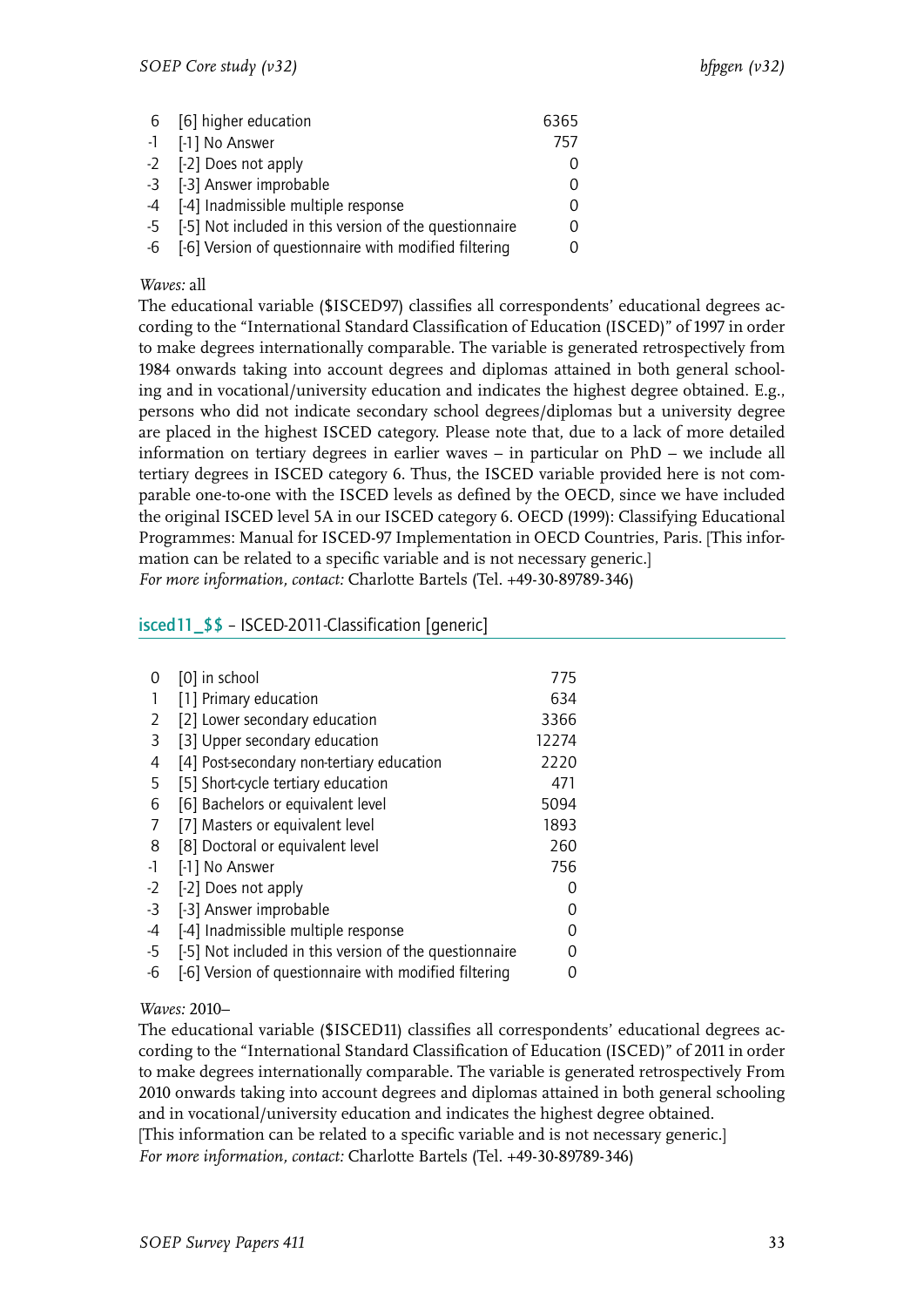# <span id="page-35-0"></span>casmin\$\$ – CASMIN Classification [generic]

| 0    | [0] (0) In School                                      | 779  |
|------|--------------------------------------------------------|------|
|      | [1] (1a) Inadequately Completed                        | 634  |
| 2    | [2] (1b) General Elementary School                     | 2448 |
| 3    | [3] (1c) Basic Vocational Qualification                | 5551 |
| 4    | [4] (2b) Intermediate General Qualification            | 1603 |
| 5    | [5] (2a) Intermediate Vocational                       | 6416 |
| 6    | [6] (2c_gen) General Maturity Certificate              | 1078 |
| 7    | [7] (2c_voc) Vocational Maturity Certificate           | 1881 |
| 8    | [8] (3a) Lower Tertiary Education                      | 1708 |
| 9    | [9] (3b) Higher Tertiary Education                     | 4657 |
| -1   | [-1] No Answer                                         | 988  |
| $-2$ | [-2] Does not apply                                    | 0    |
| $-3$ | [-3] Answer improbable                                 | 0    |
| -4   | [-4] Inadmissible multiple response                    | O    |
| $-5$ | [-5] Not included in this version of the questionnaire | O    |
| -6   | [-6] Version of questionnaire with modified filtering  | O    |
|      |                                                        |      |

#### *Waves:* all

Another internationally comparable educational variable is \$CASMIN where educational degrees/diplomas are classified according to the scheme "Comparative Analysis of Social Mobility in Industrial Nations (CASMIN)". As for \$ISCED, the variable is generated for all respondents retroactively from 1984 onwards and indicates the highest degree obtained by the respondent. [This information can be related to a specific variable and is not necessary generic.]

*For more information, contact:* Charlotte Bartels (Tel. +49-30-89789-346)

#### <span id="page-35-1"></span>\$bilzeit – Amount Of Education Or Training In Years [generic]

| 7    | 546  |
|------|------|
| 8.5  | 68   |
| 9    | 2503 |
| 10   | 1640 |
| 10.5 | 3887 |
| 11   | 1429 |
| 11.5 | 4187 |
| 12   | 2661 |
| 13   | 1398 |
| 13.5 | 405  |
| 14   | 489  |
| 14.5 | 667  |
| 15   | 2147 |
| 16   | 836  |
| 17   | 98   |
| 18   | 2904 |
| -1   | 1099 |
| -2   | 779  |

*Waves:* all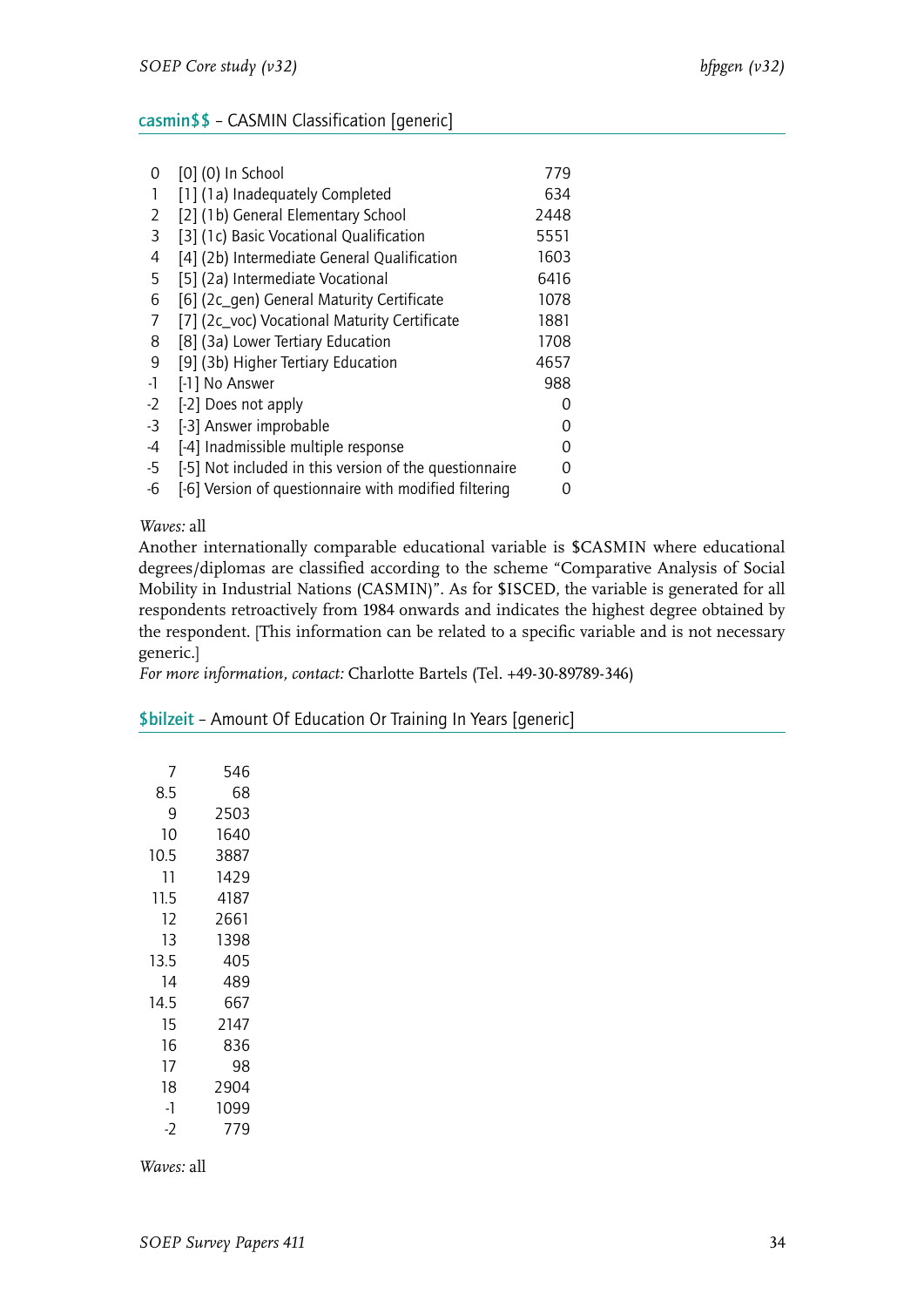The following statements describe the standard computation for schooling (including years of secondary vocational education). As can be seen, the code is not very differentiated. For example, special schools for health care professions and other kinds of specialized schools are all included in the "technical school" label. However, in Germany, this code is the most commonly used one when earnings functions based on human capital theory are estimated. \$BILZEIT is now computed for all samples. [This information can be related to a specific variable and is not necessary generic.]

*For more information, contact:* Peter Krause (Tel. +49-30-89789-690)

# <span id="page-36-0"></span>\$psbil – School-Leaving Degree [generic]

|      | [1] Secondary School Degree                            | 6411 |
|------|--------------------------------------------------------|------|
| 2    | [2] Intermediate School Degree                         | 7293 |
| 3    | [3] Technical School Degree                            | 1515 |
| 4    | [4] Upper Secondary Degree                             | 5729 |
| 5    | [5] Other Degree                                       | 4244 |
| 6    | [6] Dropout, No School Degree                          | 673  |
| 7    | [7] Currently In School                                | 779  |
| -1   | [-1] No Answer                                         | 1099 |
| $-2$ | [-2] Does not apply                                    |      |
| -3   | [-3] Answer improbable                                 |      |
| -4   | [-4] Inadmissible multiple response                    |      |
| -5   | [-5] Not included in this version of the questionnaire |      |
| -6   | [-6] Version of questionnaire with modified filtering  |      |

# *Waves:* all

All respondents in all SOEP subsamples are asked about diplomas/degrees attained for completion of secondary/tertiary education (1984–1993 blue questionnaire; since 1994 biographical questionnaire) the first time they participate in SOEP. First: to generate this variable, the different diploma/degree categories provided for Subsamples B and D (see \$PSBILA) as well as C (see \$PSBILO) are integrated into the West German diploma/degree categories (Subsample A) and continued on in this form. Second: this data is regularly updated to take into account any changes in highest diploma/degree attained. With the survey of 2000, all educational information was collected again and is reflected in the variables. [This information can be related to a specific variable and is not necessary generic.] *For more information, contact:* Peter Krause (Tel. +49-30-89789-690)

## <span id="page-36-1"></span>\$pbbil01 – Vocational Degree Received [generic]

|      | [1] Apprenticeship                                     | 9939  |
|------|--------------------------------------------------------|-------|
| 2    | [2] Vocational School                                  | 2256  |
| 3    | [3] Health Care School                                 | 194   |
| 4    | [4] Technical School                                   | 1501  |
| -5   | [5] Civil Service Training                             | 526   |
| 6    | [6] Other Training                                     | 1442  |
| 7    | [7] Completed Vocational Training/Education in Germany | 256   |
| $-1$ | [-1] No Answer                                         | 350   |
| $-2$ | [-2] Does not apply                                    | 11279 |
| -3   | [-3] Answer improbable                                 |       |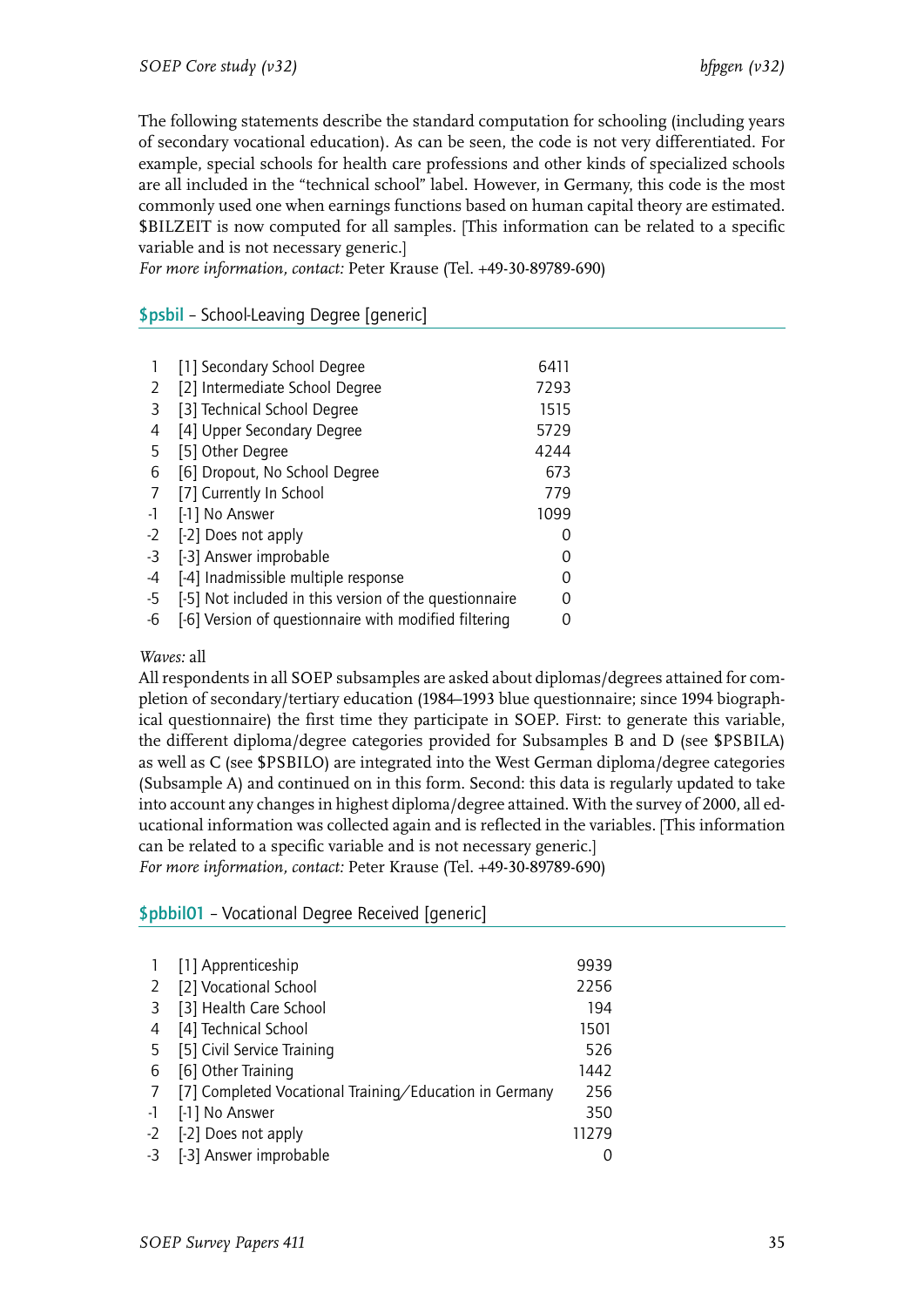| -4 [-4] Inadmissible multiple response                    |  |
|-----------------------------------------------------------|--|
| -5 [-5] Not included in this version of the questionnaire |  |
| -6 [-6] Version of questionnaire with modified filtering  |  |

All respondents in all subsamples are asked about vocational degrees attained the first time they participate in SOEP (1984–1993 blue questionnaire; since 1994 biographical questionnaire). To generate the variable, the different vocational degrees for Subsamples B and D (cf. \$PBBILA) as well as C (cf. \$PBBILO) are integrated into the West German vocational degree categories (Subsample A). The categories that originally each constituted individual variables are combined to make them compatible with the annual question about changes in vocational degrees attained, and this data is updated annually. [This information can be related to a specific variable and is not necessary generic.]

*For more information, contact:* Peter Krause (Tel. +49-30-89789-690)

# <span id="page-37-0"></span>\$pbbil02 – College Degree [generic]

|      | [1] Technical College                                   | 1745  |
|------|---------------------------------------------------------|-------|
| 2    | [2] University, Technical College                       | 3016  |
| 3    | [3] College Not In Germany                              | 1001  |
| 4    | [4] Engineering, Techncial School (East)                | 218   |
| 5    | [5] University (East)                                   | 179   |
| 6    | [6] graduation, state doctorate                         | 204   |
| 7    | [7] graduation, state doctorate (foreign country, east) | 56    |
| 8    | [8] institution of higher education (youth)             | 0     |
| 9    | [9] Dual Studies, University of Cooperative Education   | 24    |
| 10   | [10] Other Colleges (since 2014)                        | 12    |
| -1   | [-1] No Answer                                          | 350   |
| $-2$ | [-2] Does not apply                                     | 20938 |
| -3   | [-3] Answer improbable                                  |       |
| -4   | [-4] Inadmissible multiple response                     |       |
| -5   | [-5] Not included in this version of the questionnaire  |       |
| -6   | [-6] Version of questionnaire with modified filtering   |       |

## *Waves:* all

All respondents in all subsamples are asked about completed college education the first time they participate in SOEP (1984–1993 blue questionnaire; since 1994 biographical questionnaire). To generate the variable, the different degrees/dimplomas for all subsamples are integrated. Category (3) "college abroad" is only defined for persons who completed a foreignlanguage version of the questionnaire (mainly persons from Samples B and D). Generation of the variable entails combining the categories to make them compatible with the annual question about changes in vocational degrees/diplomas attained. Since 2002, there have been two separate codes (4 and 5) for degrees/diplomas attained in the former GDR. [This information can be related to a specific variable and is not necessary generic.] *For more information, contact:* Peter Krause (Tel. +49-30-89789-690)

<span id="page-37-1"></span>\$pbbil03 – No Vocational Degree [generic]

| 1 [1] No Vocation Degree | 5514 |
|--------------------------|------|
| 2 [2] Apprenticeship     | 938  |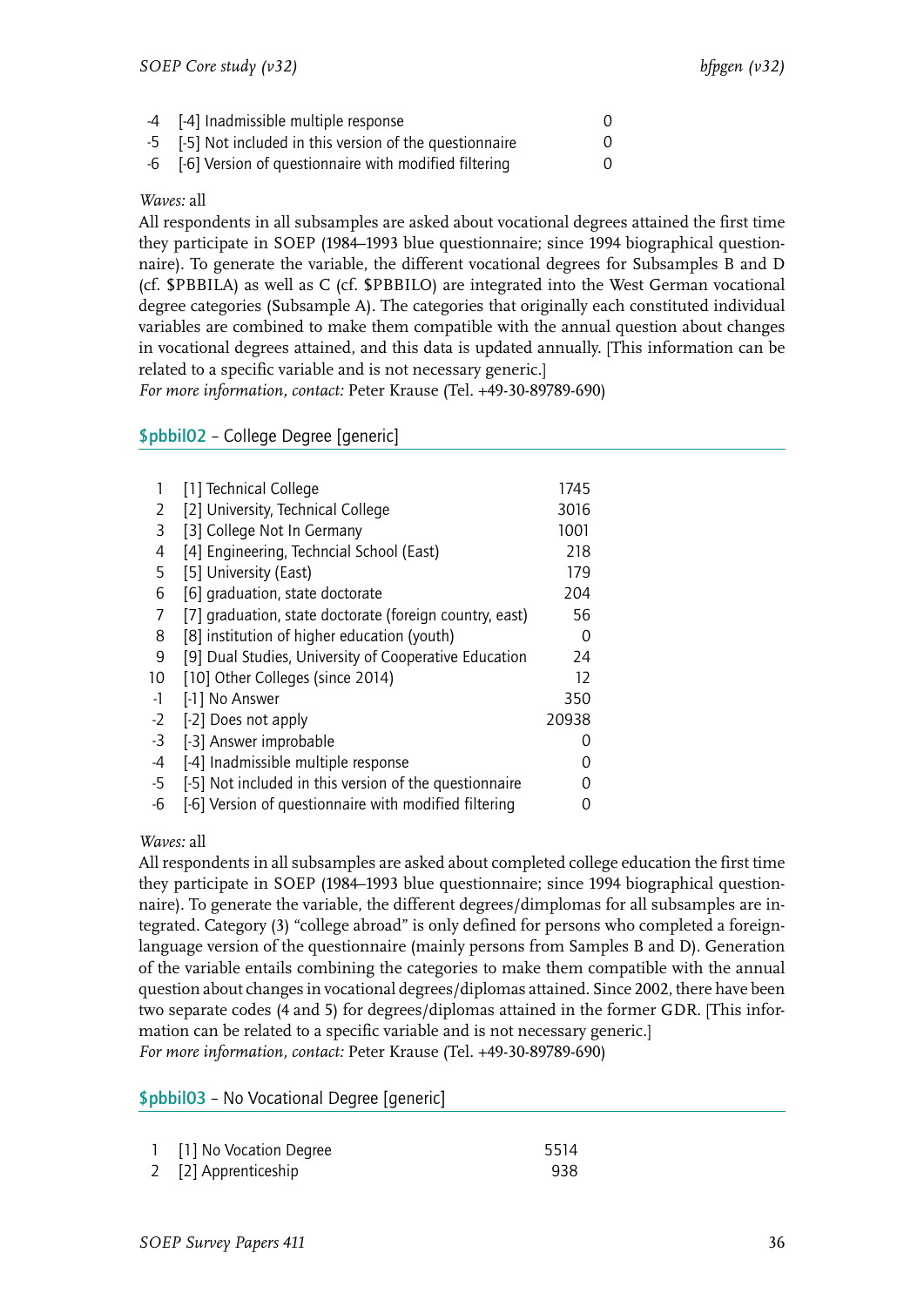| 3 [3] University                                          | 960   |
|-----------------------------------------------------------|-------|
| -1 [-1] No Answer                                         | 350   |
| -2 [-2] Does not apply                                    | 19981 |
| -3 [-3] Answer improbable                                 |       |
| -4 [-4] Inadmissible multiple response                    |       |
| -5 [-5] Not included in this version of the questionnaire |       |
| -6 [-6] Version of questionnaire with modified filtering  |       |

In connection with the question about vocational degrees (\$PBBIL01 and \$PBBIL02), all firsttime respondents to all subsamples are explicitly asked whether they (still) do not possess a vocational degree. In the subsequent years, this data is carried forward or updated. The variable has the Missing Value Code -2 (does not apply) if one of the other two variables on vocational degree has a positive value. [This information can be related to a specific variable and is not necessary generic.]

*For more information, contact:* Peter Krause (Tel. +49-30-89789-690)

# <span id="page-38-0"></span>\$psbilo – School-Leaving Degree East Germany [generic]

|      | [1] 8th Grade Completed                                | 987           |
|------|--------------------------------------------------------|---------------|
| 2    | [2] 10th Grade Completed                               | 2135          |
| 3    | [3] College Entrance Exam                              | 777           |
| 4    | [4] Other Degree                                       | 35            |
| 5    | [5] Dropout, No School Degree                          | 23            |
| 6    | [6] Currently In School                                |               |
| -1   | [-1] No Answer                                         | $\mathcal{L}$ |
| $-2$ | [-2] Does not apply                                    | 23786         |
| -3   | [-3] Answer improbable                                 |               |
| -4   | [-4] Inadmissible multiple response                    |               |
| -5   | [-5] Not included in this version of the questionnaire |               |
| -6   | [-6] Version of questionnaire with modified filtering  |               |

*Waves:* all

As a supplement to the variable \$PSBIL the highest secondary school degree/diploma in East Germany is provided as a separate variable and updated if necessary for 1991. Since 1992, secondary degrees/diplomas are asked only in the West German version. New SOEP respondents are also asked about secondary degrees/diplomas obtained in the former GDR; and for old respondents, the same codes are carried forward. [This information can be related to a specific variable and is not necessary generic.]

*For more information, contact:* Peter Krause (Tel. +49-30-89789-690)

<span id="page-38-1"></span>\$pbbilo – Vocational Degree Received East Germany [generic]

| 1 [1] Vocational Training           | 1608             |
|-------------------------------------|------------------|
| 2 [2] Master Craftsman              | 171              |
| 3 [3] Engineering, Technical Degree | 358              |
| 4 [4] Other Training                | 26               |
| -1 [-1] No Answer                   | $\left( \right)$ |
| -2 [-2] Does not apply              | 25580            |
| -3 [-3] Answer improbable           |                  |
|                                     |                  |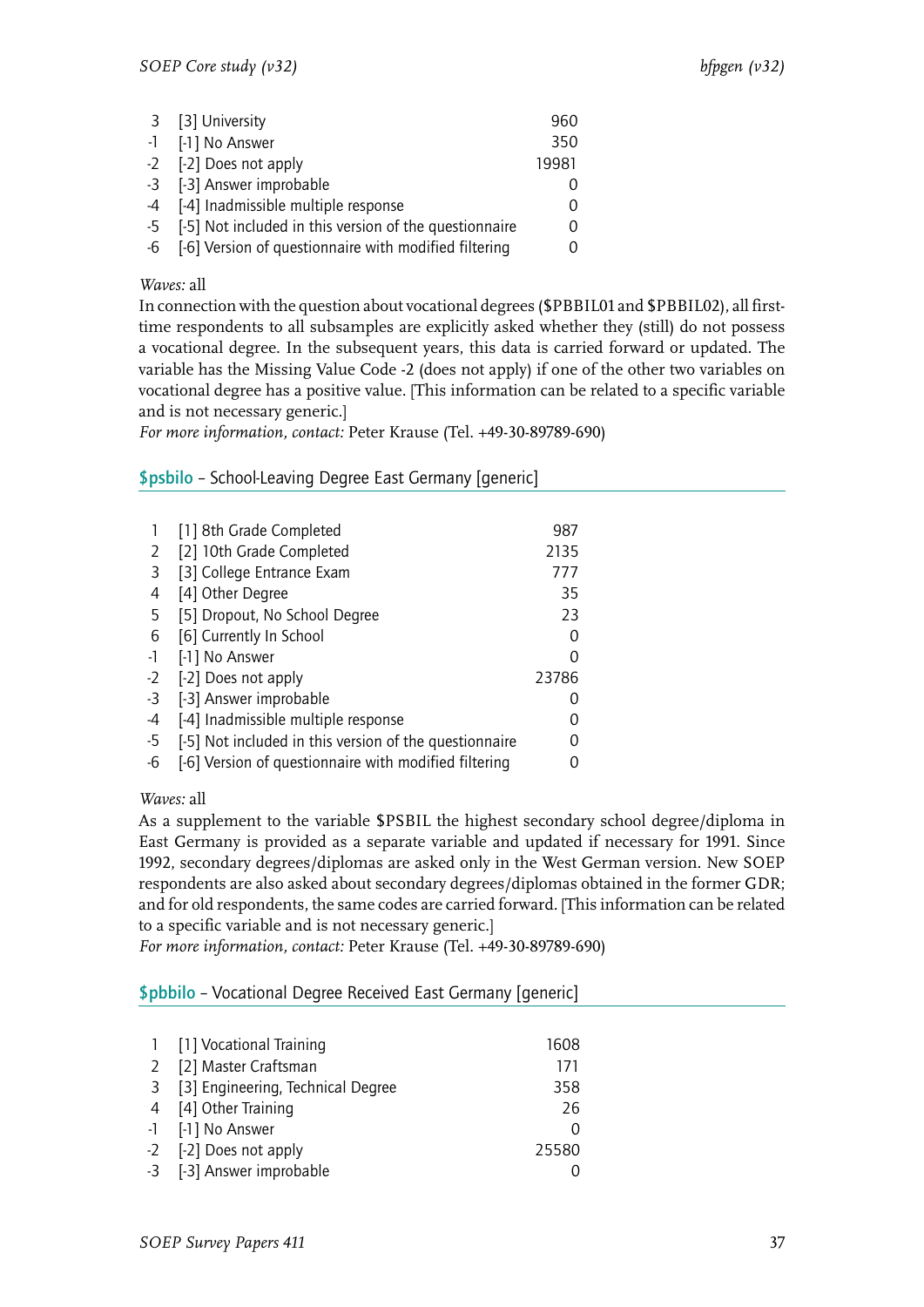| -4 [-4] Inadmissible multiple response                                                                                                                                                                                                                                                                      |  |
|-------------------------------------------------------------------------------------------------------------------------------------------------------------------------------------------------------------------------------------------------------------------------------------------------------------|--|
| $\mathbf{r}$ , $\mathbf{r}$ , $\mathbf{r}$ , $\mathbf{r}$ , $\mathbf{r}$ , $\mathbf{r}$ , $\mathbf{r}$ , $\mathbf{r}$ , $\mathbf{r}$ , $\mathbf{r}$ , $\mathbf{r}$ , $\mathbf{r}$ , $\mathbf{r}$ , $\mathbf{r}$ , $\mathbf{r}$ , $\mathbf{r}$ , $\mathbf{r}$ , $\mathbf{r}$ , $\mathbf{r}$ , $\mathbf{r}$ , |  |

- -5 [-5] Not included in this version of the questionnaire 0
- -6 [-6] Version of questionnaire with modified filtering 0

To supplement the variable \$PBBIL01 the highest secondary school degree/diploma in East Germany is provided as a separate variable and updated if necessary for 1991. Since 1992 only the West German version has been used for new vocational degrees. For new SOEP respondents, vocational degrees attained in the former GDR are asked as well; for old respondents, the same codes are carried forward. From 2002 on, the questionnaire was expanded and revised, but this led to an operationalization involving more assumptions on the vocational degrees attained in the GDR; (from 2002 on, Code 3 is also listed as the additional category Code 4 in the integrated variables \$PBBIL03 if this degree has not been replaced by a more recently attained, higher-level university or college degree). [This information can be related to a specific variable and is not necessary generic.]

*For more information, contact:* Peter Krause (Tel. +49-30-89789-690)

# <span id="page-39-0"></span>\$psbila – School-Leaving Degree Outside Germany [generic]

|      | [1] School, No Degree                                  | 374   |
|------|--------------------------------------------------------|-------|
| 2    | [2] School, With Degree                                | 1672  |
| -3   | [3] Vocational Extension School                        | 2431  |
| 4    | [4] School Leaving Degree[Sbil] Acquired Abroad        |       |
| $-1$ | [-1] No Answer                                         | 5     |
| $-2$ | [-2] Does not apply                                    | 23260 |
| $-3$ | [-3] Answer improbable                                 |       |
| -4   | [-4] Inadmissible multiple response                    |       |
| -5   | [-5] Not included in this version of the questionnaire |       |
| -6   | [-6] Version of questionnaire with modified filtering  |       |
|      |                                                        |       |

## *Waves:* all

As a supplement to the \$PSBIL, this variable provides annually updated data on the highest secondary school degree/diploma attained abroad. [This information can be related to a specific variable and is not necessary generic.]

*For more information, contact:* Peter Krause (Tel. +49-30-89789-690)

## <span id="page-39-1"></span>\$pbbila – Vocational Degree Outside Germany [generic]

|    | [1] On-The-Job Training                                   | 98    |
|----|-----------------------------------------------------------|-------|
| 2  | [2] Vocational Training                                   | 390   |
| 3  | [3] Vocational School                                     | 494   |
| 4  | [4] College                                               | 917   |
| 5  | [5] Other                                                 | 72    |
| 6  | [6] Vocational Degree[Bbil01] Acquired Abroad             |       |
| 7  | [7] College Education[Bbil02] Acquired Abroad             | 13    |
| 8  | [8] Completed Vocational Training/Education Other Country | 994   |
| 9  | [9] graduation, state doctorate (foreign country)         | 38    |
| -1 | [-1] No Answer                                            | 0     |
| -2 | [-2] Does not apply                                       | 24720 |
| -3 | [-3] Answer improbable                                    |       |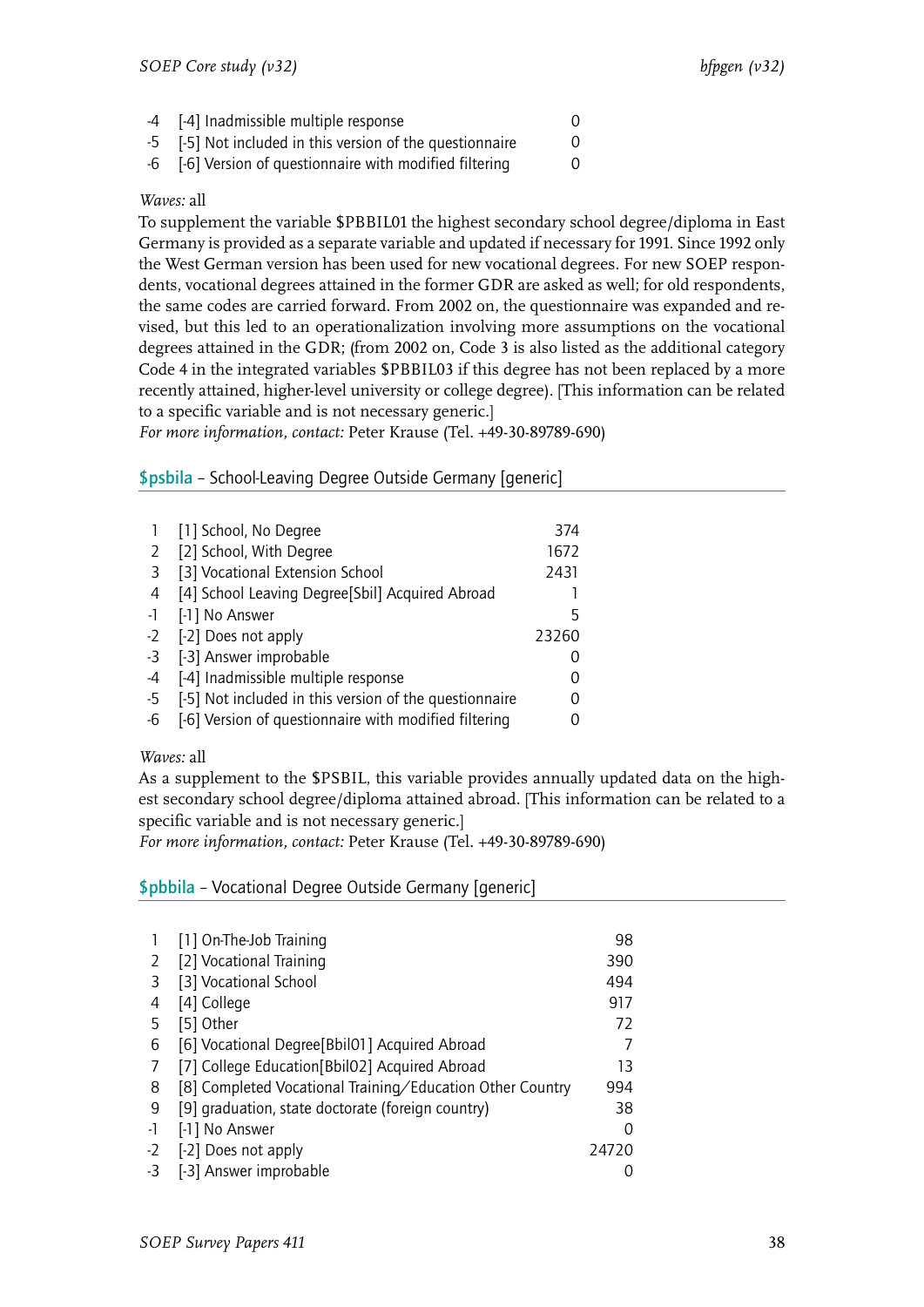| -4 [-4] Inadmissible multiple response                    |  |
|-----------------------------------------------------------|--|
| -5 [-5] Not included in this version of the questionnaire |  |
| -6 [-6] Version of questionnaire with modified filtering  |  |

As a supplement to the variable \$PBBIL01, this variable gives (and updates) the highest-level vocational degree attained abroad. [This information can be related to a specific variable and is not necessary generic.]

*For more information, contact:* Peter Krause (Tel. +49-30-89789-690)

<span id="page-40-0"></span>

|  | field\$\$ - Field of tertiary education [generic] |  |
|--|---------------------------------------------------|--|
|--|---------------------------------------------------|--|

| 1              | [1] Applied Linquistics and Cultural Studies           | 32             |
|----------------|--------------------------------------------------------|----------------|
| $\overline{2}$ | [2] Protestant Theology                                | 50             |
| 3              | [3] Catholic Theology                                  | 1              |
| 4              | [4] Philosophy                                         | 15             |
| 5              | [5] History                                            | 29             |
| 6              | [6] Library Science, Archival Studies, Journalism      | 13             |
| 7              | [7] Literary Studies, Linguistics                      | 46             |
| 8              | [8] Classical Philology, Modern Greek                  | $\overline{4}$ |
| 9              | [9] German Philology                                   | 99             |
| 10             | [10] English Studies                                   | 36             |
| 11             | [11] Romance Philology                                 | 21             |
| 12             | [12] Slavonic Studies                                  | 8              |
| 13             | [13] Non-European Languages and Cultural Studies       | 8              |
| 14             | [14] Cultural Studies                                  | 8              |
| 15             | [15] Psychology                                        | 56             |
| $\ddotsc$      | (36 rows omitted)                                      | 3018           |
| 68             | [68] Civil Engineering                                 | 117            |
| 69             | [69] Surveying and Mapping                             | 11             |
| 74             | [74] Art, Aesthetics                                   | 24             |
| 75             | [75] Fine Arts                                         | 7              |
| 76             | [76] Design                                            | 40             |
| 77             | [77] Performance, Film and Television, Theater         | 12             |
| 78             | [78] Music, Musicology                                 | 48             |
| 83             | [83] Outside the structure of the university system    | 15             |
| 98             | [98] Not categorizable                                 | 106            |
| $-1$           | [-1] No Answer                                         | 329            |
| $-2$           | [-2] Does not apply                                    | 23590          |
| $-3$           | [-3] Answer improbable                                 | 0              |
| $-4$           | [-4] Inadmissible multiple response                    | 0              |
| $-5$           | [-5] Not included in this version of the questionnaire | 0              |
| $-6$           | [-6] Version of questionnaire with modified filtering  | 0              |
|                |                                                        |                |

## *Waves:* -1985

The variable is designed to provide information on the field of education of tertiary degrees which adds details to the information recorded in the variable \$PBBIL02. While the latter variable records if a person holds a degree FIELD\$\$ contains more detailed information on the type of the degree. The data of the generated variable FIELD\$\$ stem from two sources:

1. Person questionnaire: Each year since 1985 respondents are asked if they have left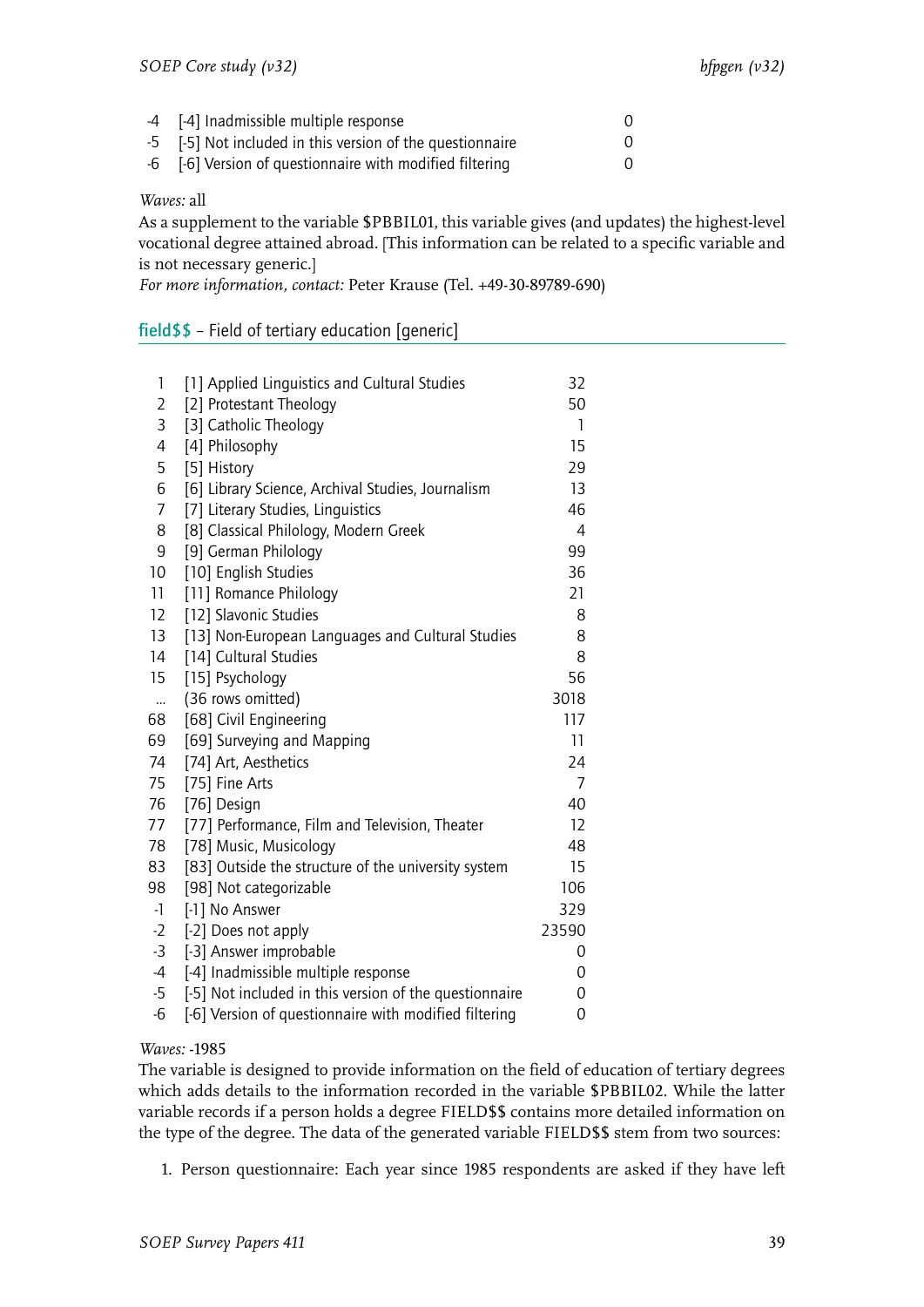education since the beginning of the year prior to the survey and which degrees they have obtained. This part of the questionnaire contains an open question on the type and the field of newly obtained tertiary degrees. This information is coded and used for the generation of the variables FIELD\$\$.

2. Biography questionnaire: Since 2001 similar information is collected from respondents who fill in the biography questionnaire (usually during the first two years of participation in the panel). In contrast to the information from the person questionnaire the questions do not refer to currently obtained degrees but to degrees obtained during the time before being part of the SOEP sample.

In the variable FIELD\$\$ we combine these two types of information. However, since the retrospective information was not collected before 2001 the variable covers until 2000 only persons for whom we have prospectively observed the end of study. This explains why the number of valid observations is rather small in these years. Information on the data source is stored in the variable FDT\_F\$\$.

Each year the variable contains the most recently collected information. Take for instance a person for whom we have observed a first degree in sociology in 1987 and a second degree in economics in 1991. For this person the variables FIELD\$\$ would be filled as follows:

| year                    | value                                       |
|-------------------------|---------------------------------------------|
| 1984–1986               | -2 does not apply                           |
| 1987-1990<br>1991-today | 26 political/social science<br>30 economics |

If you want to take into account that a person holds two degrees you have to combine the information from all available years. However, only a minority of the population holds more than one tertiary degree. In very few cases we encounter the problem that a respondent provides information on two different degrees in one survey year. This only happens in years when respondents fill in the person as well as the biography questionnaire. In these cases we prioritize the information from the person questionnaire as it refers to the current situation while the biography questionnaire contains retrospective information. Furthermore, there are cases who report an applied university degree and a university degree in the biography questionnaire. In these cases, the variable contains information on the university degree only. The variable is coded according to the classification on fields of education ("Fächergruppen") provided by the Statistisches Bundesamt (2009). Until 2009 data from the person questionnaire were coded using an earlier version of this classification (1982). In the variable FIELD\$\$ we recoded the original values. As the newer version is more precise this could be done with hardly any loss of information. Some categories are collapsed. Category 3 is coded as 2 (no distinction between catholic and protestant theology), 14 as 13, 17 as 16, 24 as 23, 25 as 26 and 48 as 49. The original values of the data collected from the person questionnaire up to 2009 are stored in the respective variables in the dataset \$P.

Please note that for respondents from the newly introduced migration sample a valid value to FIELD\$\$ was only assigned if the tertiary degree was attained in Germany. [This information can be related to a specific variable and is not necessary generic.]

*Statistisches Bundesamt (2009): Bildung und Kultur. Studierende an Hochschulen, Fachserie 11, Reihe 4.1, Wiesbaden: 446ff, Übersicht 1: "Fächergruppen, Studienbereiche und Studienfächer". For more information, contact:* Charlotte Bartels (Tel. +49-30-89789-346)

<span id="page-41-0"></span>degree\$\$ – Type of tertiary degree [generic]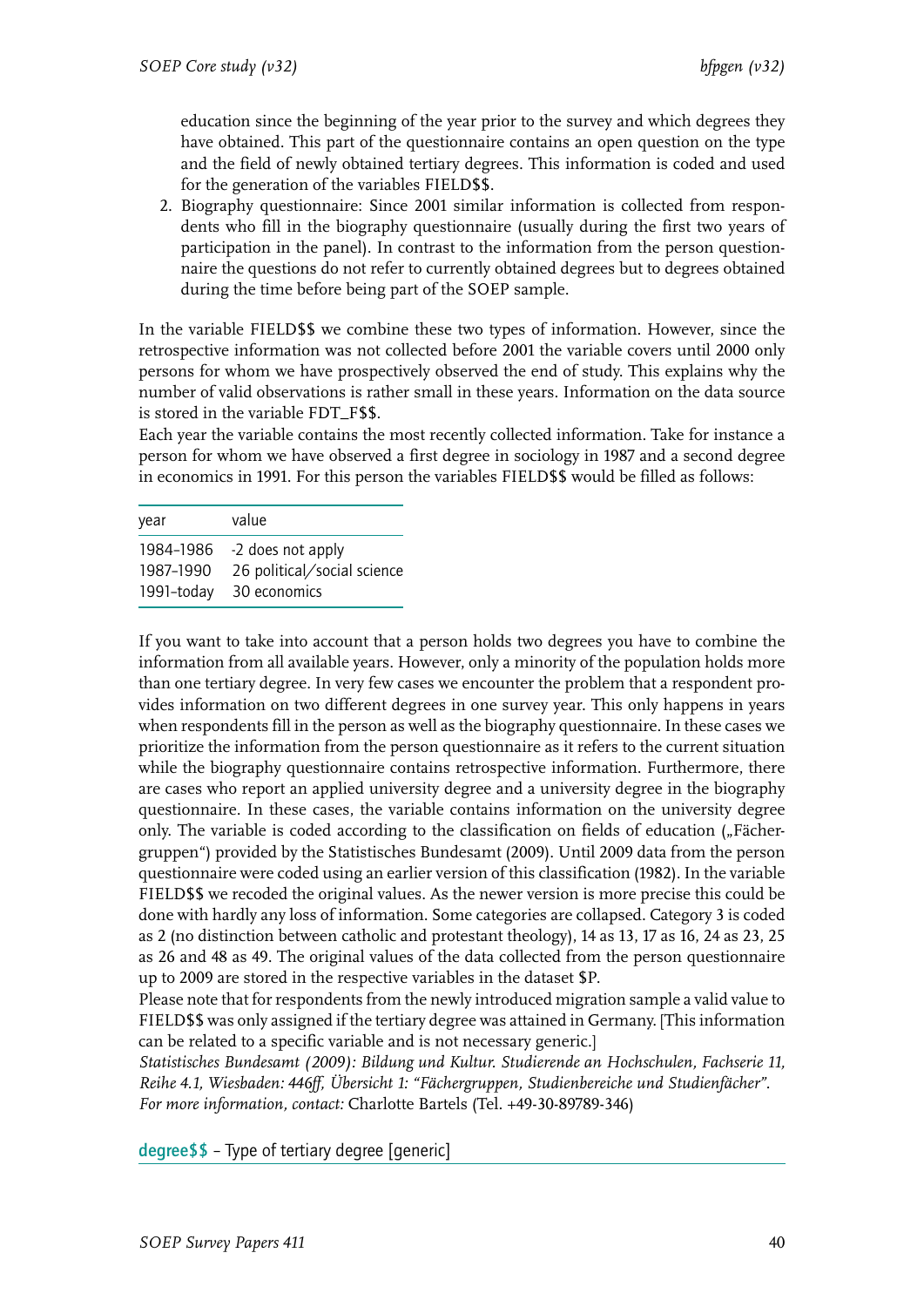| 11   | [11] Magister                                                                       | 133         |
|------|-------------------------------------------------------------------------------------|-------------|
| 12   | [12] Diplom (University)                                                            | 964         |
| 13   | [13] Bachelor                                                                       | 104         |
| 14   | [14] Master                                                                         | 85          |
| 15   | [15] 1st State Examination                                                          | 116         |
| 16   | [16] Other state examination                                                        | 138         |
| 21   | [21] Diplom (at technical college, technical college for administration)            | 668         |
| 22   | [22] Bachelor (at technical college, technical college for administration)          | 79          |
| 23   | [23] Master (at technical college, technical college for administration)            | 19          |
| 31   | [31] Teacher training, BA, MA at elementary, lower secondary schools/primary level  | 117         |
| 32   | [32] Teacher training, BA, MA at 2ndary level 1/elementary schools/primary level    | 6           |
| 33   | [33] Teacher training, BA, MA at intermediate scndry schools/scndry level I         | 52          |
| 34   | [34] Teacher training, BA, MA at secondary level II and I                           | 6           |
| 35   | [35] Teacher training, BA, MA at academic 2ndry schools, 2ndry levl 2, genrl school | 65          |
| 36   | [36] Teacher training, BA, MA at special needs schools                              | 31          |
| 37   | [37] Teacher training, BA, MA at vocational schools                                 | 11          |
| 38   | [38] Teacher training, other                                                        | 328         |
| 41   | [41] Academic degree in the arts                                                    | 17          |
| 42   | [42] Doctorate                                                                      | 58          |
| 43   | [43] Post-doctoral dissertation (Habilitation)                                      | 3           |
| 44   | [44] Other Training                                                                 | 139         |
| 98   | [98] Not categorizable                                                              | 97          |
| $-1$ | [-1] No Answer                                                                      | 806         |
| $-2$ | [-2] Does not apply                                                                 | 23701       |
| -3   | [-3] Answer improbable                                                              | 0           |
| -4   | [-4] Inadmissible multiple response                                                 | 0           |
| $-5$ | [-5] Not included in this version of the questionnaire                              | 0           |
| -6   | [-6] Version of questionnaire with modified filtering                               | $\mathbf 0$ |

The variable is designed to provide information on the type of tertiary degree (e.g., Diploma, Bachelor, Master) which adds details to the information recorded in the variable \$PBBIL02. While the latter variable records if a persons holds a degree, DEGREE\$\$ contains more detailed information on the type of the degree. The data of the generated variable DEGREE\$\$ stem from two sources:

- 1. Person questionnaire: Each year since 1985 respondents are asked if they have left education since the beginning of the year prior to the survey and which degrees they have obtained. This part of the questionnaire contains an open question on the type and the field of newly obtained tertiary degrees. This information is coded and used for the generation of the variables DEGREE\$\$.
- 2. Biography questionnaire: Since 2001 similar information is collected from respondents who fill in the biography questionnaire (usually during the first two years of participation in the panel). In contrast to the information from the person questionnaire the questions do not refer to currently obtained degrees but to degrees obtained during the time before being part of the SOEP sample.

In the variable DEGREE\$\$ we combine these two types of information. However, since the retrospective information was not collected before 2001 the variable covers until 2000 only persons for whom we have prospectively observed the end of study. This explains why the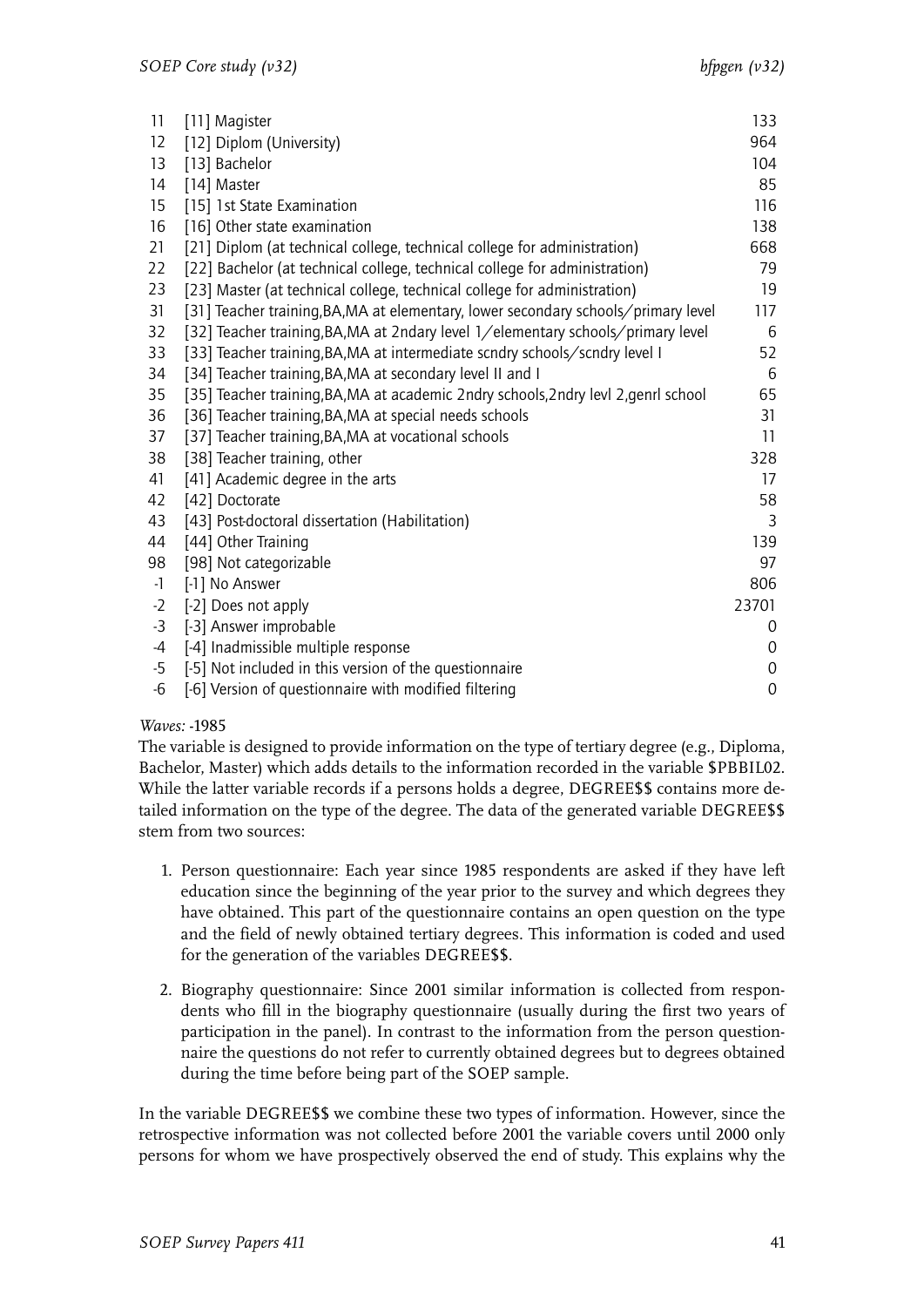number of valid observations is rather small in these years. Information on the data source is stored in the variable FDT\_F\$\$.

Each year the variable contains the most recently collected information. Take for instance a person for whom we have observed first an applied university diploma in 1987 and a university diploma in 1991. For this person the variables DEGREE\$\$ would be filled as follows:

| year       | value                           |
|------------|---------------------------------|
| 1984-1986  | -2 does not apply               |
| 1987-1990  | 21 diploma (applied university) |
| 1991-today | 12 diploma (university)         |

If you want to take into account that a person holds two degrees you have to combine the information from all available years. However, only a minority of the population holds more than one tertiary degree. In very few cases we encounter the problem that a respondent provides information on two different degrees in one survey year. This only happens in years when respondents fill in the person as well as the biography questionnaire. In these cases we prioritize the information from the person questionnaire as it refers to the current situation while the biography questionnaire contains retrospective information. Furthermore, there are cases who report an applied university degree and a university degree in the biography questionnaire. In these cases, the variables contain information on the university degree only.

The variable is coded according to a slightly collapsed version of the classification on types of tertiary degrees ("Prüfungsgruppen und Abschlussprüfungen") provided by the Statistisches Bundesamt (2009). Until 2009, data from the person questionnaire were coded using an earlier version of this classification (1982) which was slightly revised in 2009 (inclusion of Bachelor and Master degrees). Since 2010 the data were coded according to the classification presented here. In the variable DEGREE\$\$ we recoded the original values from years 2009 and earlier. As the newer version is more precise this could be done with hardly any loss of information. Some categories are collapsed. Category 16 was mostly likely coded as 15 in earlier years, 34 as 35 and 43 as 44. The original values of the data collected from the person questionnaire up to 2009 are stored in the respective variables in the dataset \$P.

Please note that for respondents from the newly introduced migration sample a valid value to DEGREE\$\$ was only assigned if the tertiary degree was attained in Germany. [This information can be related to a specific variable and is not necessary generic.]

*Statistiches Bundesamt (2009): Bildung und Kultur. Studierende an Hochschulen, Fachserie 11, Reihe 4.1, Wiesbaden: 449ff, Übersicht 2: "Prüfungsgruppen und Abschlussprüfungen".*

*For more information, contact:* Charlotte Bartels (Tel. +49-30-89789-346)

<span id="page-43-0"></span>traina\$\$ – Apprenticeship - two-digit occupation KldB92 [generic]

|    | [1] Agricultural Occupations (Crops)                            | 115 |
|----|-----------------------------------------------------------------|-----|
|    | [2] Agricultural Occupations (Livestock)                        | 41  |
|    | [3] Administrative/Advisory/Technical Specialist In Agriculture |     |
|    | [5] Horticultural Occupations                                   | 149 |
| 6  | [6] Forestry and Hunting Occupations                            | 17  |
|    | [7] Mineworkers                                                 | 19  |
| 8  | [8] Mineral Exploitation and Processing                         |     |
| 10 | [10] Stonemasons                                                | 12  |
| 11 | [11] Manufacturers of Construction Materials                    | 4   |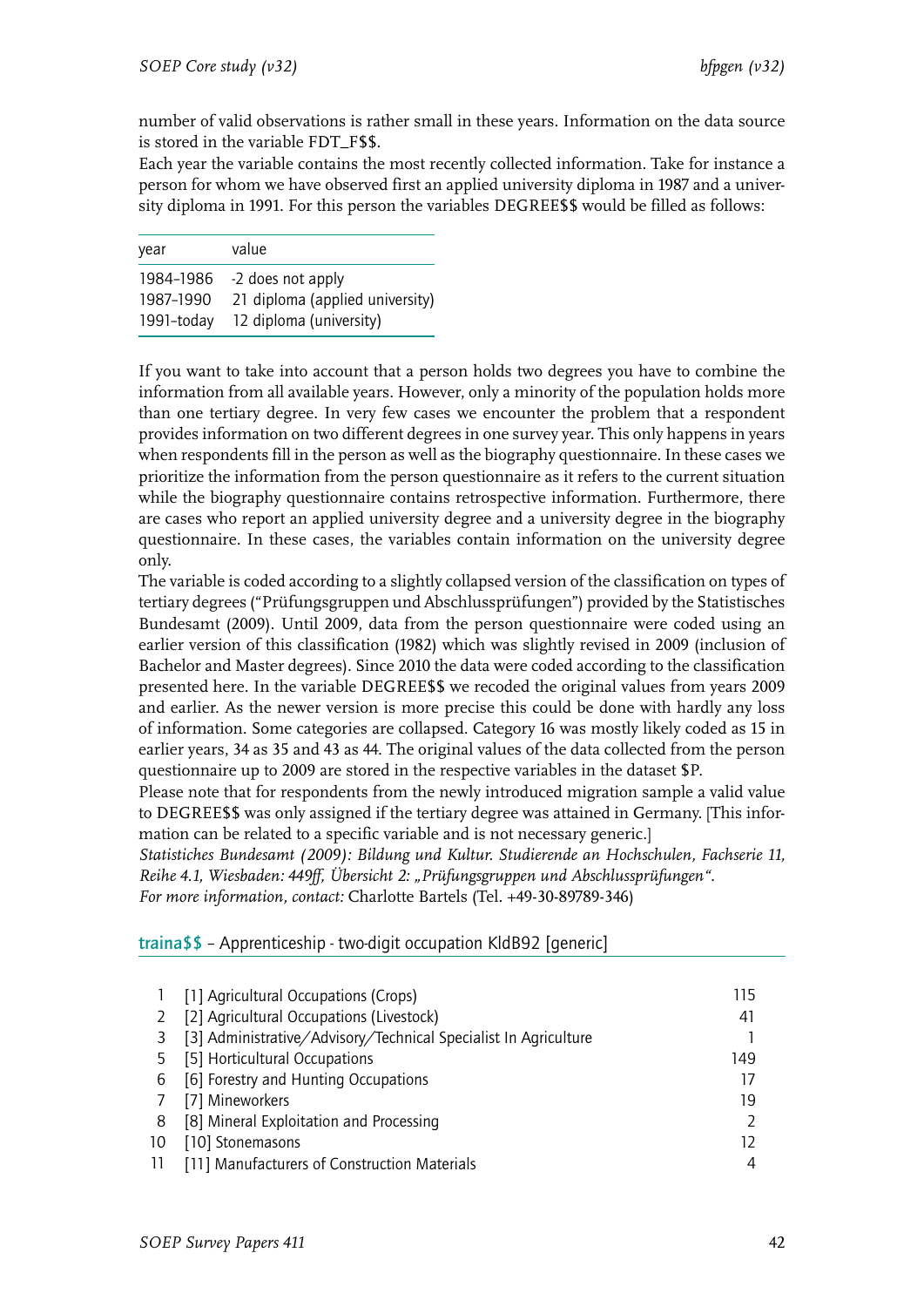| 12        | [12] Ceramicists                                                                | 10    |
|-----------|---------------------------------------------------------------------------------|-------|
| 13        | [13] Glass Manufacturing Occupations                                            | 20    |
| 14        | [14] Chemical Industry Occupations                                              | 35    |
| 15        | [15] Plastics Manufacturing Occupations                                         | 19    |
| 16        | [16] Paper Manufacturing and Processing                                         | 10    |
| 17        | [17] Printing Occupations                                                       | 87    |
| $\ddotsc$ | (65 rows omitted)                                                               | 8130  |
| 89        | [89] Pastoral Occupations                                                       |       |
| 90        | [90] Personal Care Occupations                                                  | 223   |
| 91        | [91] Occupations in Hotels and Hospitality                                      | 161   |
| 92        | [92] Occupations in Domestic and Nutritional Science                            | 118   |
| 93        | [93] Cleaning and Waste Management Occupations                                  | 29    |
| 96        | [96] Others                                                                     | 24    |
| 97        | [97] Family members providing assistance, not in agriculture, not otherw. mntnd | 0     |
| 98        | [98] Workers, (still) without specific occupation                               | 0     |
| 99        | [99] Workers, responsibilities not specified                                    |       |
| -1        | [-1] No Answer                                                                  | 286   |
| $-2$      | [-2] Does not apply                                                             | 18223 |
| $-3$      | [-3] Answer improbable                                                          | 0     |
| $-4$      | [-4] Inadmissible multiple response                                             | 0     |
| $-5$      | [-5] Not included in this version of the questionnaire                          | 0     |
| -6        | [-6] Version of questionnaire with modified filtering                           | 0     |

The variable is designed to provide information on the occupation of vocational training which adds details to the information recorded in the variable \$PBBIL01. In addition to the variable TRAINA\$\$, we provide the variables TRAINB\$\$, TRAINC\$\$ and TRAIND\$\$. All these variables record the occupation of vocational training. The difference is that TRAINA\$\$ contains information on vocational training within the German dual system which combines firm-based and school-based training (apprenticeship). TRAINB\$\$ is designed to provide information on the occupation of full-time school based vocational training. TRAINC\$\$ contains information on level vocational training (e.g., Meister, Techniker). TRAIND\$\$ is designed to provide information on the occupation of civil servant training ("Beamtenausbildung"). We describe in brief detail the construction of the variable TRAINA\$\$. TRAINB\$\$, TRAINC\$\$ and TRAIND\$\$ are constructed in an analogous manner.

The data of the generated variable TRAINA\$\$ stem from two sources:

- 1. Person questionnaire: Each year since 1985 respondents are asked if they have left education since the beginning of the year prior to the survey and which degrees they have obtained. This part of the questionnaire contains an open question on the type and the field of newly obtained tertiary degrees. This information is coded and used for the generation of the variables TRAINA\$\$.
- 2. Biography questionnaire: Since 2001 similar information is collected from respondents who fill in the biography questionnaire (usually during the first two years of participation in the panel). In contrast to the information from the person questionnaire the questions do not refer to currently obtained vocational qualifications but to qualifications obtained during the time before being part of the SOEP sample.

In the variable TRAINA\$\$ we combine these two types of information. However, since the retrospective information was not collected before 2001 the variable covers until 2000 only persons for whom we have prospectively observed the end of study. This explains why the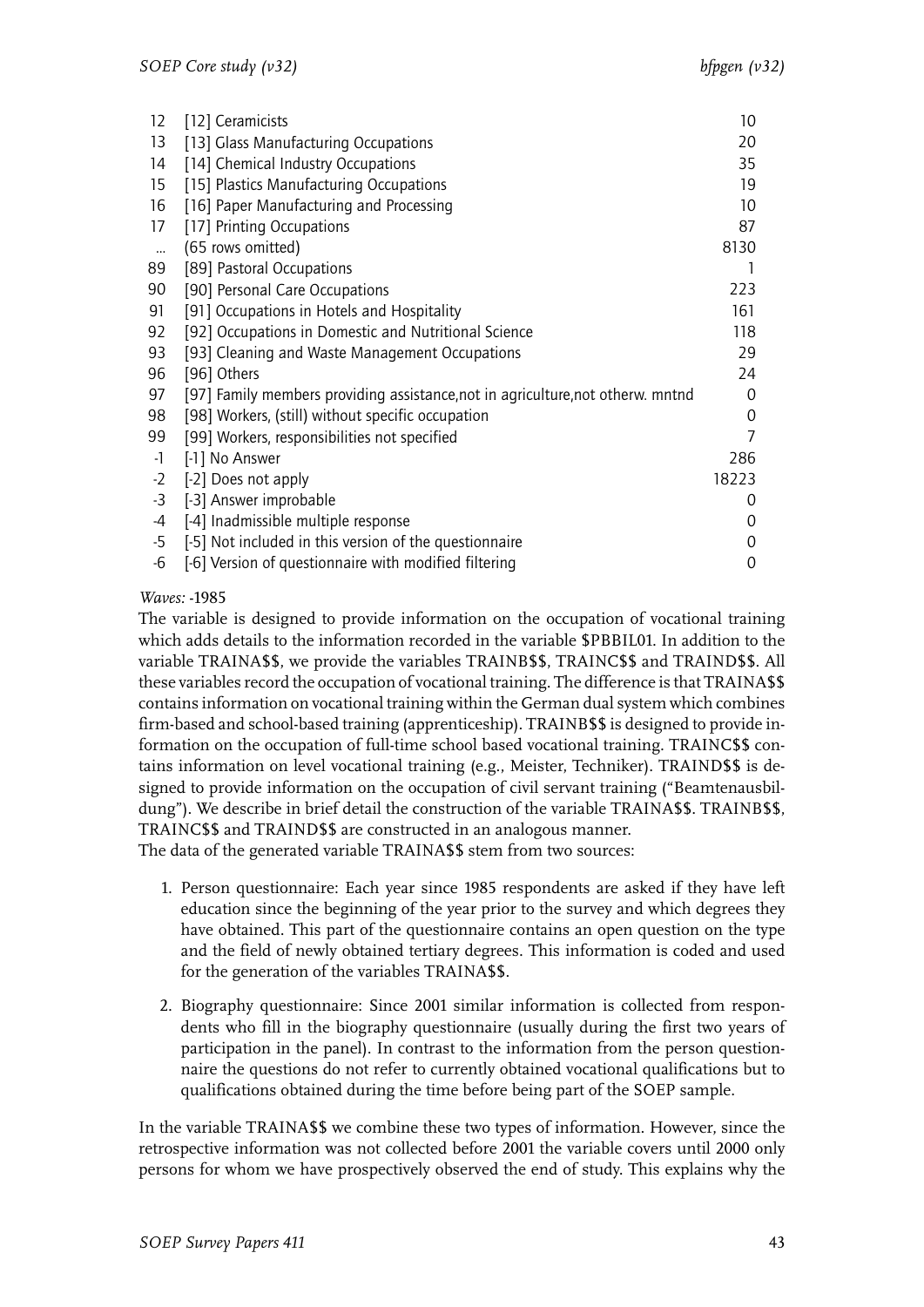number of valid observations is rather small in these years. Information on the data source is stored in the variable FDT\_F\$\$.

Each year the variable contains the most recently collected information. Take for instance a person for whom we have observed a first vocational qualification as an electrician in 1987 and a second qualification as a car mechanic in 1991. For this person the variables TRAINA\$\$ would be filled as follows:

| year       | value                                    |
|------------|------------------------------------------|
|            | 1984-1986 -2 does not apply              |
| 1987–1990  | 31 electrical occupation                 |
| 1991-today | 28 automotive/flight industry occupation |

If you want to take into account that a person holds two vocational qualifications you have to combine the information from all available years. In few cases we encounter the problem that a respondent provides information on two different apprenticeships in one survey year. This only happens once, namely in years when respondents fill in the person as well as the biography questionnaire. In these cases we prioritize the information from the person questionnaire as it refers to the current situation while the biography questionnaire contains retrospective information.

The variable is coded according to the classification of occupations at two-digit level ("Berufsgruppen") provided by the Statistisches Bundesamt (1992). Other SOEP occupation variables are coded at four-digit level. The reason why the variable TRAINA\$\$ is provided at two-digit level only is that until 2009 the data from the two different sources were coded according two different classifications which could be combined at a higher level of aggregation only. The person questionnaire data were coded according to the classification of occupations provided by the Bundesanstalt für Arbeit (1988, four-digit level) while the biography data use the classification provided by the Statistisches Bundesamt (1992, four-digit level). Since 2010 both types of data are coded according to the latter classification. The four-digit version of the biography data can be provided upon request. The original values of the data collected from the person questionnaire up to 2009 are stored in the respective variables in the dataset \$P. Please note that for respondents from the newly introduced migration sample a valid value to TRAINA\$\$ was only assigned if the vocational training was completed in Germany. [This information can be related to a specific variable and is not necessary generic.]

*Hartmann/Schütz (2002): Die Klassifikation der Berufe und der Wirtschaftszweige im Soziooekonomischen Panel. Neuvercodung der Daten 1984–2001. Infratest Sozialforschung, München. For more information, contact:* Charlotte Bartels (Tel. +49-30-89789-346)

# <span id="page-45-0"></span>trainb\$\$ – Vocational school - two-digit occupation KldB92 [generic]

|    | [1] Agricultural Occupations (Crops)                            |   |
|----|-----------------------------------------------------------------|---|
|    | [2] Agricultural Occupations (Livestock)                        |   |
|    | [3] Administrative/Advisory/Technical Specialist In Agriculture |   |
| 5  | [5] Horticultural Occupations                                   |   |
| 6  | [6] Forestry and Hunting Occupations                            | O |
|    | [7] Mineworkers                                                 |   |
| 8  | [8] Mineral Exploitation and Processing                         |   |
| 10 | [10] Stonemasons                                                |   |
| 11 | [11] Manufacturers of Construction Materials                    |   |
| 12 | [12] Ceramicists                                                |   |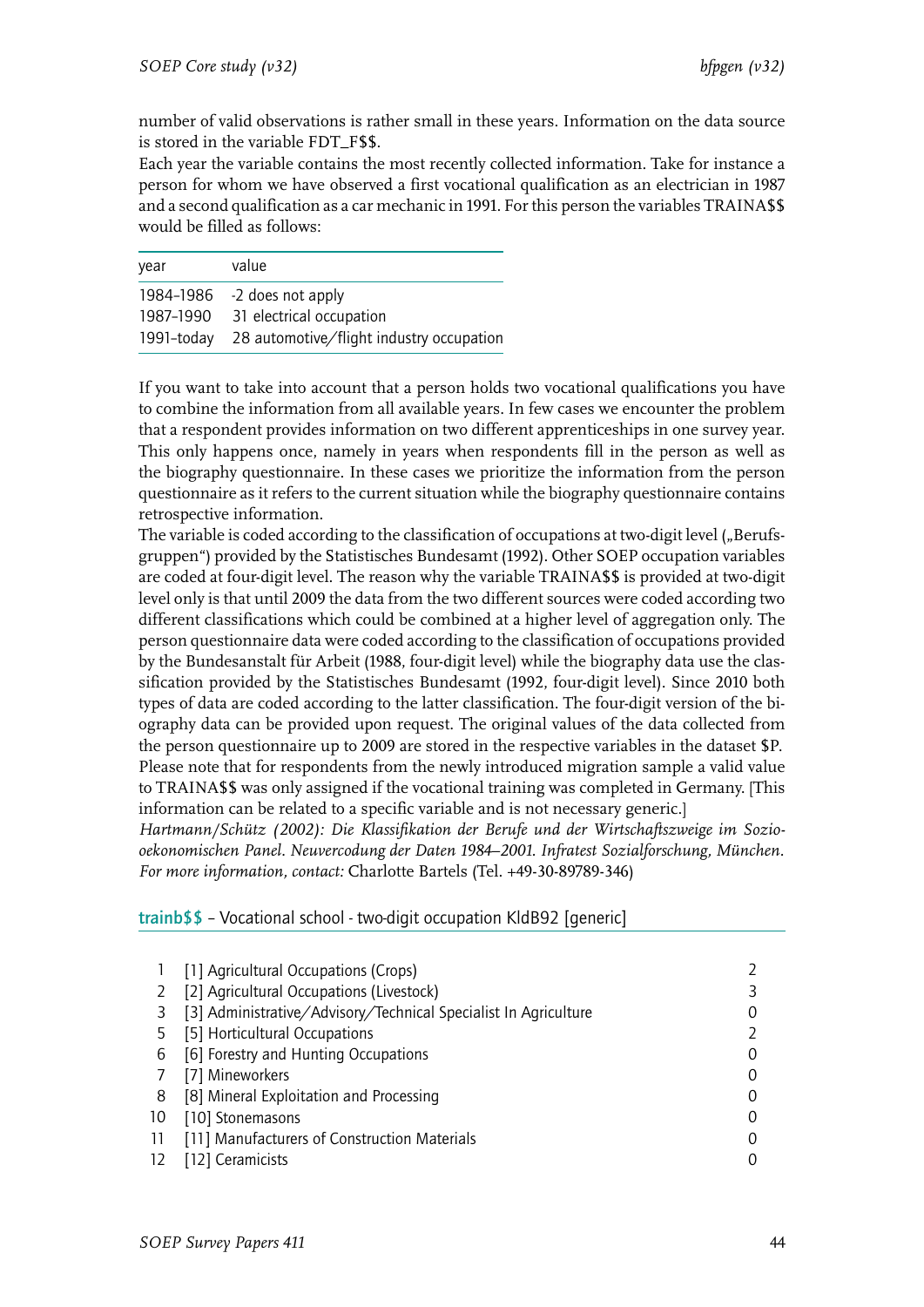| 13       | [13] Glass Manufacturing Occupations                                            |                |
|----------|---------------------------------------------------------------------------------|----------------|
| 14       | [14] Chemical Industry Occupations                                              | 0              |
| 15       | [15] Plastics Manufacturing Occupations                                         | 0              |
| 16       | [16] Paper Manufacturing and Processing                                         | $\mathcal{P}$  |
| 17       | [17] Printing Occupations                                                       | 10             |
| $\cdots$ | (65 rows omitted)                                                               | 1488           |
| 89       | [89] Pastoral Occupations                                                       | 3              |
| 90       | [90] Personal Care Occupations                                                  | 22             |
| 91       | [91] Occupations in Hotels and Hospitality                                      | 17             |
| 92       | [92] Occupations in Domestic and Nutritional Science                            | 68             |
| 93       | [93] Cleaning and Waste Management Occupations                                  | $\mathcal{L}$  |
| 96       | [96] Others                                                                     | 47             |
| 97       | [97] Family members providing assistance, not in agriculture, not otherw. mntnd | $\Omega$       |
| 98       | [98] Workers, (still) without specific occupation                               | 0              |
| 99       | [99] Workers, responsibilities not specified                                    | $\overline{2}$ |
| $-1$     | [-1] No Answer                                                                  | 39             |
| $-2$     | [-2] Does not apply                                                             | 26035          |
| $-3$     | [-3] Answer improbable                                                          | 0              |
| -4       | [-4] Inadmissible multiple response                                             | 0              |
| -5       | [-5] Not included in this version of the questionnaire                          | 0              |
| -6       | [-6] Version of questionnaire with modified filtering                           | 0              |

The variable is designed to provide information on the occupation of full-time school based vocational training (e.g., Berufsfachschule, Schule des Gesundheitswesens, Handelsschule). See the description of variable TRAINA\$\$ for more details on the construction and the values of the variable. [This information can be related to a specific variable and is not necessary generic.]

*For more information, contact:* Charlotte Bartels (Tel. +49-30-89789-346)

# <span id="page-46-0"></span>trainc\$\$ – Higher vocational school - two-digit occupation KldB92 [generic]

| 1        | [1] Agricultural Occupations (Crops)                            | 26             |
|----------|-----------------------------------------------------------------|----------------|
| 2        | [2] Agricultural Occupations (Livestock)                        | 5              |
| 3        | [3] Administrative/Advisory/Technical Specialist In Agriculture | 11             |
| 5        | [5] Horticultural Occupations                                   | 11             |
| 6        | [6] Forestry and Hunting Occupations                            | 3              |
| 7        | [7] Mineworkers                                                 | 0              |
| 8        | [8] Mineral Exploitation and Processing                         | 0              |
| 10       | [10] Stonemasons                                                | 4              |
| 11       | [11] Manufacturers of Construction Materials                    | 0              |
| 12       | [12] Ceramicists                                                | $\overline{2}$ |
| 13       | [13] Glass Manufacturing Occupations                            | 0              |
| 14       | [14] Chemical Industry Occupations                              | 3              |
| 15       | [15] Plastics Manufacturing Occupations                         | 0              |
| 16       | [16] Paper Manufacturing and Processing                         | 0              |
| 17       | [17] Printing Occupations                                       | 4              |
| $\cdots$ | (65 rows omitted)                                               | 894            |
| 89       | [89] Pastoral Occupations                                       | 3              |
| 90       | [90] Personal Care Occupations                                  | 18             |
|          |                                                                 |                |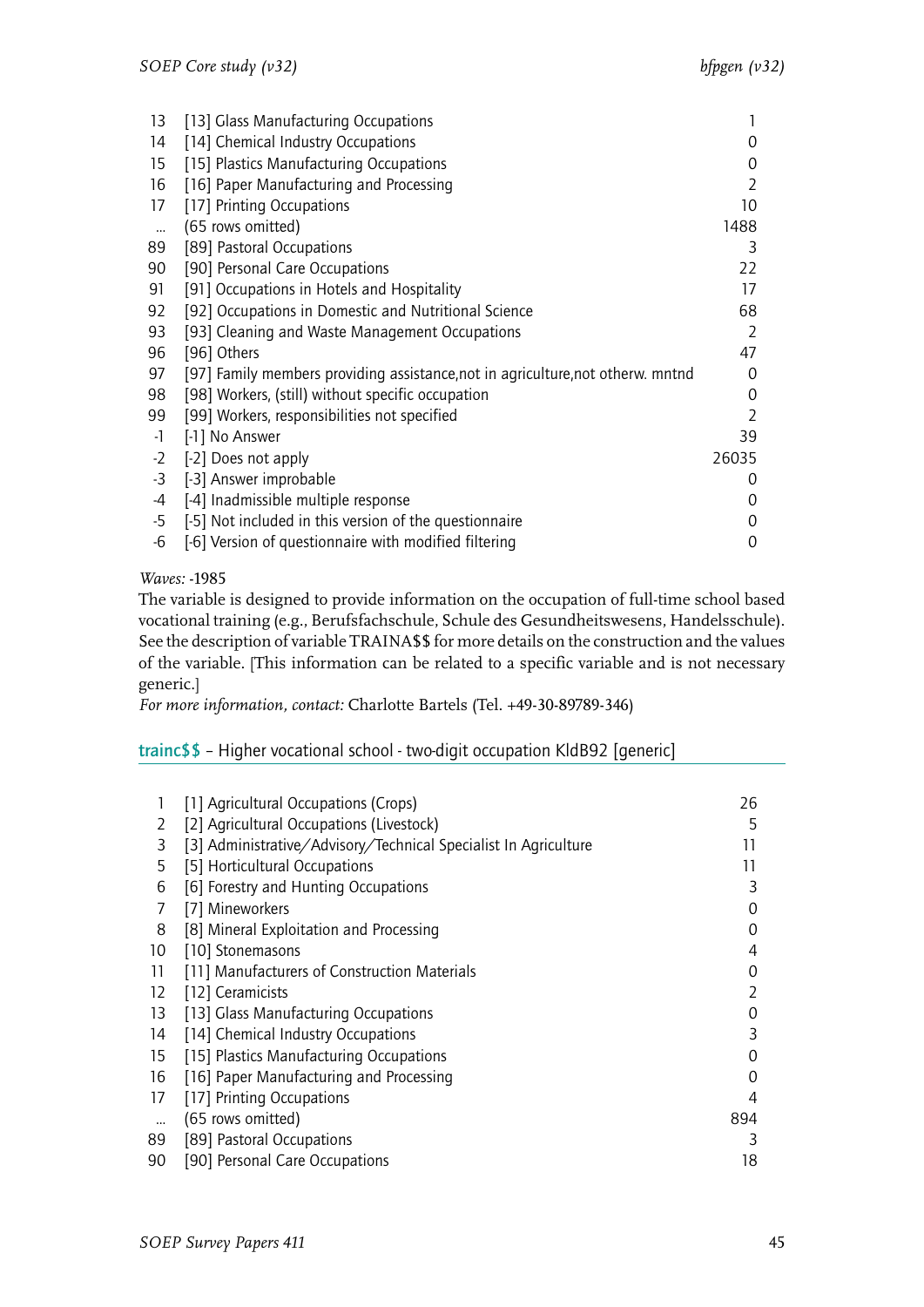| 91   | [91] Occupations in Hotels and Hospitality                                      |                  |
|------|---------------------------------------------------------------------------------|------------------|
| 92   | [92] Occupations in Domestic and Nutritional Science                            | 19               |
| 93   | [93] Cleaning and Waste Management Occupations                                  | 5                |
| 96   | [96] Others                                                                     | 42               |
| 97   | [97] Family members providing assistance, not in agriculture, not otherw. mntnd | $\left( \right)$ |
| 98   | [98] Workers, (still) without specific occupation                               | 0                |
| 99   | [99] Workers, responsibilities not specified                                    |                  |
| -1   | [-1] No Answer                                                                  | 21               |
| $-2$ | [-2] Does not apply                                                             | 26664            |
| -3   | [-3] Answer improbable                                                          |                  |
| -4   | [-4] Inadmissible multiple response                                             |                  |
| -5   | [-5] Not included in this version of the questionnaire                          |                  |
| -6   | [-6] Version of questionnaire with modified filtering                           |                  |

The variable is designed to provide information on the occupation of higher level vocational training (e.g., Meister, Techniker). See the description of variable TRAINA\$\$ for more details on the construction and the values of the variable. [This information can be related to a specific variable and is not necessary generic.]

*For more information, contact:* Charlotte Bartels (Tel. +49-30-89789-346)

# <span id="page-47-0"></span>traind\$\$ – Civil servant training - two-digit occupation KldB92 [generic]

| 1         | [1] Agricultural Occupations (Crops)                                            | 0              |
|-----------|---------------------------------------------------------------------------------|----------------|
| 2         | [2] Agricultural Occupations (Livestock)                                        | 0              |
| 3         | [3] Administrative/Advisory/Technical Specialist In Agriculture                 | 0              |
| 5         | [5] Horticultural Occupations                                                   | 0              |
| 6         | [6] Forestry and Hunting Occupations                                            | $\overline{2}$ |
| 7         | [7] Mineworkers                                                                 | 0              |
| 8         | [8] Mineral Exploitation and Processing                                         | 0              |
| 10        | [10] Stonemasons                                                                | 0              |
| 11        | [11] Manufacturers of Construction Materials                                    | 0              |
| 12        | [12] Ceramicists                                                                | 0              |
| 13        | [13] Glass Manufacturing Occupations                                            | 0              |
| 14        | [14] Chemical Industry Occupations                                              | 0              |
| 15        | [15] Plastics Manufacturing Occupations                                         | 0              |
| 16        | [16] Paper Manufacturing and Processing                                         | 0              |
| 17        | [17] Printing Occupations                                                       | 0              |
| $\ddotsc$ | (65 rows omitted)                                                               | 331            |
| 89        | [89] Pastoral Occupations                                                       | 0              |
| 90        | [90] Personal Care Occupations                                                  | 0              |
| 91        | [91] Occupations in Hotels and Hospitality                                      | 0              |
| 92        | [92] Occupations in Domestic and Nutritional Science                            | 0              |
| 93        | [93] Cleaning and Waste Management Occupations                                  | 0              |
| 96        | [96] Others                                                                     | 20             |
| 97        | [97] Family members providing assistance, not in agriculture, not otherw. mntnd | 0              |
| 98        | [98] Workers, (still) without specific occupation                               | 0              |
| 99        | [99] Workers, responsibilities not specified                                    | 1              |
| $-1$      | [-1] No Answer                                                                  | 9              |
| $-2$      | [-2] Does not apply                                                             | 27380          |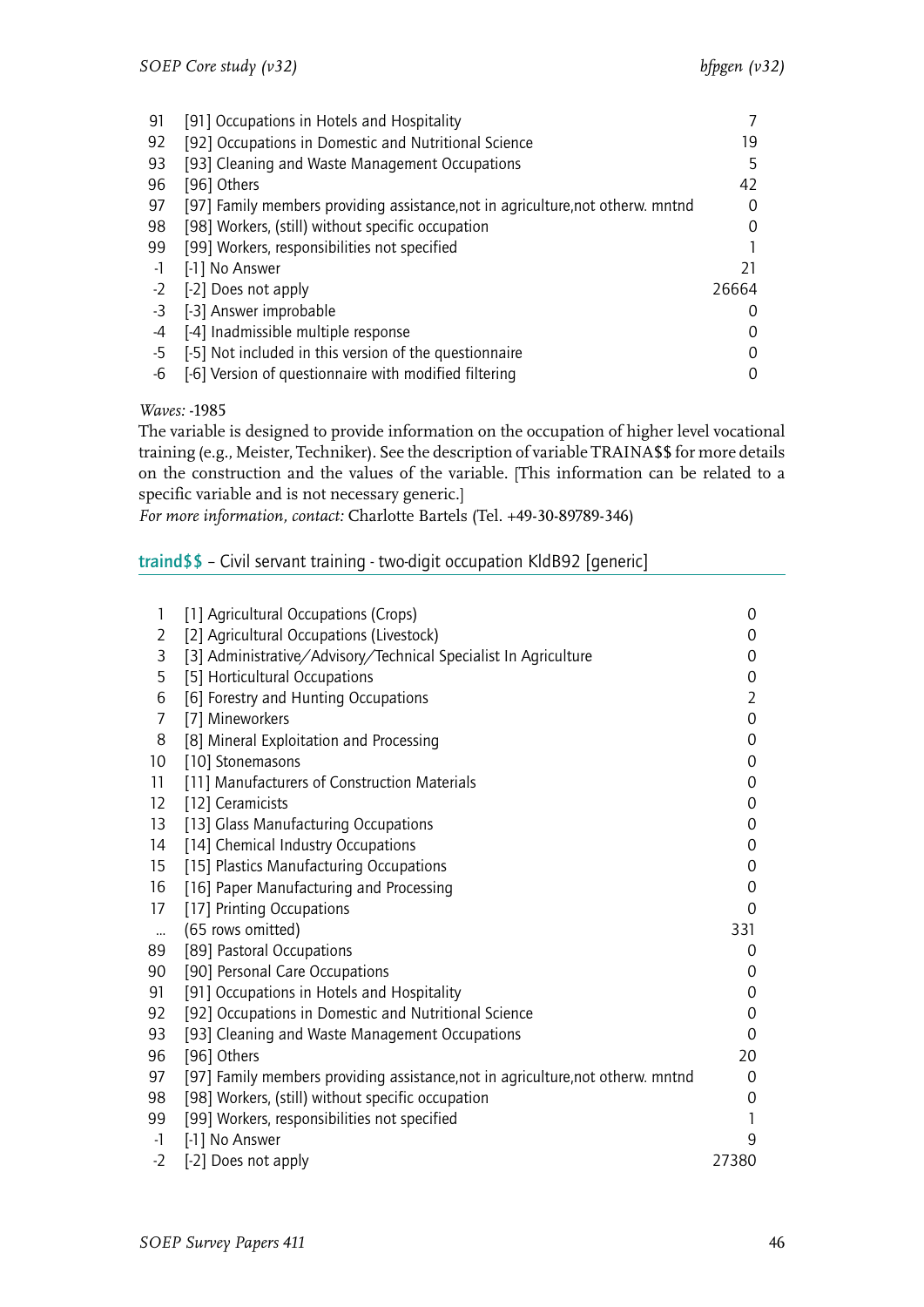| -3 [-3] Answer improbable                                 |  |
|-----------------------------------------------------------|--|
| -4 [-4] Inadmissible multiple response                    |  |
| -5 [-5] Not included in this version of the questionnaire |  |
| -6 [-6] Version of questionnaire with modified filtering  |  |

The variable is designed to provide information on the occupation of civil servant training ("Beamtenausbildung"). See the description of variable TRAINA\$\$ for more details on the construction and the values of the variable. [This information can be related to a specific variable and is not necessary generic.]

*For more information, contact:* Charlotte Bartels (Tel. +49-30-89789-346)

# <span id="page-48-0"></span>fdt\_f\$\$ – Data source FIELD, DEGREE, TRAIN [generic]

|      | [1] Individual Questionnaire                           | 2751  |
|------|--------------------------------------------------------|-------|
| 2    | [2] Gap Questionnaire (temporary drop-outs)            | 11    |
| 3    | [3] Biographical Questionnaire                         | 12289 |
| 4    | [4] Various Sources                                    | 41    |
| $-1$ | [-1] No Answer                                         |       |
| $-2$ | [-2] Does not apply                                    | 12651 |
| $-3$ | [-3] Answer improbable                                 |       |
| -4   | [-4] Inadmissible multiple response                    |       |
| -5   | [-5] Not included in this version of the questionnaire |       |
| -6   | [-6] Version of questionnaire with modified filtering  |       |

#### *Waves:* -1985

This is a flag variable which provides information on the data sources used for the construction of the variables FIELD\$\$, DEGREE\$\$, TRAINA\$\$, TRAINB\$\$, TRAINC\$\$ and TRAIND\$\$ (see the description of the respective variables for details). [This information can be related to a specific variable and is not necessary generic.]

*For more information, contact:* Charlotte Bartels (Tel. +49-30-89789-346)

## <span id="page-48-1"></span>bilztch\$\$ - Change in Education since last survey  $\angle$  last year [generic]

|      | [0] Consistent educational information since last survey   | 22570 |
|------|------------------------------------------------------------|-------|
|      | [1] Inconsistent educational information since last survey | 11    |
| 2    | [2] Inconsistent educational information since last year   |       |
| $-1$ | [-1] No Answer                                             |       |
|      | -2 [-2] Does not apply                                     | 5160  |
|      | -3 [-3] Answer improbable                                  |       |
| -4   | [-4] Inadmissible multiple response                        |       |
| $-5$ | [-5] Not included in this version of the questionnaire     |       |
| -6   | [-6] Version of questionnaire with modified filtering      |       |
|      |                                                            |       |

## *Waves:* -1985

This is a flag variable which identifies observations with inconsistent changes in the information on highest educational qualification compared to the previous observation or year. Questions on highest educational attainment have been asked in the first survey and were only updated in subsequent years if the respondent reported a change. In the year 2000, every single SOEP participant was asked his highest level of educational attainment which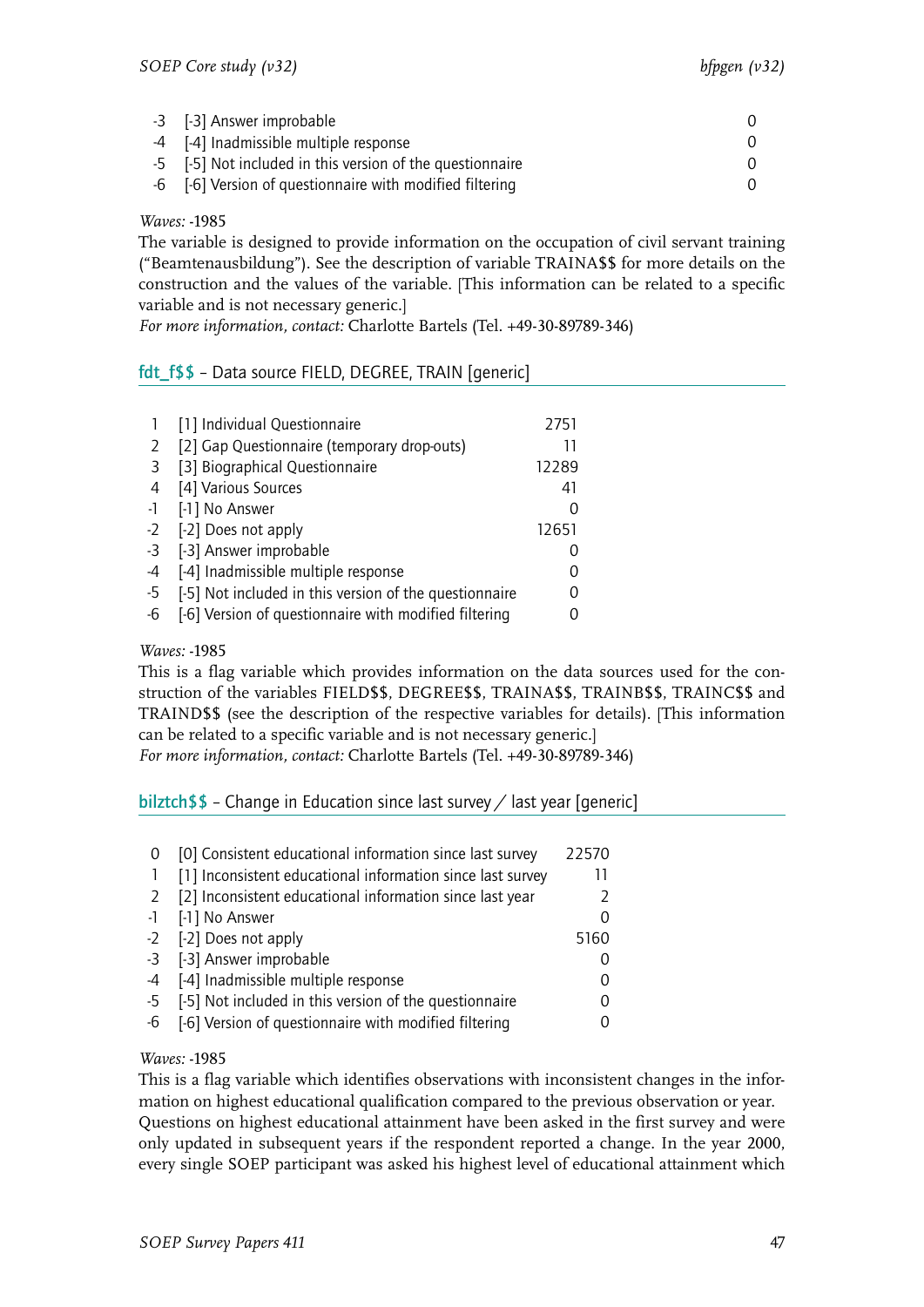produced a number of inconsistencies between the most recent information from 2000 and the generated information from previous years. These inconsistencies include both higher and lower educational attainment and are not just due to repeating the question about educational attainment in 2000. They also occur more generally, although to a lower degree, in the second survey wave of new samples when respondents to individual and life history questionnaires are asked to state their educational attainment. In both situations, respondents are not only asked annual questions about any changes in educational attainment since the previous year, but are also asked to state their highest level of educational attainment.

In our view there is no means of unequivocally correcting for these inconsistencies. The flag variable helps researchers to identify observations with inconsistent answers to educational questions in the cross-sectional perspective. Researchers need to decide how to deal with these on a case-bycase basis depending on the research question at hand.

So far, we have not found evidence that respondents with a change in the year 2000 differed systematically from other respondents. One possible approach would be to exclude these individuals from the analysis when sample size allows. Alternatively, one could apply the information collected in 2000 to the prior years in which no changes were recorded between two years and test whether the results differ from those obtained when these individuals are left out. Since 2011, a Beta version of BIOEDU has also been made available, containing new data on consistent longitudinally tested educational transitions. [This information can be related to a specific variable and is not necessary generic.]

*For more information, contact:* Charlotte Bartels (Tel. +49-30-89789-346)

# <span id="page-49-0"></span>bilztev\$\$ – Change in Education, total observed period [generic]

|      | [0] Consistent educational information                 | 20686 |
|------|--------------------------------------------------------|-------|
|      | [1] Inconsistent educational decline                   | 883   |
| 2    | [2] Inconsistent educational increase                  | 1860  |
| 3    | [3] Inconsistent educational decline and increase      | 136   |
| $-1$ | [-1] No Answer                                         | 0     |
| $-2$ | [-2] Does not apply                                    | 4178  |
| $-3$ | [-3] Answer improbable                                 |       |
| -4   | [-4] Inadmissible multiple response                    |       |
| -5   | [-5] Not included in this version of the questionnaire |       |
| -6   | [-6] Version of questionnaire with modified filtering  |       |

*Waves:* -1985

This flag variable identifies observations with at least one inconsistent change in the information given on individual highest educational qualification over the whole observation period. See the description of variable BILZTCH\$\$ for more details on the sources of these inconsistencies. [This information can be related to a specific variable and is not necessary generic.]

*For more information, contact:* Charlotte Bartels (Tel. +49-30-89789-346)

# 11 Information on the Interview

month\$\$ – Month Of Interview [generic]

| 1 [1] January  | 146  |
|----------------|------|
| 2 [2] February | 5236 |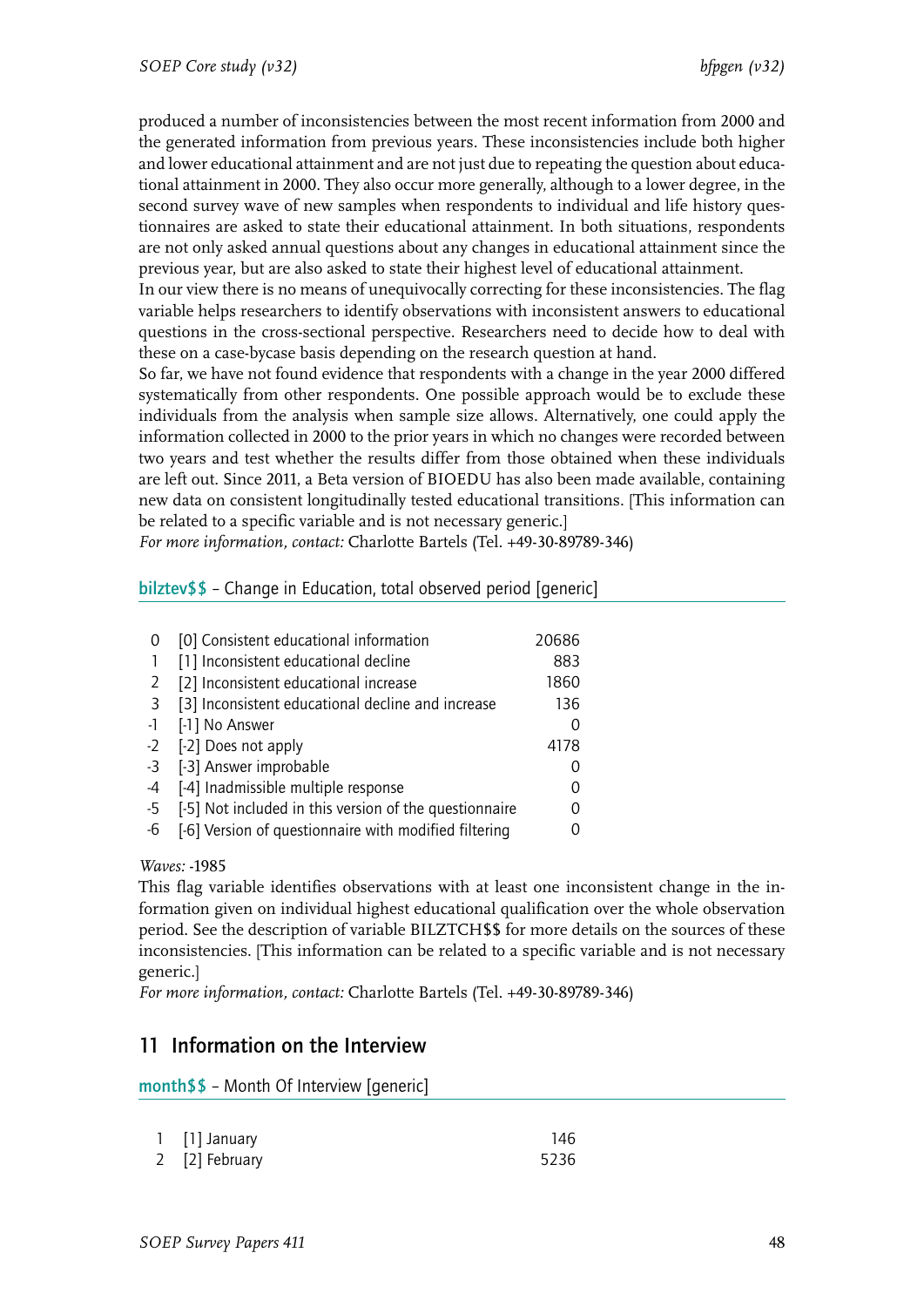| 3    | [3] March                                              | 6384 |
|------|--------------------------------------------------------|------|
| 4    | [4] April                                              | 3250 |
| 5    | [5] May                                                | 2190 |
| 6    | $[6]$ June                                             | 3000 |
| 7    | $[7]$ July                                             | 2853 |
| 8    | [8] August                                             | 1812 |
| 9    | [9] September                                          | 1564 |
| 10   | [10] October                                           | 1026 |
| 11   | [11] November                                          | 279  |
| 12   | [12] December                                          | 3    |
| $-1$ | [-1] No Answer                                         | 0    |
| $-2$ | [-2] Does not apply                                    | 0    |
| $-3$ | [-3] Answer improbable                                 | 0    |
| $-4$ | [-4] Inadmissible multiple response                    | 0    |
| $-5$ | [-5] Not included in this version of the questionnaire | 0    |
| $-6$ | [-6] Version of questionnaire with modified filtering  | 0    |

Month of interview is generated using the answers to the individual questionnaire. Missing answers are filled in using data from the \$hbrutto files. Interviews that took place in December and before the 20th of that month were recoded -3. [This information can be related to a specific variable and is not necessary generic.]

*For more information, contact:* Peter Krause (Tel. +49-30-89789-690)

mode\$\$ – Interview Method [generic]

| 100  | [100] With Interviewer Assistance                      | Ω        |  |
|------|--------------------------------------------------------|----------|--|
| 110  | [110] Oral Interview                                   | 1508     |  |
| 120  | [120] Written Ques. Interviewer                        | 3291     |  |
| 130  | [130] Mixed Type                                       | 0        |  |
| 131  | [131] Written Ques. No Interviewer                     | 253      |  |
| 132  | [132] Oral And Written                                 | 351      |  |
| 133  | [133] Proxy                                            | Ω        |  |
| 134  | [134] Third Person Present                             | 0        |  |
| 135  | [135] No Third Person Present                          | 0        |  |
| 140  | [140] CAPI - Since 1998 (0)                            | 17851    |  |
| 150  | [150] Cawi Since 2014 (BE)                             | 1950     |  |
| 200  | [200] Telephone Assistance                             | 0        |  |
| 210  | [210] Written, By Mail                                 | 2538     |  |
| 220  | [220] Telephone Interview                              | 1        |  |
| $-1$ | [-1] No Answer                                         | 0        |  |
|      | -2 [-2] Does not apply                                 | 0        |  |
| $-3$ | [-3] Answer improbable                                 | 0        |  |
| $-4$ | [-4] Inadmissible multiple response                    | $\Omega$ |  |
| $-5$ | [-5] Not included in this version of the questionnaire | 0        |  |
| -6   | [-6] Version of questionnaire with modified filtering  | 0        |  |
|      |                                                        |          |  |

## *Waves:* all

The interview method is generated via the answers to the questions in the individual questionnaire. Missing answers are filled in from the \$pbrutto files. [This information can be